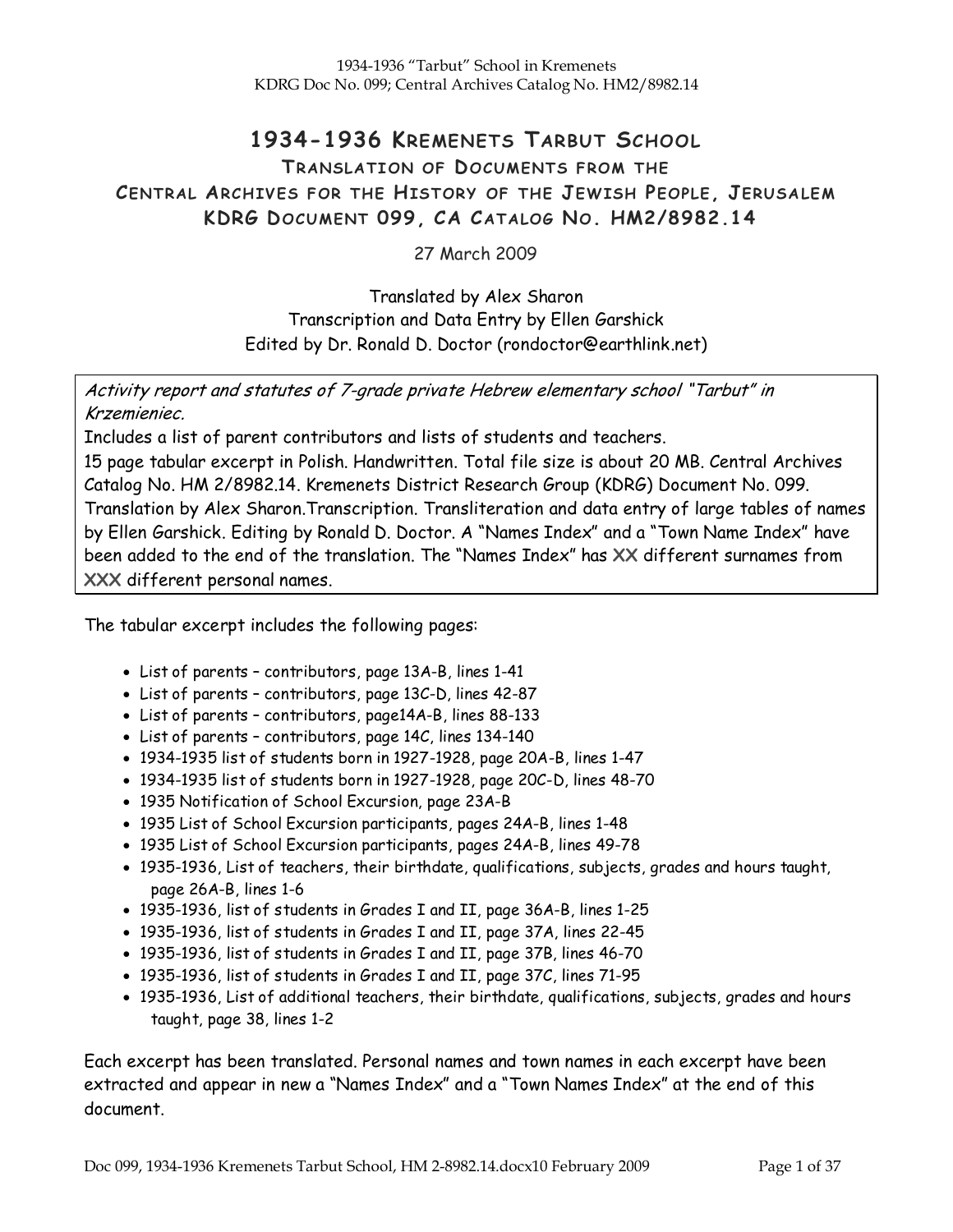#### [pp 13, 14]

# List of Parents - Contributors<sup>1</sup> Private Coeducational <sup>2</sup> Seven Graded <sup>3</sup> Elementary Hebrew School of "Tarbut" Association in Kremenets

#### Translator's Notes:

- 1- In the original Polish document, the word equivalent to English "declarant" is used. Since in English, "declaration" has a legal meaning, in translation it was replaced with the word "contribution". According to the seal and date stamp at the bottom of the list, this document was created on 18 December 1934.
- 2- Identifies school with mixed (both sexes) students. Traditionally, schools in Imperial Russia and Catholic Poland were separated by sexes in all levels of the education till the university levels.
- 3- Elementary schools were divided into basic Four Graded (generally in the farming communities) and Seven Graded, which allowed entrance to the high schools.

[Editor's Note: The table in the original document is in Polish only. We have transcribed the Polish and provided an English transliteration using the KDRG transliteration guidelines and the existing entries in the Concordance. The table has 140 numbered name entries.

|            | <b>KDRG Transliteration</b> |                   |              |                | <b>Polish Transcription</b> |              |
|------------|-----------------------------|-------------------|--------------|----------------|-----------------------------|--------------|
| Line       |                             | Parent's          |              |                | Parent's                    |              |
| <u>No.</u> | <b>Surname</b>              | <b>Given Name</b> | <u>Złoty</u> | <b>Surname</b> | <b>Given Name</b>           | <b>Notes</b> |
| 1          | Beznoski                    | Hirsh             | 36           | Beznoski       | Hersz                       |              |
| 2          | Barshap                     | <b>Ber</b>        | 36           | Barszap        | Berko                       |              |
| 3          | <b>Borsuk</b>               | Yakov             | 36           | <b>Borsuk</b>  | Jankiel                     |              |
| 4          | <b>Barbas</b>               | Yisrael           | 48           | <b>Barbas</b>  | Srul                        |              |
| 5          | Bielahuz                    | Shmuel            | 60           | <b>Bielous</b> | Samuel                      |              |
| 6          | Gelbakh                     | Leybish           | 36           | Gelbach        | Lejbisz                     |              |
| 7          | Grubshteyn                  | Yosef             | 24           | Grubsztejn     | Josif                       |              |
| 8          | Dakhshleger                 | Yosef             | 36           | Dachszlejger   | Jozef                       |              |
| 9          | Vayner                      | Yakov             | 48           | Wajner         | Jankiel                     |              |
| 10         | Teren                       | Yakov             | 24           | Teren          | Jankiel                     |              |
| 11         | Kagan                       | Yosef             | 60           | Kagan          | Jozif                       |              |
| 12         | Kigel                       | Chayim            | 36           | Kigel          | Chaim                       |              |
| 13         | Katz                        | Efraim            | 48           | Kac            | Froim                       |              |
| 14         | Krayzelman                  | Leyb              | 48           | Krajzelman     | Lejb                        |              |
| 15         | Kavtsan                     | Hirsh             | 60           | Kapcan         | Hersz                       |              |
| 16         | Katz                        | Matil             | 48           | Kac            | Motel                       |              |

[page 13]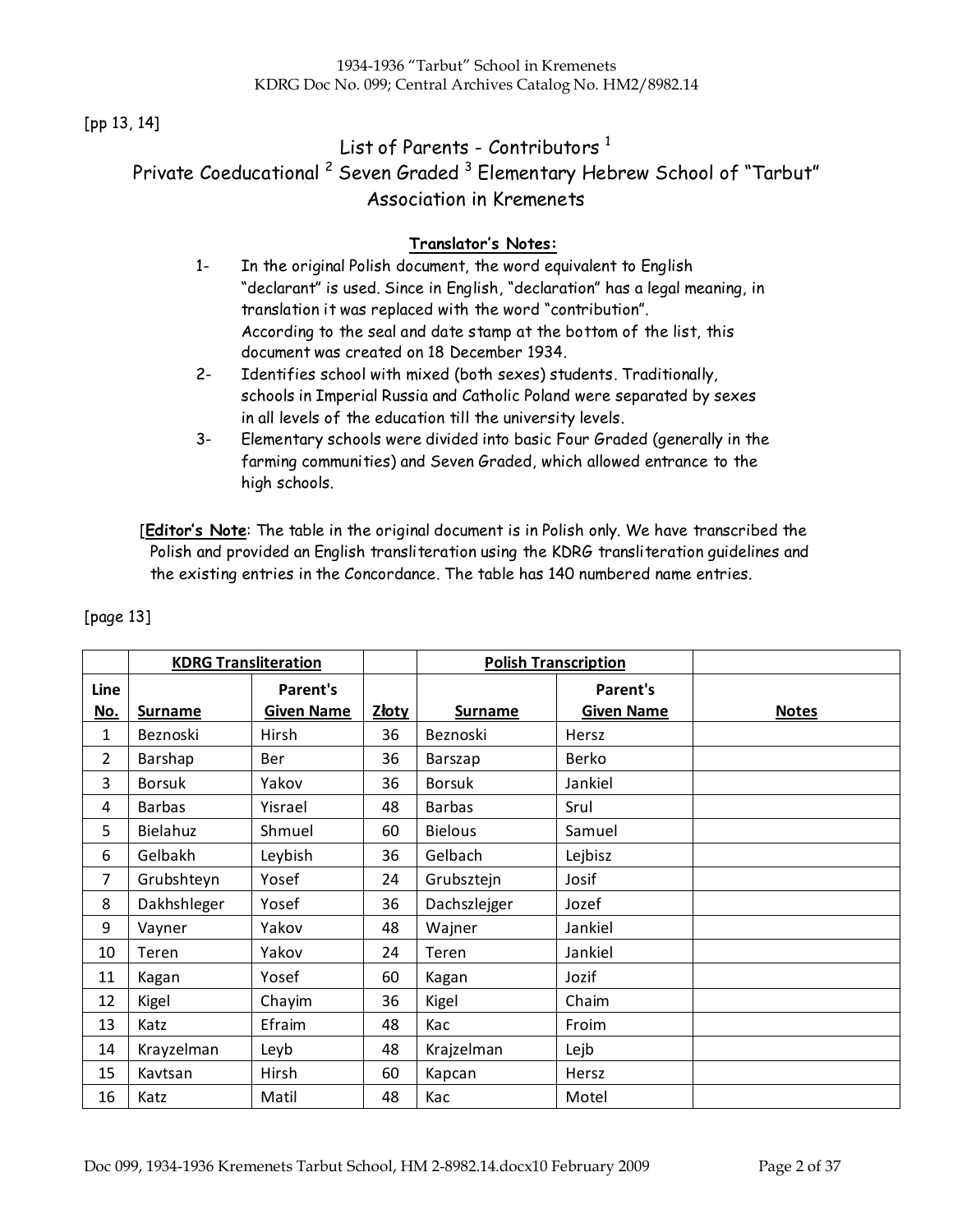|            | <b>KDRG Transliteration</b> |                   |              | <b>Polish Transcription</b> |                   |              |
|------------|-----------------------------|-------------------|--------------|-----------------------------|-------------------|--------------|
| Line       |                             | <b>Parent's</b>   |              |                             | <b>Parent's</b>   |              |
| <u>No.</u> | <b>Surname</b>              | <b>Given Name</b> | <b>Złoty</b> | <b>Surname</b>              | <b>Given Name</b> | <b>Notes</b> |
| 17         | Likhtenfeld                 | Chayim            | 48           | Lichtenfeld                 | Chaim             |              |
| 18         | Poler                       | Yakov             | 24           | Poler                       | Jakob             |              |
| 19         | Figler                      | Chayim            | 72           | Figler                      | Chaim             |              |
| 20         | Pizenholts                  | Moshe             | 24           | Pizengolc                   | Mojzesz           |              |
| 21         | Furman                      | Chayim            | 36           | Furman                      | Chaim             |              |
| 22         | Flaksman                    | Zanvil            | 48           | Flaksman                    | Zanwel            |              |
| 23         | Rivitsh                     | Leyb              | 24           | Riwicz                      | Lejb              |              |
| 24         | Idises                      | Shamay            | 36           | Idises                      | Szamaj            |              |
| 25         | Benderski                   | Matil             | 36           | Benderska                   | Matke             |              |
| 26         | <b>Barats</b>               | Aleksander        | 84           | <b>Barac</b>                | Alexander         |              |
| 27         | Averbukh                    | Beyla             | 24           | Awerbuch                    | Bejla             |              |
| 28         | <b>Bik</b>                  | <b>Bentsion</b>   | 60           | Byk                         | Bencjion          |              |
| 29         | Baytsh                      | Yitschak          | 24           | Bajcz                       | Icchok            |              |
| 30         | Rayzer                      | Mikhel            | 24           | Rajzer                      | Michel            |              |
| 31         | Geyer                       | Meir              | 72           | Gejer                       | Mejer             |              |
| 32         | <b>Binshtak</b>             | Aba               | 60           | Binsztok                    | Aba               |              |
| 33         | Gintsberg                   | Ber               | 60           | Gincberg                    | Ber               |              |
| 34         | Holts                       | Hirsh             | 60           | Holc                        | Hersz             |              |
| 35         | Zeyger                      | Ovshie            | 48           | Zejger                      | Owszyja           |              |
| 36         | Vayner                      | Leyzir            | 36           | Wajner                      | Lejzor            |              |
| 37         | Veygman                     | Yosef             | 24           | Wejgman                     | Jozef             |              |
| 38         | Koltun                      | Avraham           | 24           | Koltun                      | Abram             |              |
| 39         | Epshteyn                    | Nachman           | 24           | Epsztejn                    | Nachman           |              |
| 40         | Lizer                       | Ber               | 48           | Lizer                       | Ber               |              |
| 41         | Meystelman                  | Aharon            | 60           | Mejstelman                  | Aron              |              |
| 42         | Melamed                     | Hirsh             | 24           | Melamed                     | Hersz             |              |
| 43         | Rader                       | Sore              | 24           | Rader                       | Sura              |              |
| 44         | Mozes                       | Yisrael           | 48           | Mozes                       | Srul              |              |
| 45         | Safir                       | Matil             | 36           | Safir                       | Motel             |              |
| 46         | Fayer                       | Avraham           | 48           | Fajer                       | Abram             |              |
| 47         | Fishman                     | Ber               | 60           | Fiszman                     | Ber               |              |
| 48         | Pesis                       | Ayzik             | 60           | Pesis                       | Aizik             |              |
| 49         | Rapapart                    | Chaya             | 24           | Rapoport                    | Chaja             |              |
| 50         | Roykh                       | Duvid             | 24           | Rojch                       | Duwid             |              |
| 51         | Shekhter                    | Duvid             | 36           | Szechter                    | Dawid             |              |
|            | Society for Protection of   |                   |              |                             |                   |              |
| 52         | Jewish Orphans              |                   | 120          | Tow. Opieki nad Zyd. Sier.  |                   |              |
| 53         | Figler                      | Chayim            | 120          | Figler                      | Chaim             |              |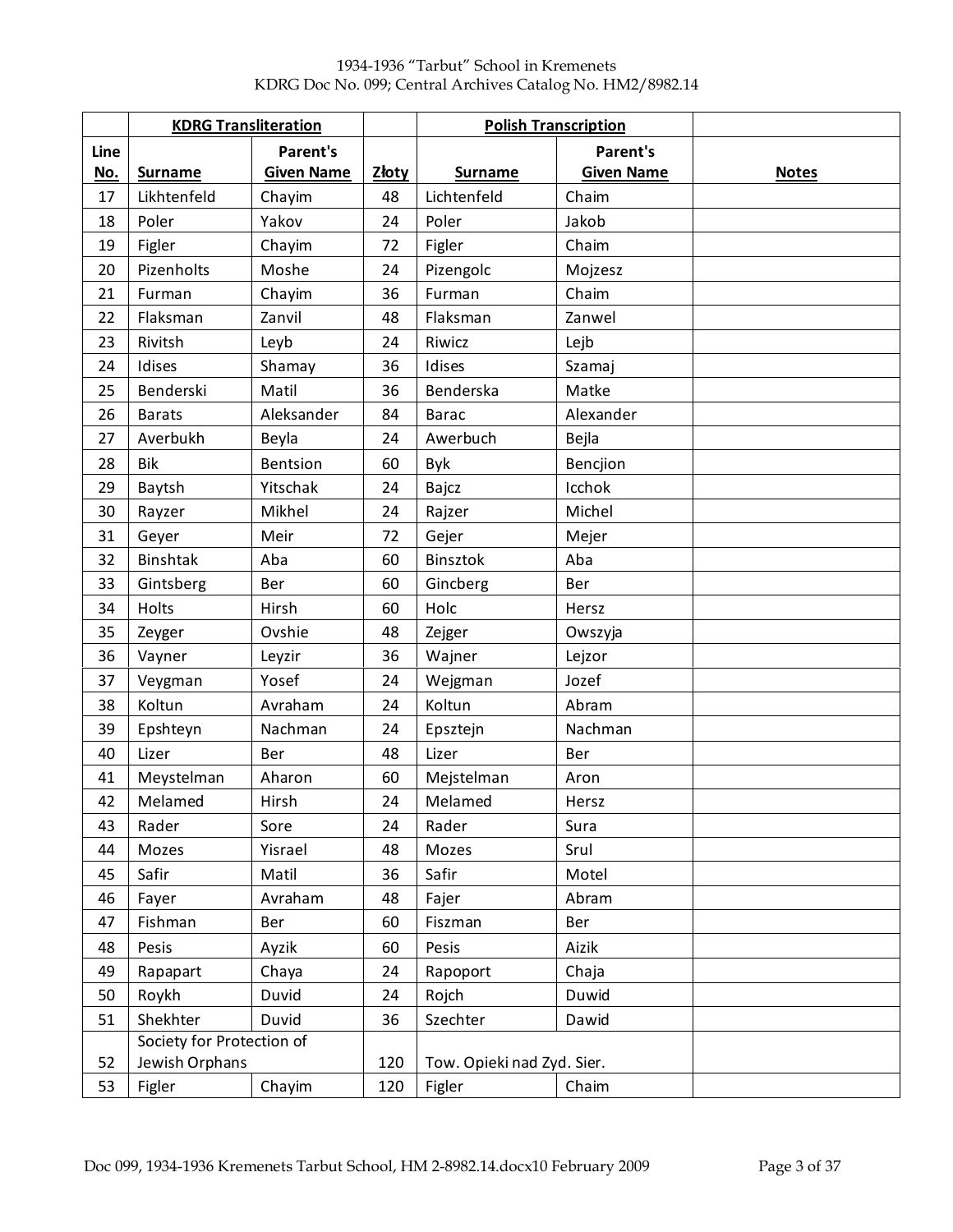|      | <b>KDRG Transliteration</b> |                   |              |                  | <b>Polish Transcription</b> |              |
|------|-----------------------------|-------------------|--------------|------------------|-----------------------------|--------------|
| Line |                             | Parent's          |              |                  | <b>Parent's</b>             |              |
| No.  | <b>Surname</b>              | <b>Given Name</b> | <b>Złoty</b> | <b>Surname</b>   | <b>Given Name</b>           | <b>Notes</b> |
| 54   | Fayer                       | Aleksander        | 120          | Fajer            | Alexander                   |              |
| 55   | Holtsman                    | Hirsh             | 72           | Golcman          | Hersz                       |              |
| 56   | Bumaznik                    | Yakov             | 36           | Bumażnik         | Jankiel                     |              |
| 57   | Pozner                      | Avraham           | 72           | Pojzner          | Abram                       |              |
| 58   | Vaynshteyn                  | Duvid             | 60           | Wajnsztejn       | Dawid                       |              |
| 59   | Shats                       | Avraham           | 48           | Szac             | Abram                       |              |
| 60   | Gitel                       | Chantse           | 24           | Gitel            | Chancia                     |              |
| 61   | <b>Tsvik</b>                | Leyb-Hirsh        | 120          | Cwik             | Lejb-Hersz                  |              |
| 62   | Fayer                       | Aleksander        | 144          | Fajer            | Alexander                   |              |
| 63   | Landisberg                  | Binyamin          | 180          | Landesberg       | Benjamin                    |              |
| 64   | Kopeyka                     | Hirsh             | 60           | Kopejka          | Hersz                       |              |
| 65   | Epelboym                    | Yosef             | 84           | Epelbojm         | Josif                       |              |
| 66   | Barshap                     | Ber               | 60           | Barszap          | Berko                       |              |
| 67   | Barshap                     | Mikhel            | 48           | Barszap          | Michel                      |              |
| 68   | Shniftman                   | Volf              | 60           | Szniftman        | Wolf                        |              |
| 69   | Volak                       | Shlome            | 36           | Wolak            | Szloma                      |              |
| 70   | Geyer                       | Fridel            | 24           | Gejer            | Fridel                      |              |
| 71   | Nudel                       | Yosef             | 60           | Nudel            | Jozef                       |              |
| 72   | Fingerut                    | Leyb              | 36           | Fingerut         | Lejb                        |              |
| 73   | Feldman                     | Avraham           | 34           | Feldman          | Abram                       |              |
| 74   | Roykh                       | Nachman           | 24           | Rojch            | Nachman                     |              |
| 75   | Plem                        | Ovshie            | 60           | Plem             | Owszyja                     |              |
| 76   | Roykh                       | Duvid             | 48           | Rojch            | Duwid                       |              |
| 77   | Lizer                       | Ber               | 36           | Lizer            | Ber                         |              |
| 78   | Zeyger                      | Ovshie            | 60           | Zejger           | Owszyja                     |              |
| 79   | Shapiro                     | Yehuda            | 96           | Szapiro          | Juda                        |              |
| 80   | Brikman                     | Nate              | 84           | <b>Brikman</b>   | Nuta                        |              |
| 81   | Vaynshteyn                  | Yakov             | 60           | Wajnsztejn       | Jakob                       |              |
| 82   | Shnayder                    | Efraim            | 108          | Sznajder         | Froim                       |              |
| 83   | Melnik                      | Shmuel            | 72           | Melnik           | Szmul                       |              |
| 84   | Krivorok                    | Moshe             | 36           | Kriworuk         | Mojsesz                     |              |
| 85   | Kveytel                     | Avraham           | 24           | Kwejtel          | Abram                       |              |
| 86   | Shtulberg                   | Leyzir            | 48           | <b>Sztulberg</b> | Lejzer                      |              |
| 87   | Vayner                      | Yakov             | 72           | Wajner           | Jankiel                     |              |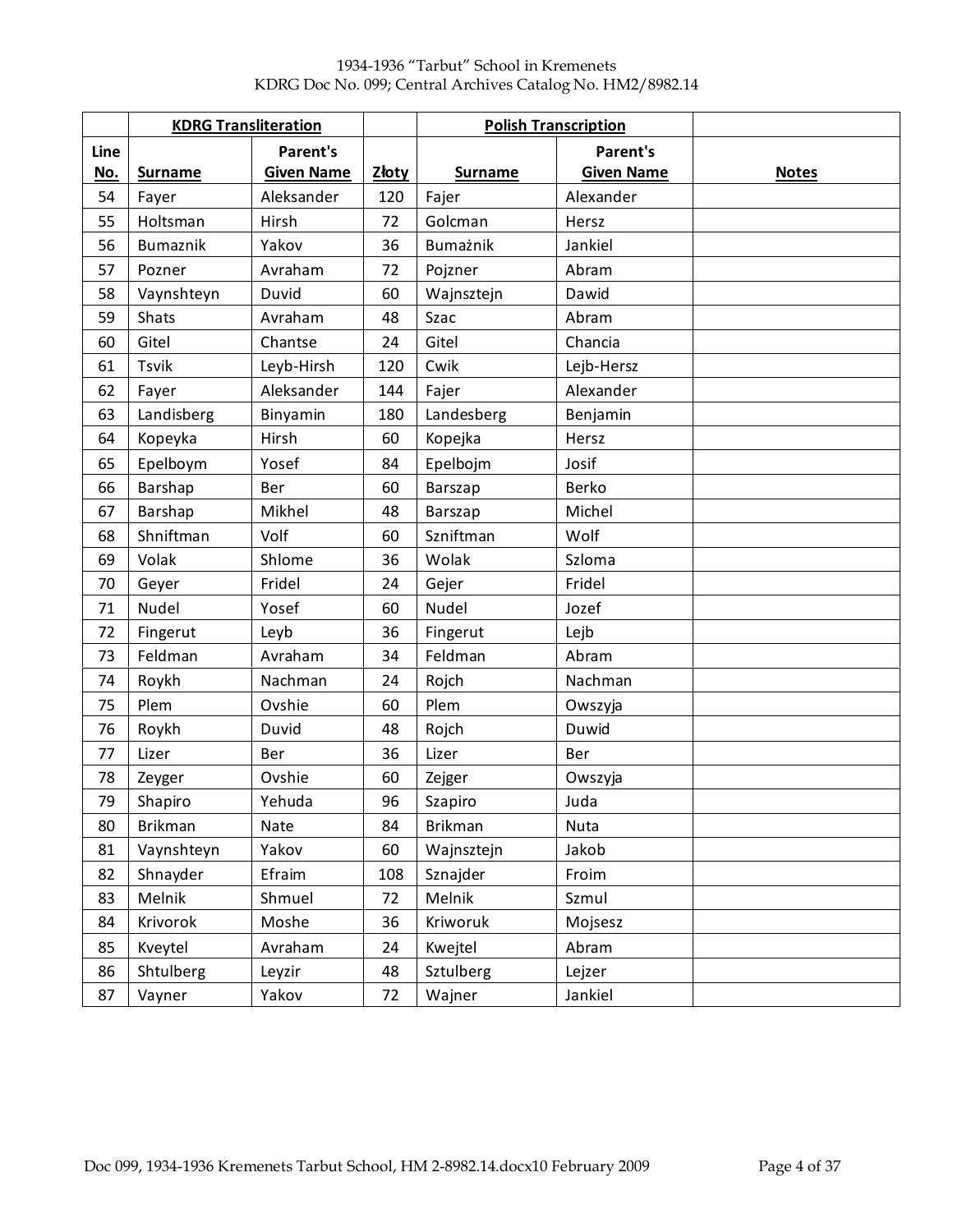[page 14]

|      | <b>KDRG Transliteration</b> |                   |       |                | <b>Polish Transcription</b> |              |
|------|-----------------------------|-------------------|-------|----------------|-----------------------------|--------------|
| Line |                             | Parent's          |       |                | <b>Parent's</b>             |              |
| No.  | <b>Surname</b>              | <b>Given Name</b> | Złoty | <b>Surname</b> | <b>Given Name</b>           | <b>Notes</b> |
| 88   | Gefilkhe                    | Volf              | 24    | Gefilche       | Wolf                        |              |
| 89   | Shapinka                    | Binyamin          | 48    | Szapinka       | Benjamin                    |              |
| 90   | Hakhgilernt                 | Yakov             | 36    | Hochgelerent   | Jankiel                     |              |
| 91   | Holts                       | Hirsh             | 48    | Holc           | Hersz                       |              |
| 92   | Rushteyn                    | Duvid             | 24    | Rusztejn       | Dawid                       |              |
| 93   | Shomer                      | Hirsh             | 24    | Szojmer        | Hersz                       |              |
| 94   | Barshap                     | Zlate             | 24    | Barszap        | Zlata                       |              |
| 95   | Fingerut                    | Leyb              | 36    | Fingerut       | Lejb                        |              |
| 96   | <b>Baruman</b>              | Shmuel            | 36    | Baruman        | Szmul                       |              |
| 97   | Tsvitboym                   | Feyga             | 24    | Cwitbojm       | Fejga                       |              |
| 98   | Zilberberg                  | Avraham           | 72    | Zilberberg     | Abram                       |              |
| 99   | Barshap                     | Hirsh             | 60    | Barszap        | Hersz                       |              |
| 100  | Aksel                       | Shimon            | 24    | Aksel          | Szymon                      |              |
| 101  | Fishman                     | Ayzik             | 24    | Fiszman        | Ajzik                       |              |
| 102  | Mamut                       | Hinda             | 24    | Mamut          | Hinda                       |              |
| 103  | Shenderavitsh               | Heta              | 24    | Szenderowicz   | Hita                        |              |
| 104  | Vayser                      | Moshe             | 36    | Wajser         | Mojzesz                     |              |
| 105  | Bern                        | Nachman           | 66    | Bern           | Nachman                     |              |
| 106  | Kagan                       | Tsivya            | 24    | Kagan          | Cywja                       |              |
| 107  | Blekhman                    | Ber               | 26    | Blechman       | Berko                       |              |
| 108  | Shomer                      | Hirsh             | 24    | Szojmer        | Hersz                       |              |
| 109  | Mitnik                      | Yakov             | 24    | Mitnik         | Jankiel                     |              |
| 110  | Tshatski                    | Moshe             | 36    | Czacki         | Mojzesz                     |              |
| 111  | Razin                       | Volf              | 24    | Rasin          | Wolf                        |              |
| 112  | Magaril                     | Leyb              | 24    | Magaril        | Lejb                        |              |
| 113  | Nudel                       | Aharon            | 28    | Nudel          | Aron                        |              |
| 114  | Tshatski                    | Avraham           | 28    | Czacki         | Abram                       |              |
| 115  | Melamed                     | Hirsh             | 26    | Melamed        | Gersz                       |              |
| 116  | Grubman                     | Sore              | 24    | Grubman        | Sura                        |              |
| 117  | Bishbin                     | Manis             | 28    | Biszbin        | Manus                       |              |
| 118  | Feldman                     | Avraham           | 28    | Feldman        | Abram                       |              |
| 119  | Vaysberg                    | Shmuel            | 60    | Wajsberg       | Szmul                       |              |
|      |                             | Avraham-          |       |                |                             |              |
| 120  | Shveyts                     | Leyb              | 86    | Szwejc         | Abram-Lejb                  |              |
| 121  | Teytelman                   | Aba               | 60    | Tejtelman      | Aba                         |              |
| 122  | Ditun                       | Leyzir            | 60    | Ditun          | Lejzor                      |              |
| 123  | Kveytel                     | Avraham           | 36    | Kwejtel        | Abram                       |              |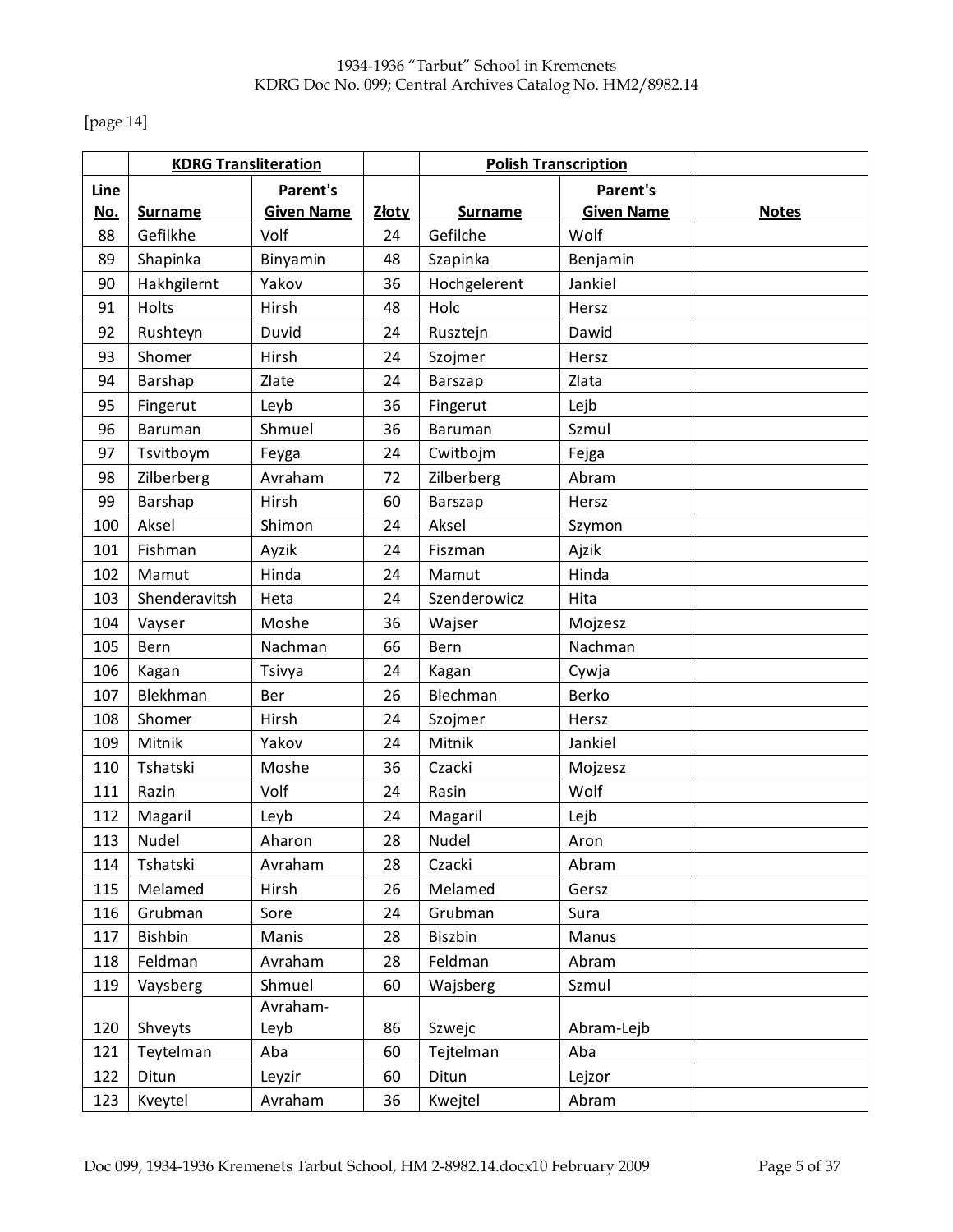|      | <b>KDRG Transliteration</b> |                   |       | <b>Polish Transcription</b> |                   |                                       |
|------|-----------------------------|-------------------|-------|-----------------------------|-------------------|---------------------------------------|
| Line |                             | <b>Parent's</b>   |       |                             | <b>Parent's</b>   |                                       |
| No.  | <b>Surname</b>              | <b>Given Name</b> | Złoty | <b>Surname</b>              | <b>Given Name</b> | <b>Notes</b>                          |
| 124  | Shufman                     | Sheyndil          | 72    | Szufman                     | Szendla           |                                       |
| 125  | Barshap                     | Golda             | 24    | <b>Barszap</b>              | Golda             |                                       |
| 126  | Katsner                     | Aharon            | 24    | Kacner                      | Aron              |                                       |
| 127  | Shuster                     | Akiva             | 36    | Akiba<br>Szuster            |                   | This name Is crossed<br>off the list. |
| 128  | Epelboym                    | Yosef             | 60    | Epelbojm                    | Josif             | This name Is crossed<br>off the list. |
| 129  | Halperin                    | Yakov             | 48    | Galperin                    | Jankiel           | This name Is crossed<br>off the list. |
| 130  | Tsizin                      | Duvid             | 12    | Cizin                       | Dawid             | This name Is crossed<br>off the list. |
| 131  | Mulman                      | Moshe             | 48    | Mulman                      | Mojsze            | This name Is crossed<br>off the list. |
| 132  | Pintshuk                    | Avigdor           | 60    | Pinczuk                     | Wigdor            | This name Is crossed<br>off the list. |
| 133  | Berger                      | Yakov             | 48    | Berger                      | Jankiel           | This name Is crossed<br>off the list. |
| 134  | Shapinka                    | Sosye             | 48    | Szapinka                    | Sosia             | This name Is crossed<br>off the list. |
| 135  | Sarayev                     | Leyb              | 60    | Sarajev                     | Lejb              | This name Is crossed<br>off the list. |
| 136  | Roykh                       | Nachman           | 24    | Rojch                       | Nachman           | This name Is crossed<br>off the list. |
| 137  | Rapapart                    | Chaya             | 24    | Rapoport                    | Chaja             | This name Is crossed<br>off the list. |
| 138  | Teper                       | Matil             | 36    | Teper                       | Motel             | This name Is crossed<br>off the list. |
| 139  | Barshap                     | Hirsh             | 72    | Barszap                     | Hersz             | This name Is crossed<br>off the list. |
| 140  | Shniftman                   | Volf              | 60    | Szniftman                   | Wolf              | This name Is crossed<br>off the list. |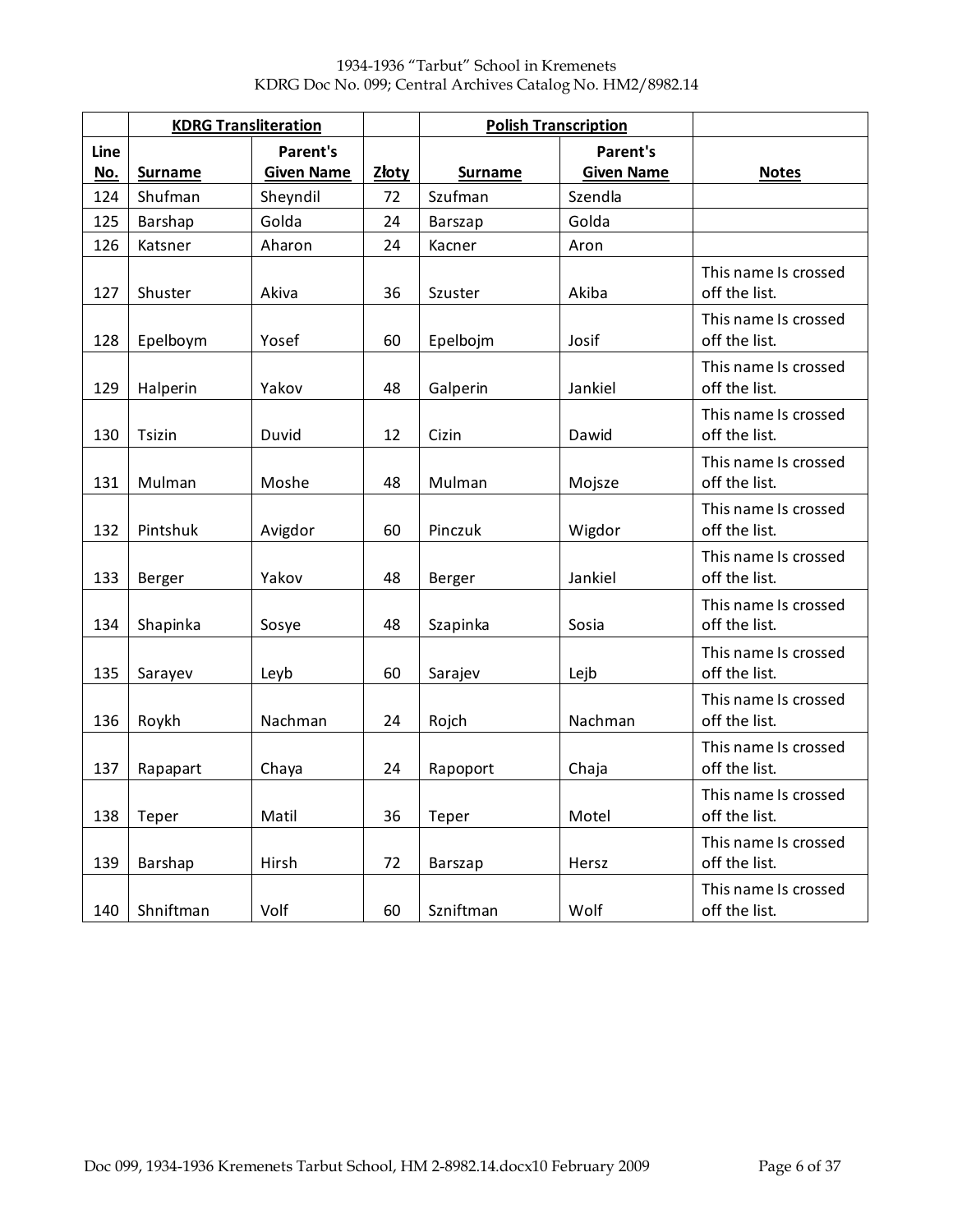### [p 20]

## Students list of Private School "Tarbut", born in years 1927 and 1928 and attending school during school year 1934/35

### Translator's Note:

This is actually a list of the school's first graders. Polish Ministry of Education has restricted admission to schools for children at age seven by September 1 of the school year. There were some adjustments made for children born after September  $1<sup>st</sup>$ .

| Ordinal (Number) | Surname and Name   Father's Name | Year of Birth |
|------------------|----------------------------------|---------------|
|------------------|----------------------------------|---------------|

[Editor's Note: The table that begins on page 20 has 8 columns. Each set of 4 columns has the column headings shown above. For clarity and ease of data extraction, we have separated the surname and given name of each student into separate columns and have re-arranged the columns in the following order: Entry No., Surname, Father's given name, Student's given name, Student's birth year. The table has 70 numbered name entries for the school year 1934-1935.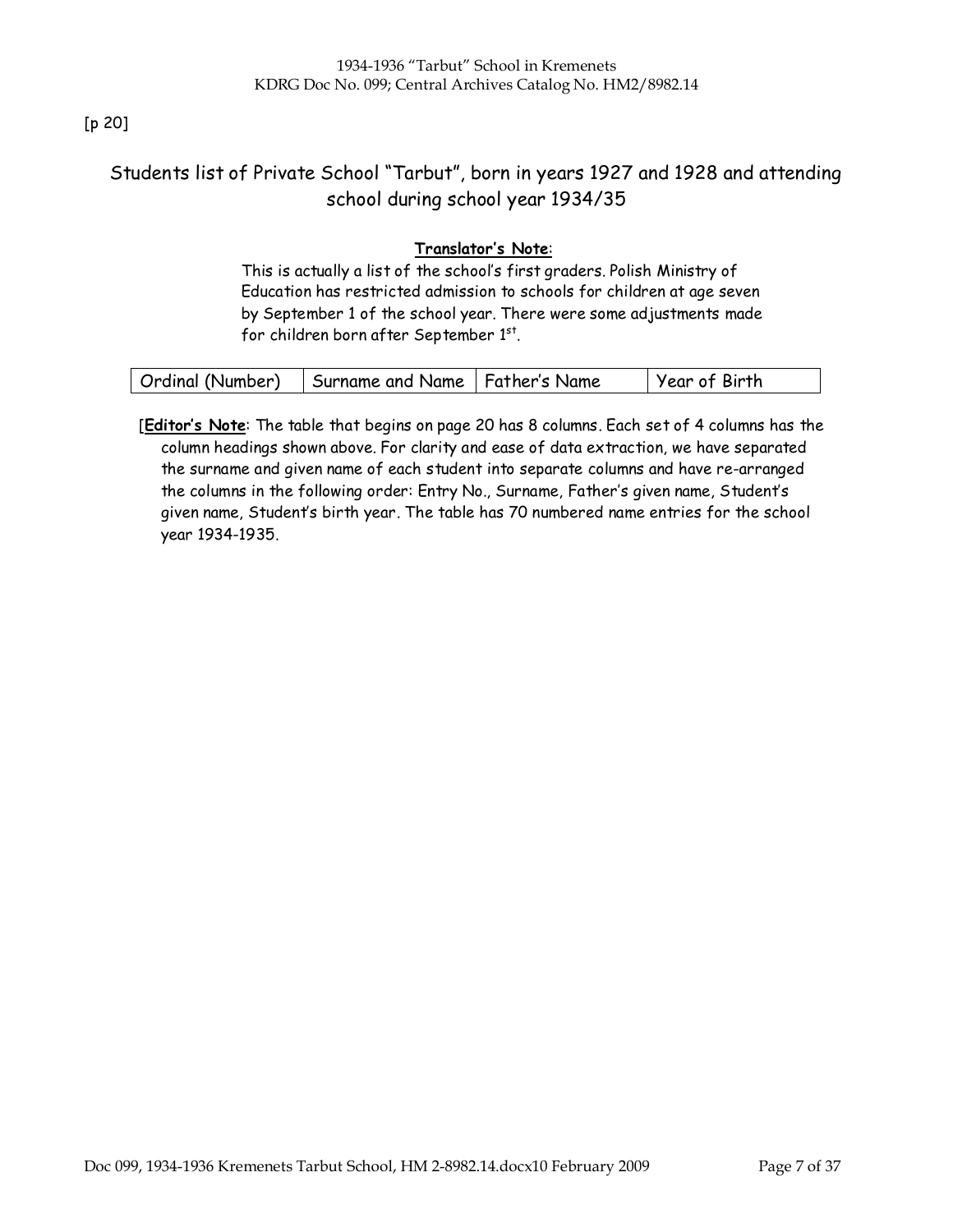[p20]

|                | --------- KDRG Transliteration ----------- |             |             |                   |                | ------------    Polish Transcription    ---------------- |              |             |                                     |
|----------------|--------------------------------------------|-------------|-------------|-------------------|----------------|----------------------------------------------------------|--------------|-------------|-------------------------------------|
|                |                                            | Student's   | Parent's    |                   | Student's      |                                                          | Student's    | Parent's    |                                     |
| <u>Line</u>    |                                            | Given       | Given       | Student's         | <b>Implied</b> |                                                          | <b>Given</b> | Given       |                                     |
| No.            | <b>Surname</b>                             | <b>Name</b> | <b>Name</b> | <b>Birth Year</b> | <b>Age</b>     | <b>Surname</b>                                           | <b>Name</b>  | <b>Name</b> | <b>Notes</b>                        |
| $\mathbf{1}$   | Barshap                                    | Etya        | Hirsh       | 1927              | $\overline{7}$ | Barszap                                                  | Etia         | Hersz       |                                     |
|                |                                            |             |             |                   |                |                                                          |              |             | This line is crossed out and there  |
| 2              | Barshap                                    | Itsik       | <b>Ber</b>  | 1927              | 7              | Barszap                                                  | Icek         | Ber         | is a check in the Birth Year column |
|                |                                            |             |             |                   |                |                                                          |              |             | This line is crossed out and there  |
| 3              | <b>Barbas</b>                              | Yakov       | Yisrael     | 1927              | 7              | <b>Barbas</b>                                            | Jankiel      | Srul        | is a check in the Birth Year column |
|                |                                            |             | Avraham-    |                   |                |                                                          |              | Awrum-      |                                     |
| 4              | Benderski                                  | Shlome      | Duvid       | 1927              | 7              | Benderski                                                | Szloma       | Duwid       |                                     |
| 5              | Binshtak                                   | Shmuel      | Aba         | 1927              | $\overline{7}$ | Binsztok                                                 | Szmul        | Aba         |                                     |
|                |                                            |             |             |                   |                |                                                          |              |             | This line is crossed out and there  |
| 6              | <b>Borsuk</b>                              | Isak        | Yakov       | 1927              | 7              | <b>Borsuk</b>                                            | Isak         | Jankiel     | is a check in the Birth Year column |
| $\overline{7}$ | Bukhshteyn                                 | Pesye       | Aharon      | 1927              | $\overline{7}$ | Buchszteyn                                               | Pesia        | Aron        |                                     |
|                |                                            |             |             |                   |                |                                                          |              |             | This line is crossed out and there  |
| 8              | Tsoyrif                                    | Zisa        | Mikhel      | 1927              | $\overline{7}$ | Cojref                                                   | Zysie        | Mechel      | is a check in the Birth Year column |
| 9              | Dakhshleyger                               | Chaya       | Yosef       | 1927              | $\overline{7}$ | Dachszlejger                                             | Chaja        | Josef       |                                     |
| 10             | Dubman                                     | Beyla       | Ovshie      | 1927              | $\overline{7}$ | Dubman                                                   | Bejla        | Owszyja     |                                     |
| 11             | Dubman                                     | Freyda      | Moshe       | 1927              | $\overline{7}$ | Dubman                                                   | Frejda       | Mojsze      |                                     |
|                |                                            |             |             |                   |                |                                                          |              |             | This line is crossed out and there  |
| 12             | Feldman                                    | Chayim      | Avraham     | 1927              | $\overline{7}$ | Feldman                                                  | Chaim        | Abram       | is a check in the Birth Year column |
| 13             | Fishman                                    | Beyla       | Hirsh       | 1927              | 7              | Fiszman                                                  | Bejla        | Hersz       |                                     |
| 14             | <b>Fuks</b>                                | Chayim      | Ber         | 1927              | $\overline{7}$ | Fuks                                                     | Chaim        | Berko       |                                     |
| 15             | Halperin                                   | Reyzil      | Yosef       | 1927              | $\overline{7}$ | Galperin                                                 | Rejzla       | Josef       |                                     |
| 16             | Gefilakhts                                 | Zisa        | Volf        | 1927              | 7              | Gefilachc                                                | Zysie        | Wolf        |                                     |
| 17             | Gintsberg                                  | Avraham     | Berish      | 1927              | $\overline{7}$ | Ginzberg                                                 | Abram        | Bejrysz     |                                     |
| 18             | Grinshteyn                                 | Mordekhay   | Avraham     | 1927              | $\overline{7}$ | Grinsztejn                                               | Mordche      | Abram       |                                     |
|                |                                            |             |             |                   |                |                                                          |              |             | This line is crossed out and there  |
| 19             | Hakhshteyn                                 | Elye        | Ozer        | 1927              | 7              | Gochsztejn                                               | Eila         | Ojzer       | is a check in the Birth Year column |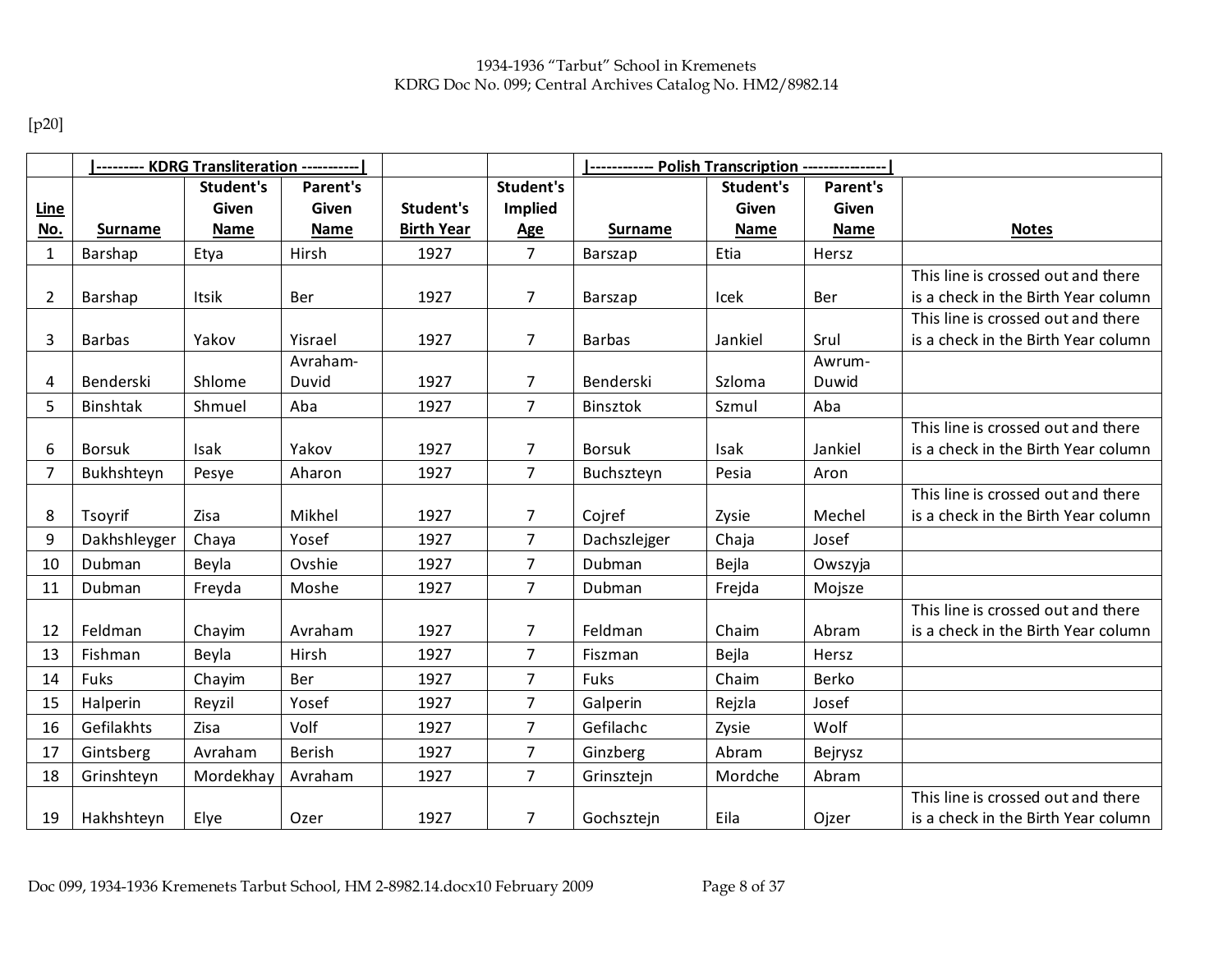1934-1936 "Tarbut" School in Kremenets KDRG Doc No. 099; Central Archives Catalog No. HM2/8982.14

|             |                | --------- KDRG Transliteration ----------- |             |                   |                |                |               |             |                                     |
|-------------|----------------|--------------------------------------------|-------------|-------------------|----------------|----------------|---------------|-------------|-------------------------------------|
|             |                | Student's                                  | Parent's    |                   | Student's      |                | Student's     | Parent's    |                                     |
| <u>Line</u> |                | Given                                      | Given       | Student's         | Implied        |                | <b>Given</b>  | Given       |                                     |
| No.         | <b>Surname</b> | <b>Name</b>                                | <b>Name</b> | <b>Birth Year</b> | <b>Age</b>     | <b>Surname</b> | <b>Name</b>   | <b>Name</b> | <b>Notes</b>                        |
|             |                |                                            | Chayim-     |                   |                |                |               | Chaim-      |                                     |
| 20          | Holts          | Shmuel                                     | Hirsh       | 1927              | $\overline{7}$ | Holc           | Szmul         | Hersz       |                                     |
|             |                |                                            | Chayim-     |                   |                |                |               |             | This line is crossed out and there  |
| 21          | Ketsil         | Avraham                                    | Leyb        | 1927              | $\overline{7}$ | Kecel          | Abram         | Chaim-Lejb  | is a check in the Birth Year column |
| 22          | Krayzelman     | Malke                                      | Leyb        | 1927              | $\overline{7}$ | Krejzelman     | Małka         | Lejb        |                                     |
| 23          | Lerner         | Manis                                      | Chayim      | 1927              | $\overline{7}$ | Lerner         | Manes         | Chaim       |                                     |
|             |                |                                            |             |                   |                |                |               |             | This line is crossed out and there  |
| 24          | Likhtenfeld    | <b>Tsalel</b>                              | Chayim      | 1927              | $\overline{7}$ | Lichtenfeld    | Calel         | Chaim       | is a check in the Birth Year column |
| 25          | Lizer          | Chaya                                      | Beril       | 1927              | $\overline{7}$ | Lizer          | Chaja         | Berl        |                                     |
|             |                |                                            |             |                   |                |                |               |             | This line is crossed out and there  |
| 26          | Malovitska     | Reyzil                                     | Shlome      | 1927              | $\overline{7}$ | Małowicka      | Rejzel        | Szloma      | is a check in the Birth Year column |
|             |                |                                            |             |                   |                |                |               |             | This line is crossed out and there  |
| 27          | Margalis       | Yosef                                      | Zalman      | 1927              | $\overline{7}$ | Margulis       | Josef         | Zalman      | is a check in the Birth Year column |
| 28          | Meystelman     | Moshe                                      | Aharon      | 1927              | $\overline{7}$ | Mejstelman     | Mojsze        | Aron        |                                     |
| 29          | Melamed        | Zalman                                     | Hirsh       | 1927              | $\overline{7}$ | Mełamed        | Załmen        | Hersz       |                                     |
|             |                |                                            |             |                   |                |                |               |             | This line is crossed out and there  |
| 30          | Mozes          | Fayergos                                   | Yisrael     | 1927              | 7              | Mozes          | Fajurgos      | Srul        | is a check in the Birth Year column |
| 31          | Pesis          | Bentsion                                   | Ayzik       | 1927              | $\overline{7}$ | Pesis          | Bencijon      | Ajzyk       |                                     |
|             |                |                                            |             |                   |                |                |               |             | This line is crossed out and there  |
| 32          | Pober          | Anshil                                     | Yakov       | 1927              | 7              | Pober          | Anszel        | Jankiel     | is a check in the Birth Year column |
| 33          | Portnoy        | Shabta                                     | Fishel      | 1927              | $\overline{7}$ | Portnoj        | Szabse        | Fiszel      |                                     |
| 34          | Roykh          | Yoel                                       | Dina Sosa   | 1928              | 6              | Rojch          | Joel          | Dina Soska  |                                     |
|             |                |                                            |             |                   |                |                |               |             | This line is crossed out and there  |
| 35          | Sarser         | Groynim                                    | Peril       | 1927              | $\overline{7}$ | Sarser         | Grojnem       | Perel       | is a check in the Birth Year column |
|             |                |                                            |             |                   |                |                |               |             | This line is crossed out and there  |
| 36          | Shapiro        | Barukh                                     | Alter       | 1927              | $\overline{7}$ | Szapiro        | <b>Baruch</b> | Alter       | is a check in the Birth Year column |
|             |                |                                            |             |                   |                |                |               |             | This line is crossed out and there  |
| 37          | Shekhter       | Yosef                                      | Duvid       | 1927              | $\overline{7}$ | Szechter       | Josef         | Duwid       | is a check in the Birth Year column |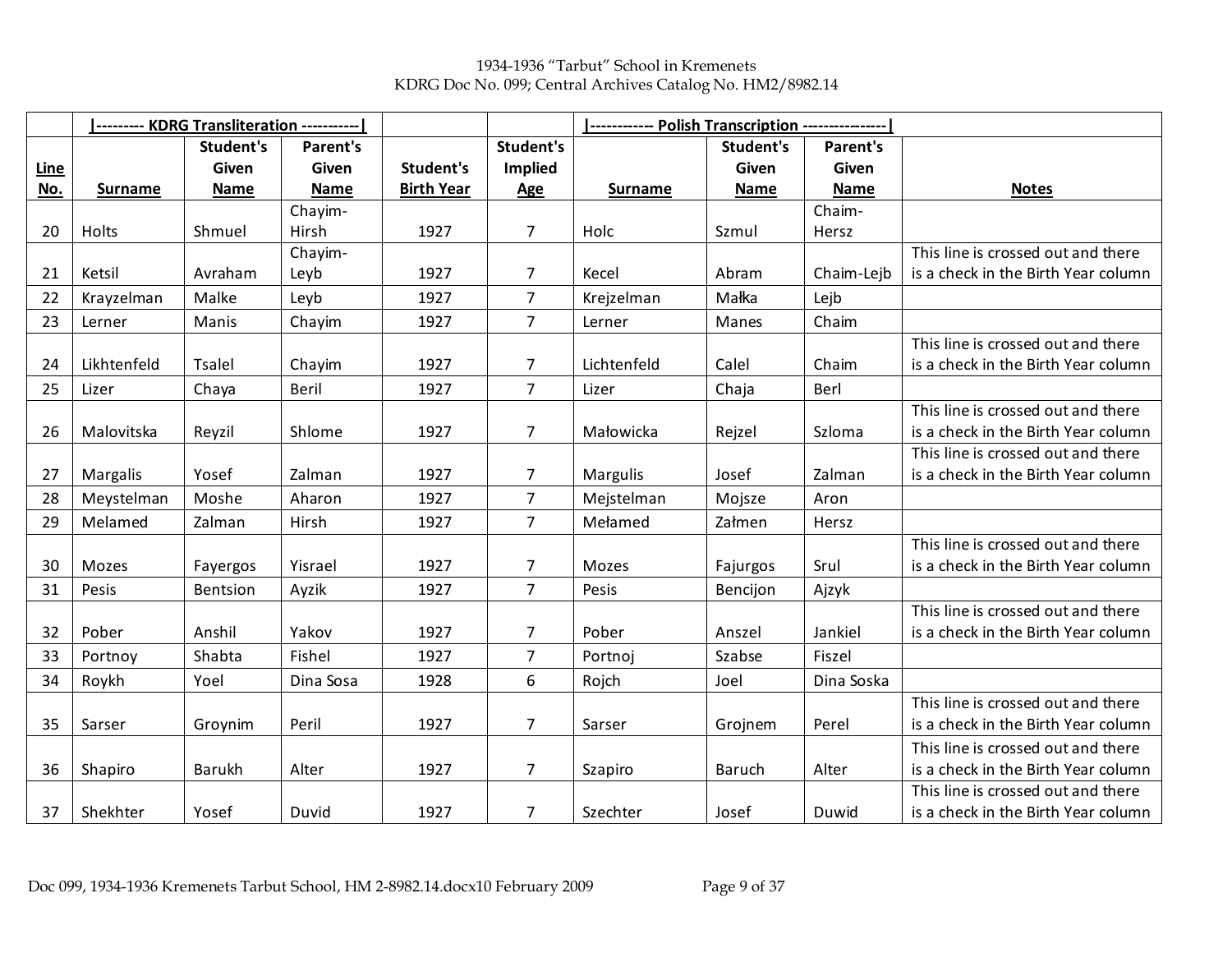1934-1936 "Tarbut" School in Kremenets KDRG Doc No. 099; Central Archives Catalog No. HM2/8982.14

|             |                | --------- KDRG Transliteration ----------- |          |                   |                  |                |             |             |                                     |
|-------------|----------------|--------------------------------------------|----------|-------------------|------------------|----------------|-------------|-------------|-------------------------------------|
|             |                | Student's                                  | Parent's |                   | <b>Student's</b> |                | Student's   | Parent's    |                                     |
| <b>Line</b> |                | Given                                      | Given    | Student's         | Implied          |                | Given       | Given       |                                     |
| No.         | <b>Surname</b> | <b>Name</b>                                | Name     | <b>Birth Year</b> | <b>Age</b>       | <b>Surname</b> | <b>Name</b> | <b>Name</b> | <b>Notes</b>                        |
|             |                |                                            |          |                   |                  |                |             |             | This line is crossed out and there  |
| 38          | Vayner         | Tova                                       | Yakov    | 1927              | $\overline{7}$   | Wajner         | Tauba       | Jankiel     | is a check in the Birth Year column |
| 39          | Vaysberg       | Feyga                                      | Shmuel   | 1927              | $\overline{7}$   | Wajsberg       | Fejga       | Szmul       |                                     |
| 40          | Veygman        | Yisrael                                    | Yosef    | 1927              | $\overline{7}$   | Wejgman        | Srul        | Josef       |                                     |
| 41          | Zeyger         | Yosef                                      | Ovshie   | 1927              | $\overline{7}$   | Zejger         | Josef       | Owszyja     |                                     |
| 42          | Zilber         | Yitschak                                   | Chayim   | 1927              | $\overline{7}$   | Zylber         | Jcchok      | Chaim       |                                     |
|             |                |                                            | Yakov-   |                   |                  |                |             | Jakób-      | This line is crossed out and there  |
| 43          | Zilberberg     | Moshe                                      | Kapul    | 1927              | $\overline{7}$   | Zylberberg     | Mojsze      | Kopul       | is a check in the Birth Year column |
|             |                |                                            |          |                   |                  |                |             |             | This line is crossed out and there  |
| 44          | Azya           | Aba                                        | Yitschak | 1928              | 6                | Azia           | Aba         | Jcek        | is a check in the Birth Year column |
| 45          | <b>Barbas</b>  | Risa-Leye                                  | Leybish  | 1928              | 6                | <b>Barbas</b>  | Rysia-Leja  | Lejbysz     |                                     |
| 46          | Beznoski       | Pinchas                                    | Hirsh    | 1928              | 6                | Beznoska       | Pinchas     | Hersz       |                                     |
|             |                |                                            | Shmuel-  |                   |                  |                |             | Szmul       |                                     |
| 47          | Bielahuz       | Yakov                                      | Nechemye | 1928              | 6                | Bielahús       | Jakób       | Nechemija   |                                     |
|             |                |                                            |          |                   |                  |                |             |             | This line is crossed out and there  |
| 48          | Dobekirer      | Tsivya                                     | Natan    | 1928              | 6                | Dobekirer      | Ciwja       | Nusé        | is a check in the Birth Year column |
|             |                |                                            |          |                   |                  |                |             |             | This line is crossed out and there  |
| 49          | Figler         | Yeshaye                                    | Chayim   | 1928              | 6                | Figler         | Szaja       | Chaim       | is a check in the Birth Year column |
|             |                |                                            |          |                   |                  |                |             |             | This line is crossed out and there  |
| 50          | Flaksman       | Nachum                                     | Zalman   | 1929              | 5                | Flaksman       | Nuchim      | Załmen      | is a check in the Birth Year column |
|             |                |                                            |          |                   |                  |                |             |             | This line is crossed out and there  |
| 51          | Furman         | Nachum                                     | Chayim   | 1928              | 6                | Furman         | Nuchim      | Chaim       | is a check in the Birth Year column |
|             |                |                                            |          |                   |                  |                |             |             | This line is crossed out and there  |
| 52          | Gelbakh        | Yenta                                      | Leybish  | 1928              | 6                | Gelbach        | Jenta       | Lejbysz     | is a check in the Birth Year column |
| 53          | Goldenberg     | Yechiel                                    | Yakov    | 1928              | 6                | Goldenberg     | Jechiel     | Jankiel     |                                     |
| 54          | Grobshteyn     | Shumya                                     | Yosef    | 1928              | 6                | Grobszteyn     | Szumia      | Josef       |                                     |
|             |                |                                            |          |                   |                  |                |             |             | This line is crossed out and there  |
| 55          | Hakhgilernter  | Hirsh                                      | Yakov    | 1928              | 6                | Hochgelernter  | Hersz       | Jankiel     | is a check in the Birth Year column |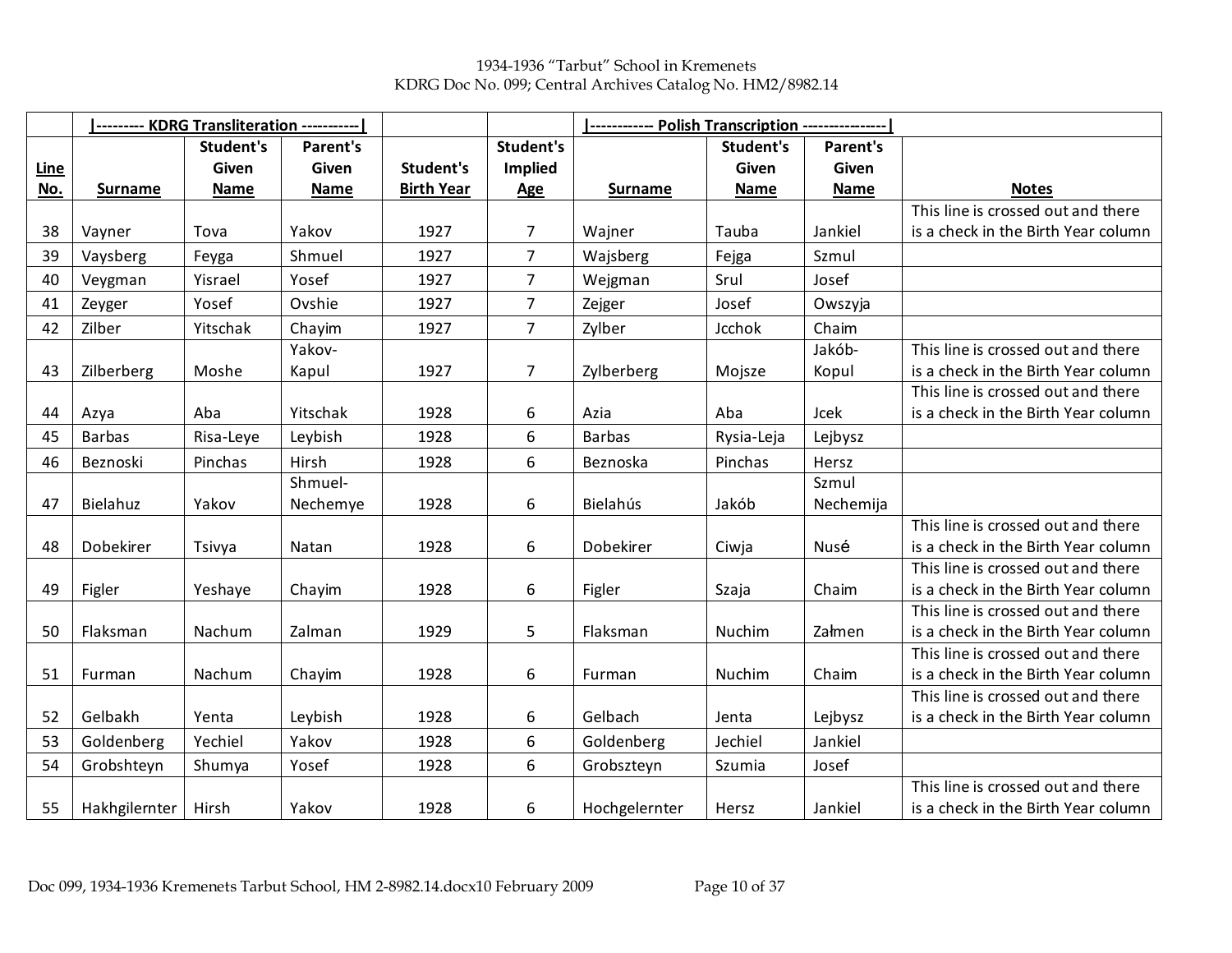1934-1936 "Tarbut" School in Kremenets KDRG Doc No. 099; Central Archives Catalog No. HM2/8982.14

|      |                | --------- KDRG Transliteration ---------- |             |                   |                | ------------ Polish Transcription ---------------- |             |             |                                     |  |  |
|------|----------------|-------------------------------------------|-------------|-------------------|----------------|----------------------------------------------------|-------------|-------------|-------------------------------------|--|--|
|      |                | Student's                                 | Parent's    |                   | Student's      |                                                    | Student's   | Parent's    |                                     |  |  |
| Line |                | Given                                     | Given       | Student's         | <b>Implied</b> |                                                    | Given       | Given       |                                     |  |  |
| No.  | <b>Surname</b> | <b>Name</b>                               | <b>Name</b> | <b>Birth Year</b> | <b>Age</b>     | <b>Surname</b>                                     | <b>Name</b> | <b>Name</b> | <b>Notes</b>                        |  |  |
|      |                |                                           |             |                   |                |                                                    |             |             | This line is crossed out and there  |  |  |
| 56   | Kavtsan        | Chava                                     | Hirsh       | 1928              | 6              | Kabcan                                             | Chawa       | Hersz       | is a check in the Birth Year column |  |  |
|      |                |                                           |             |                   |                |                                                    |             |             | This line is crossed out and there  |  |  |
| 57   | Katz           | Leyzir                                    | Mordekhay   | 1928              | 6              | Kac                                                | Lejzer      | Mordko      | is a check in the Birth Year column |  |  |
|      |                |                                           |             |                   |                |                                                    |             |             | This line is crossed out and there  |  |  |
| 58   | Katz           | Motye                                     | Efraim      | 1928              | 6              | Kac                                                | Motia       | Froim       | is a check in the Birth Year column |  |  |
|      |                | Nachman-                                  |             |                   |                |                                                    | Nachman-    |             |                                     |  |  |
| 59   | Kagan          | Leyb                                      | Yosef       | 1928              | 6              | Kagan                                              | Lejb        | Józef       |                                     |  |  |
| 60   | Kaplan         | Ita                                       | Moshe       | 1928              | 6              | Kapłan                                             | Ita         | Mojsze      |                                     |  |  |
|      |                |                                           |             |                   |                |                                                    |             |             | This line is crossed out and there  |  |  |
| 61   | Koltun         | Ester                                     | Anshil      | 1928              | 6              | Koltun                                             | Ester       | Anszel      | is a check in the Birth Year column |  |  |
|      |                |                                           |             |                   |                |                                                    |             |             | This line is crossed out and there  |  |  |
| 62   | Kugel          | Yosef-Ber                                 | Chayim      | 1928              | 6              | Kugel                                              | Josef-Ber   | Chaim       | is a check in the Birth Year column |  |  |
|      |                |                                           |             |                   |                |                                                    |             |             | This line is crossed out and there  |  |  |
| 63   | Mover          | Yosef                                     | Yakov       | 1928              | 6              | Mower                                              | Josef       | Jankiel     | is a check in the Birth Year column |  |  |
| 64   | Pizniurek      | Ber                                       | Avraham     | 1928              | 6              | Pizniurek                                          | Berko       | Abram       |                                     |  |  |
| 65   | Pizenholts     | Hirsh                                     | Moshe       | 1928              | 6              | Pizenholc                                          | Hersz       | Mojszesz    |                                     |  |  |
|      |                |                                           |             |                   |                |                                                    |             |             | This line is crossed out and there  |  |  |
|      |                |                                           |             |                   |                |                                                    |             |             | is a check in the Birth Year        |  |  |
|      |                |                                           |             |                   |                |                                                    |             |             | column. "Fiks" is written in small  |  |  |
|      |                |                                           |             |                   |                |                                                    |             |             | writing in the Parent's Given       |  |  |
| 66   | Pozner         | Hirsh                                     | Avraham     | 1928              | 6              | Pojzner                                            | Hersz       | Abram       | Name Column.                        |  |  |
| 67   | Raykhman       | Yosef                                     | Shabtay     | 1930              | 4              | Rajchman                                           | Josef       | Szabse      |                                     |  |  |
| 68   | Raykhman       | Asher                                     | Shabtay     | 1928              | 6              | Rajchman                                           | Uszer       | Szabse      |                                     |  |  |
| 69   | Sher           | Mordekhay                                 | Moshe       | 1928              | 6              | Szer                                               | Mordeke     | Mojsze      |                                     |  |  |
|      |                |                                           |             |                   |                |                                                    |             |             | This line is crossed out and there  |  |  |
| 70   | Shteynman      | Pesach                                    | Aharon      | 1928              | 6              | Sztejnman                                          | Pesach      | Aron        | is a check in the Birth Year column |  |  |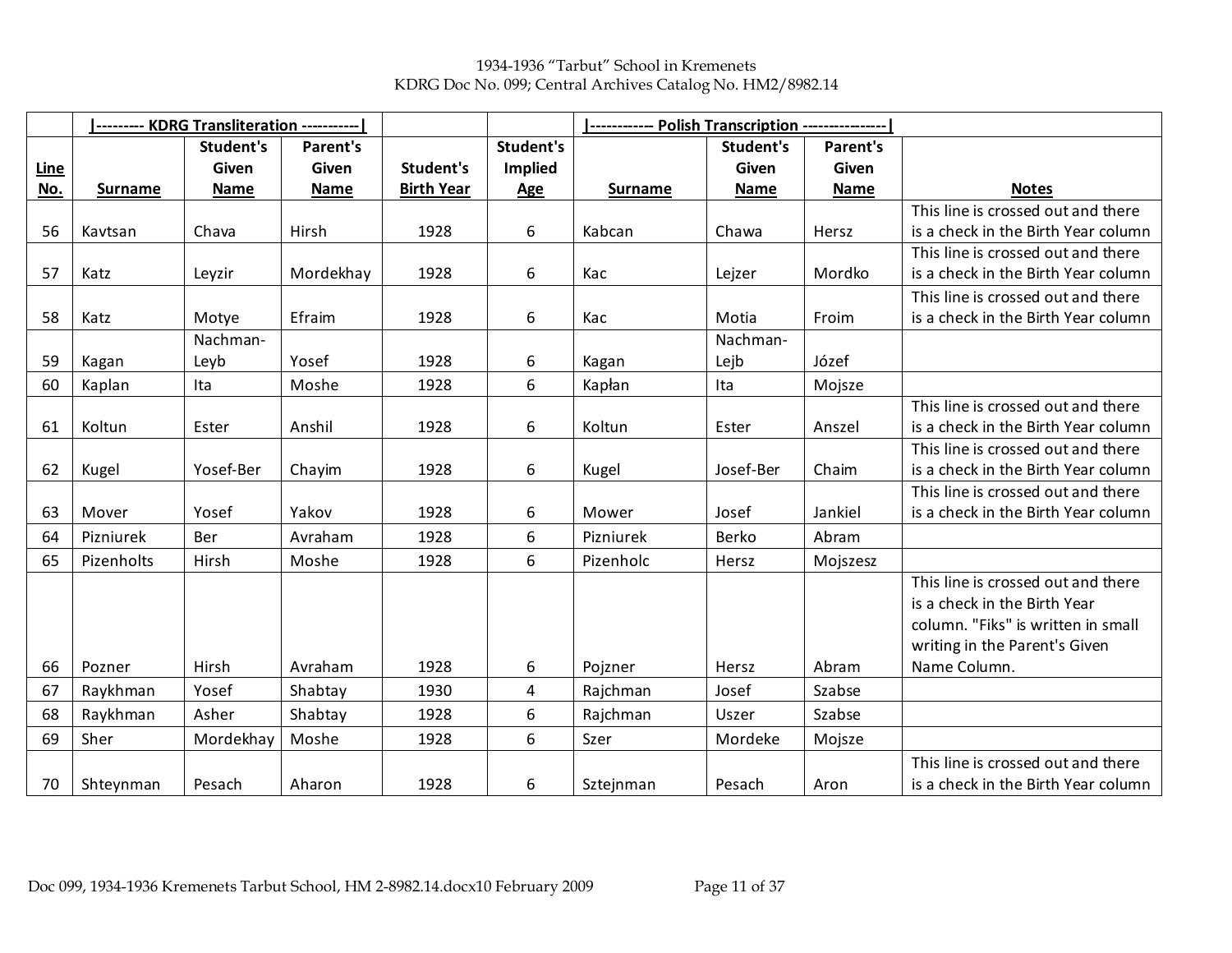[p 23]

## Notification of School Excursion

## To Railway Station in Kremenets

### Translator's Note:

In the upper left corner is Tarbut's school stamp. On the right side is a circular (official) stamp of the office (probably railway station) accepting or acknowledging receipt of the Tarbut school letter.

Private Coeducational Seven Graded Elementary Hebrew School of "Tarbut" Association in Kremenets is organizing a school tourist excursion under the supervision of school principal, Ms. Mina Zaytshik (Mina Zajczyk), and requests to obtain discounted train tickets for the economy class III coach, for seventy one (71) students of age over ten (10) and seven (7) school teachers.

| No   From Rail<br>To Rail Station |       | Train<br>Travel date |               | Departure Time |
|-----------------------------------|-------|----------------------|---------------|----------------|
| Station                           |       |                      |               |                |
| Kremenets                         | Smyha |                      | June 18, 1935 | $8:20$ am      |

Translation Editor's Note: Smyha (formerly Smyga) is at 50°14' N 25°46' E , 9.5 miles NNE of Kremenets.

 $1935$ Achowis' mysic Lechna z Mierorpnik spektor, Szk

### Translator's Notes:

- 1. The letter is signed by Mina Zaytshik (Mina Zajczyk), School Principal and dated June 14, 1935.
- 2. The letter is stamped with the Tarbut school seal in Hebrew and Polish.
- 3. An approval note for the excursion At the bottom of the Tarbut letter, sealed and signed by Kremenets District School Inspection administration secretary on June 15, 1935
- 4. The railway station and village of Smyga (now known as Smyha) is located 9.5 miles NNE of Kremenets on the Kremenets-Dubno railway line.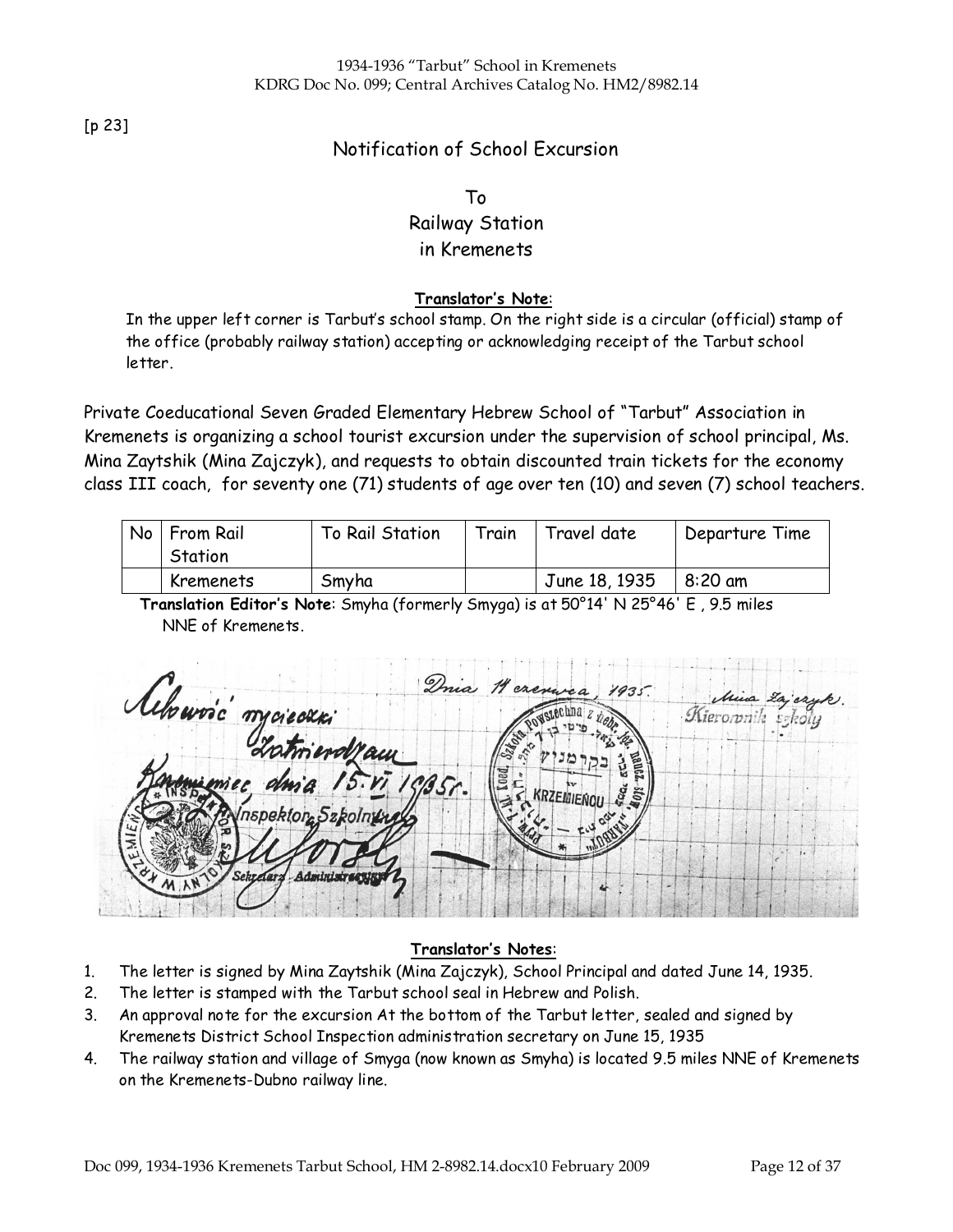### [p 24A-B]

[Translation Editor's Note: The table that begins on page 24 has the surname and given name of each student, each on a numbered line. There is a notation "+60" next to the name of each student. This probably is the train fare in złotys. Some names are crossed out, probably because the student was not able to go on the trip. For clarity and ease of data extraction, we have separated the surname and given name of each student into separate columns. The table has 78 numbered name entries for the school year 1934-1935 (original pages 24A-B and 24C-D).]

The end of the table has two circular seals stamped on it, as shown, as well as the name of Mina Zaytshik (Mina Zajczyk), the excursion's supervisor.

|                | <b>KDRG Transliteration</b> |                   | <b>Polish Transcription</b> |                           |                           |
|----------------|-----------------------------|-------------------|-----------------------------|---------------------------|---------------------------|
| Line           |                             | Student's         |                             | <b>Student's</b><br>Given |                           |
| No.            | <b>Surname</b>              | <b>Given Name</b> | <b>Surname</b>              | <b>Name</b>               | <b>Notes</b>              |
| 1a             | Barshap                     | Etya              | <b>Barszap</b>              | Etia                      |                           |
| 1              | Barshap                     | Arye              | Barszap                     | Arje                      |                           |
| $\overline{2}$ | Barshap                     | Akiva             | Barszap                     | Akiva                     |                           |
| 2a             | Barshap                     | Yehudit           | Barszap                     | Ides                      |                           |
| 3              | Barshap                     | Yisrael           | Barszap                     | Israel                    |                           |
| 4              | <b>Barats</b>               | Simche            | <b>Barac</b>                | Symcha                    |                           |
| 5              | Bukhshteyn                  | Vitsya            | Buchsztejn                  | Wicia                     |                           |
| 6              | <b>Bumaznik</b>             | Shmuel            | <b>Bumaznik</b>             | Szmul                     |                           |
| $\overline{7}$ | Fayer                       | Leyzir            | Fajer                       | Lejzer                    |                           |
| 8              | Figler                      | Asna              | Figler                      | Asna                      |                           |
| 9              | Fishman                     | Beyla             | Fiszman                     | Bejla                     |                           |
| 10             | Goltsman                    | Leye              | Golcman                     | Leja                      |                           |
| 11             | Gopman                      | Mendil            | Gopman                      | Mendel                    |                           |
| 12             | Yadushliver                 | Zisa              | Jaduszliwer                 | Zysia                     |                           |
| 13             | Karner                      | Moshe             | Karner                      | Mojsze                    |                           |
| 14             | Kopeyka                     | Avraham           | Kopejko                     | Abram                     | This name is crossed out. |
| 15             | Landisberg                  | Yitschak          | Landesberg                  | Icchok                    |                           |
| 16             | Likht                       | Menye             | Licht                       | Menia                     |                           |
| 17             | <b>Nudel</b>                | Tova              | Nudel                       | Tauba                     |                           |
| 18             | Plem                        | Shmuel            | Plem                        | Szmul                     |                           |
| 19             | Poyzner                     | Nechama           | Pojzner                     | Nechama                   |                           |
| 20             | Shapinka                    | Yisrael           | Szapinko                    | Srul                      |                           |
| 21             | Shniftman                   | Ester             | Szniftman                   | Estera                    |                           |
| 22             | Vaynshteyn                  | Hirsh             | Wajnsztejn                  | Hersz                     |                           |
| 23             | Vayser                      | Ester             | Wajser                      | Estera                    |                           |
| 24             | Volak                       | Amos              | Wolak                       | Amos                      |                           |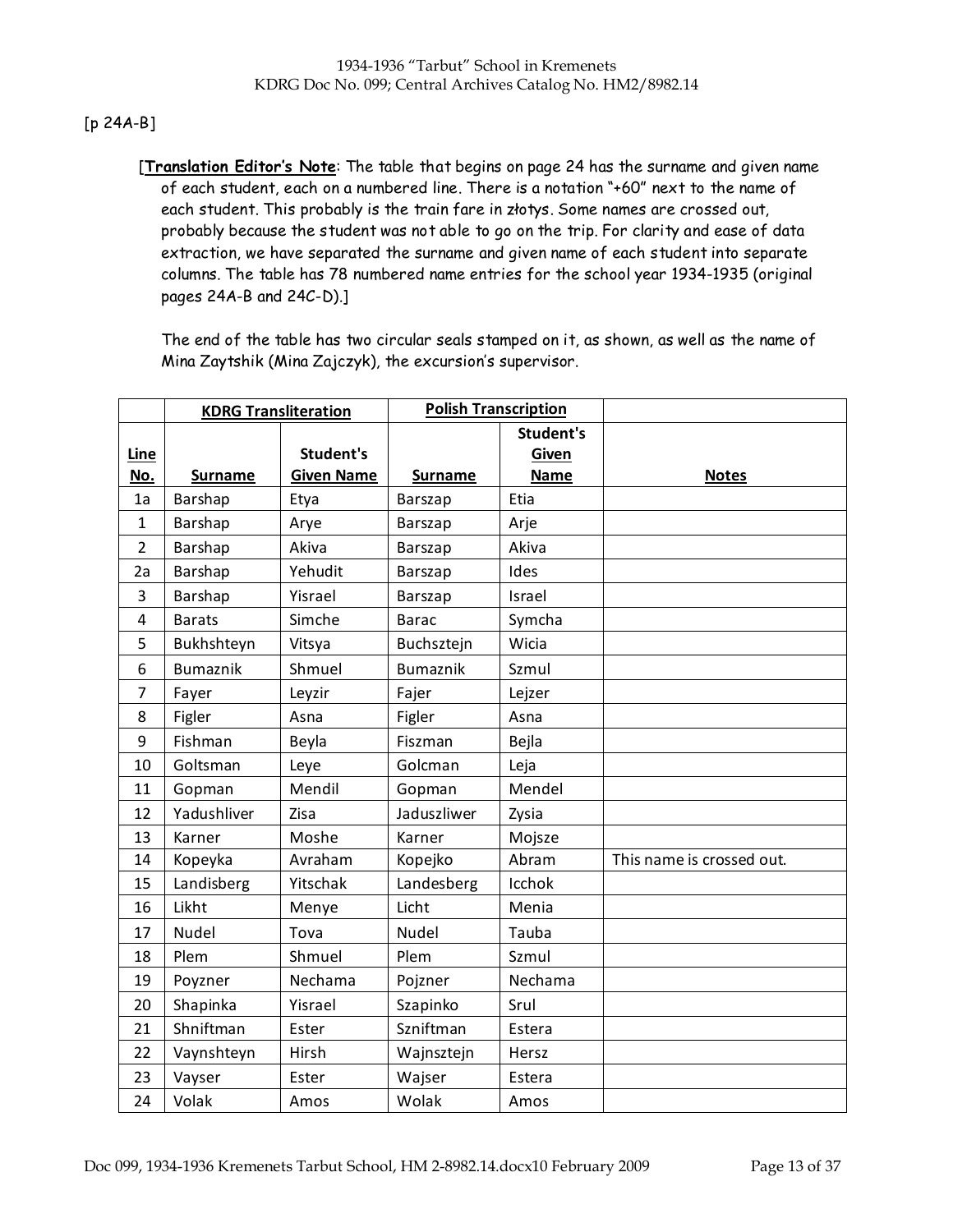|      | <b>KDRG Transliteration</b> |                   | <b>Polish Transcription</b> |               |                           |
|------|-----------------------------|-------------------|-----------------------------|---------------|---------------------------|
|      |                             |                   |                             | Student's     |                           |
| Line |                             | Student's         |                             | Given         |                           |
| No.  | <b>Surname</b>              | <b>Given Name</b> | <b>Surname</b>              | <b>Name</b>   | <b>Notes</b>              |
|      |                             |                   |                             | [none         |                           |
| 24a  | Zilberberg                  |                   | Zylberberg                  | given]        |                           |
| 24a  | Lizak                       | Mendil            | Lizak                       | Mendel        |                           |
| 25   | Barshap                     | Etya              | Barszap                     | Etia          |                           |
| 26   | Fingerut                    | Avraham           | Fingerut                    | Abram         |                           |
|      |                             |                   |                             |               |                           |
| 27   | Inspektor                   | Moshe             | Jnspektor                   | Mojsze        | This name is crossed out. |
| 28   | Mishkinski                  | Moshe             | Miszkinski                  | Mojsze        |                           |
| 29   | Oks                         | Nechama           | Oks                         | Nechama       |                           |
|      |                             |                   |                             |               |                           |
| 30   | Rushteyn                    | <b>Barukh</b>     | Rusztejn                    | <b>Boruch</b> | This name is crossed out. |
| 31   | Sikuler                     | Manis             | Sikuler                     | Manus         |                           |
| 32   | Shapiro                     | Sonya             | Szapiro                     | Sonia         |                           |
| 33   | Shtulberg                   | Rivke             | Sztulberg                   | Rywka         |                           |
| 34   | Treybitsh                   | Mordekhay         | Trejbicz                    | Mordche       |                           |
| 35   | Zeyger                      | Chana             | Zejger                      | Chana         |                           |
| 36   | Aksel                       | Zisa              | Aksel                       | Zysie         |                           |
| 37   | Barshap                     | Gitil             | Barszap                     | Gitla         |                           |
|      |                             |                   |                             |               |                           |
| 38   | <b>Berg</b>                 | Avraham           | Berg                        | Abram         | This name is crossed out. |
| 39   | <b>Bishbin</b>              | Chayim            | <b>Biszbin</b>              | Chaim         |                           |
| 40   | Bleykhman                   | Leyb              | Blejchman                   | Lejb          |                           |
| 41   | Tshatski                    | Avraham           | Czacki                      | Abram         |                           |
| 42   | Tshatski                    | Fayvil            | Czacki                      | Fajvel        |                           |
| 43   | Fayer                       | Leyb              | Fajer                       | Lejb          |                           |
| 44   | Fishman                     | Ber               | Fiszman                     | Ber           |                           |
| 45   | Lizer                       | Sonya             | Lizer                       | Sonia         |                           |
| 46   | Magarit                     | Avraham           | Magarit                     | Abram         |                           |
| 47   | Nudel                       | Feyga             | Nudel                       | Fejga         |                           |
|      |                             |                   |                             |               |                           |
| 48   | Razin                       | Etya              | Rasin                       | Etia          | This name is crossed out. |
| 48a  | Mamut                       | Mendil            | Mamut                       | Mendel        |                           |
| 48b  | Holts                       | [not given]       | Holc                        | [not given]   |                           |
| 49   | Vayser                      | Yisrael           | Wajser                      | Israel        |                           |
| 50   | Tsizin                      | Chana             | Cyzin                       | Chana         |                           |
| 51   | Epelboym                    | Basya             | Epelbojm                    | <b>Basia</b>  |                           |
| 52   | Halperin                    | Chaya             | Galperin                    | Chaja         |                           |
| 53   | Katsner                     | Elozer            | Kacner                      | Elazar        |                           |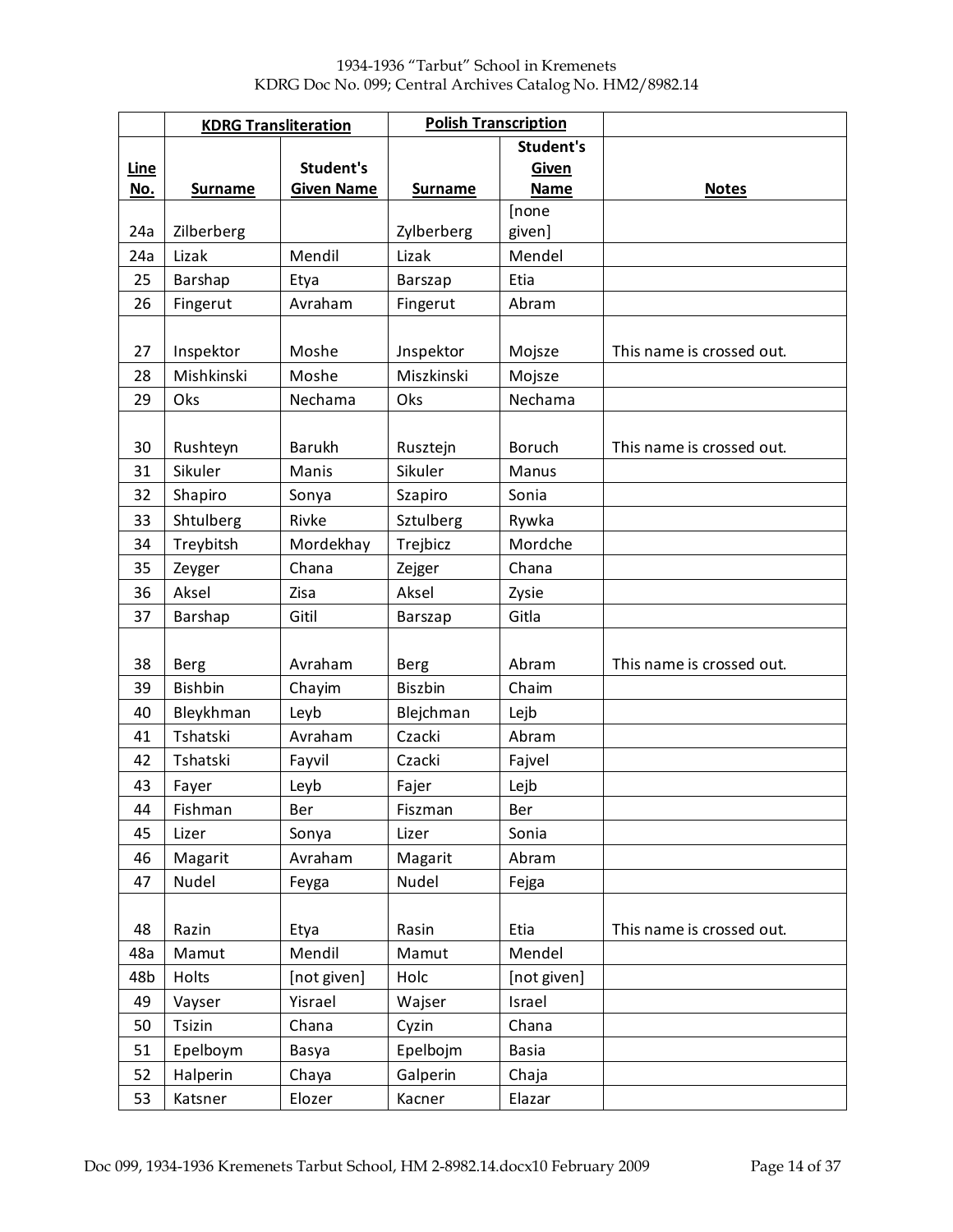|             | <b>KDRG Transliteration</b> |                   | <b>Polish Transcription</b> |                  |                                  |
|-------------|-----------------------------|-------------------|-----------------------------|------------------|----------------------------------|
|             |                             |                   |                             | <b>Student's</b> |                                  |
| <b>Line</b> |                             | Student's         |                             | <b>Given</b>     |                                  |
| No.         | <b>Surname</b>              | <b>Given Name</b> | <b>Surname</b>              | <b>Name</b>      | <b>Notes</b>                     |
| 54          | Melnik                      | Miryam            | Melnik                      | Marjam           |                                  |
| 55          | Mulman                      | Shlome            | Mulman                      | Szloma           |                                  |
| 56          | Teytelman                   | Chava             | Tejtelman                   | Chawa            |                                  |
|             |                             |                   |                             |                  |                                  |
| 57          | Shuster                     | Yakov             | Szuster                     | Jakób            | This name is crossed out.        |
| 58          | Zandvays                    | Rachel            | Zandwajs                    | Rachela          |                                  |
| 59          | Barshap                     | Mikhel            | Barszap                     | Mechel           |                                  |
| 60          | Berger                      | Avraham           | Berger                      | Abram            |                                  |
| 61          | Gelbakh                     | Shmuel            | Gelbach                     | Szmul            |                                  |
| 62          | Rapapart                    | Ester             | Rapaport                    | Estera           |                                  |
|             |                             |                   |                             |                  |                                  |
| 63          | Shapinka                    | Yakov             | Szapinka                    | Jakób            | This name is crossed out.        |
| 64          | Shniftman                   | Shimon            | Szniftman                   | Szymon           |                                  |
|             |                             |                   |                             |                  |                                  |
| 65          | Shrayer                     | Moshe             | Szrajer                     | Mojsze           | This name is crossed out.        |
| 66          | Rivitsh                     | Duvid             | Riwicz                      | Dawid            |                                  |
|             |                             |                   |                             |                  |                                  |
| 67          | Fishman                     | Fayvil            | Fiszman                     | Fajwel           | This name is crossed out.        |
| 68          | Grubman                     | Volf              | Grubman                     | Wolf             |                                  |
|             |                             |                   |                             |                  |                                  |
| 69          | Kveytel                     | Yakov             | Kwejtel                     | Jakób            | This name is crossed out.        |
|             |                             |                   |                             |                  |                                  |
| 70          | Shenderavitsh               | Nisan             | Szenderowicz                | Nison            | This name is crossed out.        |
|             |                             |                   |                             |                  |                                  |
| 71          | Shomer                      | Sore              | Szoymer                     | Sara             | This name is crossed out.        |
| 72          | Zaytshik                    | Moshe             | Zajczyk                     | Mowsza           |                                  |
| 73          | Baytler                     | Pane              | Bajtler                     | Fania            |                                  |
|             |                             |                   |                             |                  |                                  |
| 74          | Farber                      | Chayim            | Farber                      | Chaim            | This name is crossed out.        |
| 75          | Katsner                     | Aharon            | Kacner                      | Aron             |                                  |
| 76          | Shnayder                    | Liza              | Sznajder                    | Liza             |                                  |
|             |                             |                   |                             |                  | The name " Dobriski Jankiel"     |
| 77          | Rafel                       | Zelig             | Rafel                       | Zelig            | [Dabriski Yakov] is crossed out. |
|             |                             |                   |                             |                  | This name is crossed out in line |
| 77a         | Dabriski                    | Yakov             | Dobriski                    | Jankiel          | 77                               |
| 78          | Ditun                       | Mordekhay         | Ditun                       | Mordche          |                                  |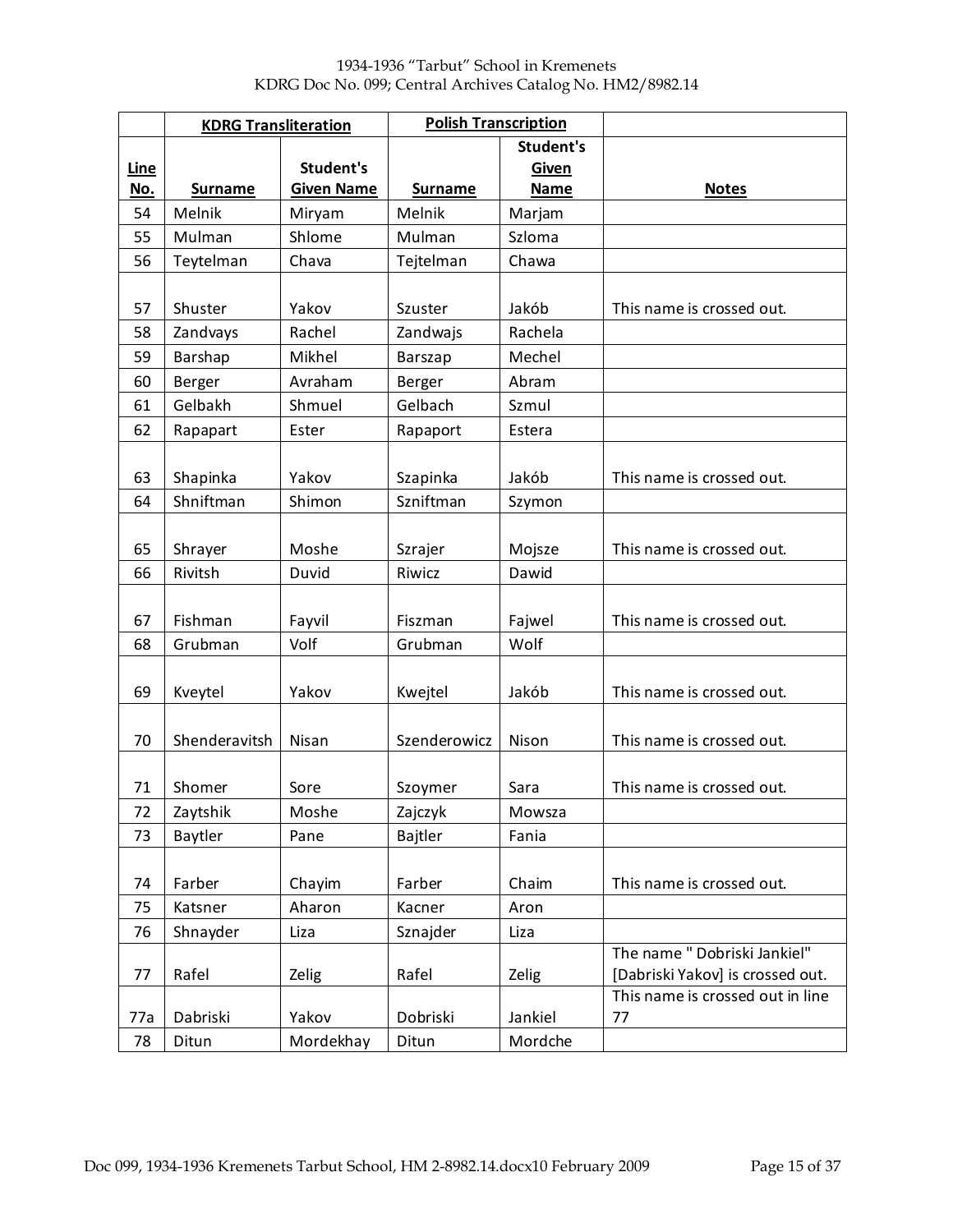[p 24C-D]



[p26]

### Translation Editor's Notes

- 1. In the Teachers Table on page 26, columns 3 (Religion), 4 (Nationality), and 5 (Citizen) have identical entries for all 6 teachers. They are: Hebrew, Jewish, and Polish respectively. To save space, these columns have been deleted from the transcribed and transliterated tables.
- 2. Column 12 (Additional Lessons) is blank for all six teachers. To save space, these columns have been deleted from the transcribed and transliterated tables.
- 3. Names in the original document are in Polish. They have been transliterated to English. The Polish names are given in parentheses following the English transliteration.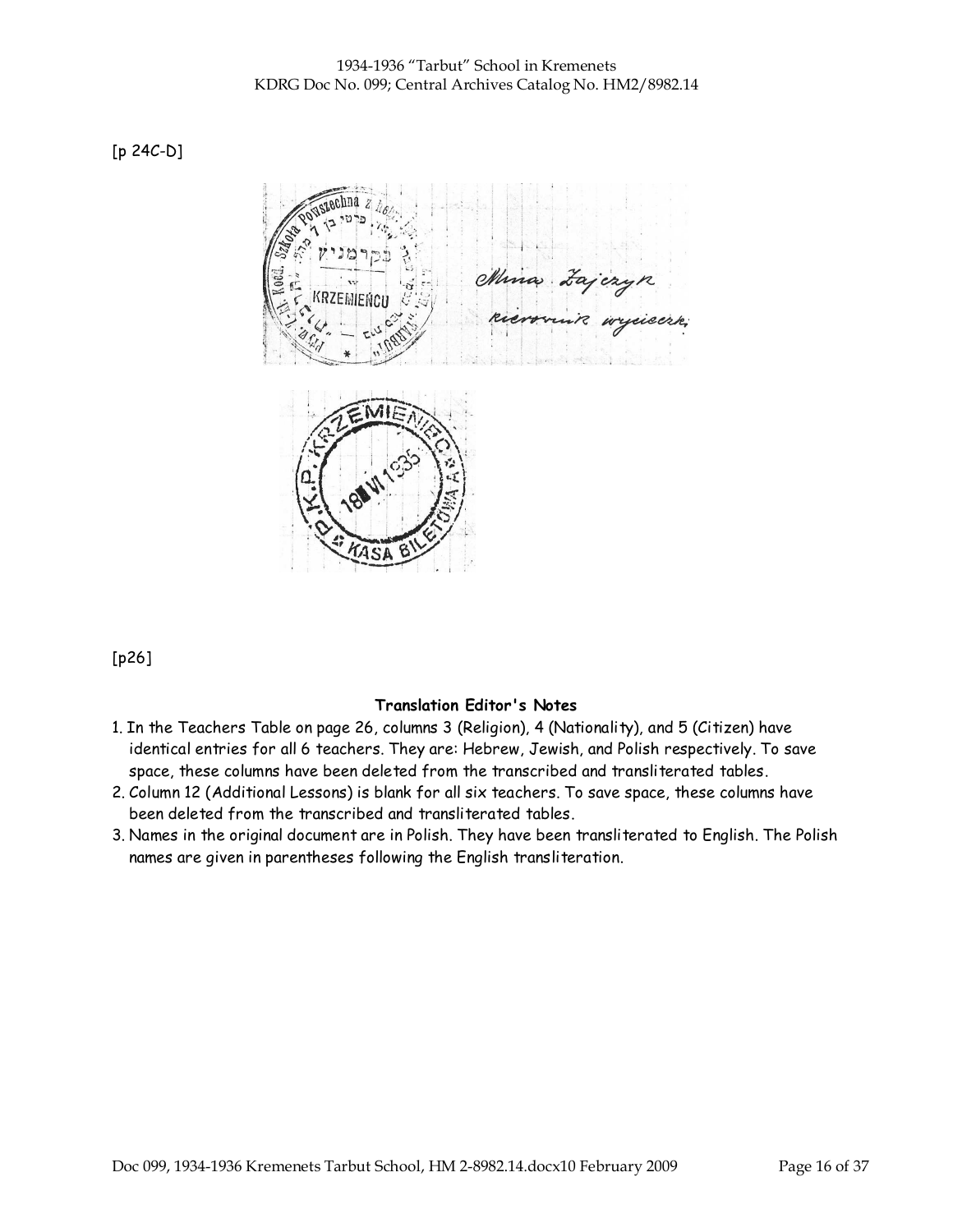## Private Coeducational Seven Graded Elementary Hebrew School of "Tarbut Association of Kremenets School Teachers List and the Estimation of the Projected Classroom Hours foor School Year 1935/1936

|                |                            |                 |                      |                                                                                   |                                                                                                                                                                                 |                                                                 | <b>Teaching Program</b>                                                      |                                            |
|----------------|----------------------------|-----------------|----------------------|-----------------------------------------------------------------------------------|---------------------------------------------------------------------------------------------------------------------------------------------------------------------------------|-----------------------------------------------------------------|------------------------------------------------------------------------------|--------------------------------------------|
| No.            | Surname                    | Given<br>Name   | <b>Birth</b><br>Date | Qualifications &<br>Certificate                                                   | <b>Teaching Experience</b>                                                                                                                                                      | Subjects                                                        | Grades                                                                       | Hours.                                     |
| 1              | 2                          |                 | 3                    |                                                                                   | 8                                                                                                                                                                               | 9                                                               | 10                                                                           | 11                                         |
|                | PUDLER-<br><b>ZAYTSHIK</b> | Miryam          | 1848                 | Diploma, Government<br>Teachers College, Ternopil                                 | 1925-1927  Private Hebrew school in<br>Berestechko (Beresteczko);                                                                                                               | Polish;<br>Poland's                                             | 5, 6, 7                                                                      | 18                                         |
|                | (PUDLER-                   | (Miriam)        |                      | (Tarnopol)<br>June 18, 1925                                                       | 1927/1928  Private Hebrew school<br>"Kadima", Siemiatycze [Poland];                                                                                                             | History;<br>Poland's                                            | 5, 6                                                                         | 4                                          |
|                | ZAJCZYK)                   |                 |                      |                                                                                   | 1928-1931  Private Hebrew school                                                                                                                                                | Geography;                                                      | 5, 7                                                                         | 4                                          |
|                |                            |                 |                      |                                                                                   | "Tarbut", Chervonoarmeysk<br>(Radziwillow);<br>1931-1934 "Private Hebrew school<br>"Tarbut", Volodymyr-Volyns'kyy<br>(Wlodzimierz);<br>From 1934  Kremenets "Tarbut"<br>school. | World<br>Geography                                              | 6                                                                            | 3                                          |
| $\overline{c}$ | <b>BAYTLER</b>             | Feyga           | 15                   | Government Gymnasium,                                                             | 1910-1922 in Odessa:                                                                                                                                                            | Polish                                                          | 2,3,4                                                                        | 19                                         |
|                |                            | Sima            | Mar                  | Rowne 1908;                                                                       | 1926-date, Tarbut school in                                                                                                                                                     | <b>Hebrew</b>                                                   | $\overline{c}$                                                               | 6                                          |
|                | (BAJTLER)                  | (Fejga<br>Sima) | 1889                 | Teaching Certificate. 1909;<br>Additional commissioned<br>tests in 1928 and 1933. | Kremenets.                                                                                                                                                                      | Arithmetic<br>Drawing<br>Workshop<br>Music<br><b>Gymnastics</b> | $\overline{c}$<br>2, 3<br>$\overline{c}$<br>$\overline{c}$<br>$\overline{c}$ | 4<br>$\overline{c}$<br>$\overline{c}$<br>2 |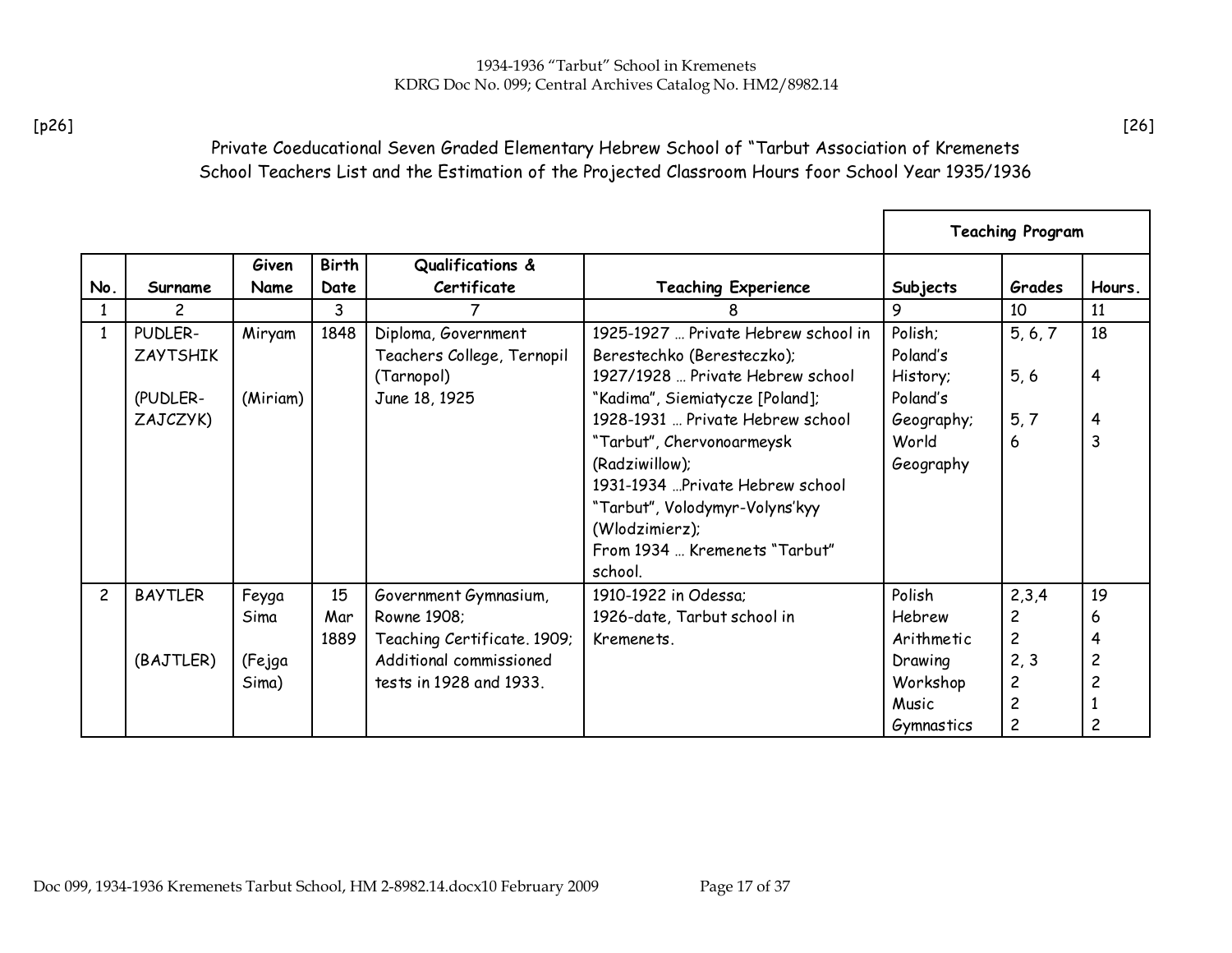|     |                 |               |                      |                                 |                                     | <b>Teaching Program</b> |                |                |
|-----|-----------------|---------------|----------------------|---------------------------------|-------------------------------------|-------------------------|----------------|----------------|
| No. | Surname         | Given<br>Name | <b>Birth</b><br>Date | Qualifications &<br>Certificate | <b>Teaching Experience</b>          | Subjects                | Grades         | Hours.         |
| 3   | FARBER-         | Chane         | 1909                 | Diploma, Private Teachers       | 1929/30 Tarbut School, Solomna      | Hebrew                  | 1, 3           | 14             |
|     | <b>GOLTSMAN</b> |               |                      | College Tarbut, Vilnius         | (Belarus, formerly Slonim);         | Mathematics             | 1              | 3              |
|     |                 |               |                      | (formerly Vilna) Lithuania,     | From 1930-date, Tarbut School in    | Drawings                | 1              | 2              |
|     | (FARBER-        | (Chana)       |                      | 1929                            | Kremenets.                          | Workshop                | $\mathbf{1}$   | $\overline{c}$ |
|     | GOLCMAN)        |               |                      |                                 |                                     | Music                   |                | $\overline{c}$ |
|     |                 |               |                      |                                 |                                     | <b>Gymnastics</b>       | 1, 3           | 4              |
|     |                 |               |                      |                                 |                                     | Geography               | 3, 4           | 9              |
| 4   | DALINSKI        | Gamliel       | $14-$                | Diploma, Private Teachers       | From 1934-date Tarbut School in     | Science                 | 5, 6, 7        | 8              |
|     |                 |               | Mar-                 | College Tarbut, Vilnius         | Kremenets.                          | Geography               | 5              | $\overline{c}$ |
|     | DALINSKI        | Gamliel       | 1914                 | (Vilna), Lithuania, 1934        |                                     | Drawing                 | 4.5,6,7        | 5              |
|     |                 |               |                      |                                 |                                     | Workshop                | 3,4,5,6,7      | 9              |
|     |                 |               |                      |                                 |                                     | Music                   | 3,4,5,6,7      | 5              |
|     |                 |               |                      |                                 |                                     | Gymnastics              | 4.5,6,7        | 7              |
| 5   | <b>KATSNER</b>  | Aharon        | 6                    | Teachers College, 1906;         | 1906-1911, Bessarabia, Moldova;     | Religion and            | 5,6.7          | 6              |
|     |                 | Manus         | Jun                  | Hebrew Teaching                 | 1911-1921, Odessa;                  | Tanach                  |                |                |
|     |                 |               | 1882                 | Certificate, 1912;              | 1921-date, Tarbut School in         | Hebrew                  | 4,5,6          | 15             |
|     | <b>KACNER</b>   | Aron          |                      | Hebrew and Tanach               | Kremenets.                          | General                 | 5,6,7          | 8              |
|     |                 | Manus         |                      | Teaching Certificate for        |                                     | History                 |                |                |
|     |                 |               |                      | High Schools, 1930;             |                                     | Palestine               | $\overline{7}$ | $\overline{c}$ |
|     |                 |               |                      | Teaching Certificate for        |                                     | Geography               |                |                |
|     |                 |               |                      | Polish language subjects,       |                                     | Mathematics             | 6              | $\overline{4}$ |
|     |                 |               |                      | 1928.                           |                                     |                         |                |                |
| 6   | <b>ZAYTSHIK</b> | Moshe         | 11                   | Diploma, Private Teachers       | 1925-1927, Tarbut School in         | Religion                | 2, 3, 4        | 13             |
|     |                 |               | Aug                  | College Tarbut Vilna, 1929;     | Dubrovitsa (formerly Dabrowica);    | Hebrew                  | 7              | 5              |
|     | ZAJCZYK         | Mowsza        | 1898                 | <b>Additional Certification</b> | 1927-1934, Tarbut School,           | Arithmetic              | 3, 5, 6,       | 16             |
|     |                 |               |                      | for teaching high school        | Volodymyr-Volyns'kyy (Wlodzimierz); |                         | 7              |                |
|     |                 |               |                      | subjects in humanities,         | From 1934 - date, Tarbut School in  |                         |                |                |
|     |                 |               |                      | science, geography,             | Kremenets.                          |                         |                |                |
|     |                 |               |                      | workshop and drawings.          |                                     |                         |                |                |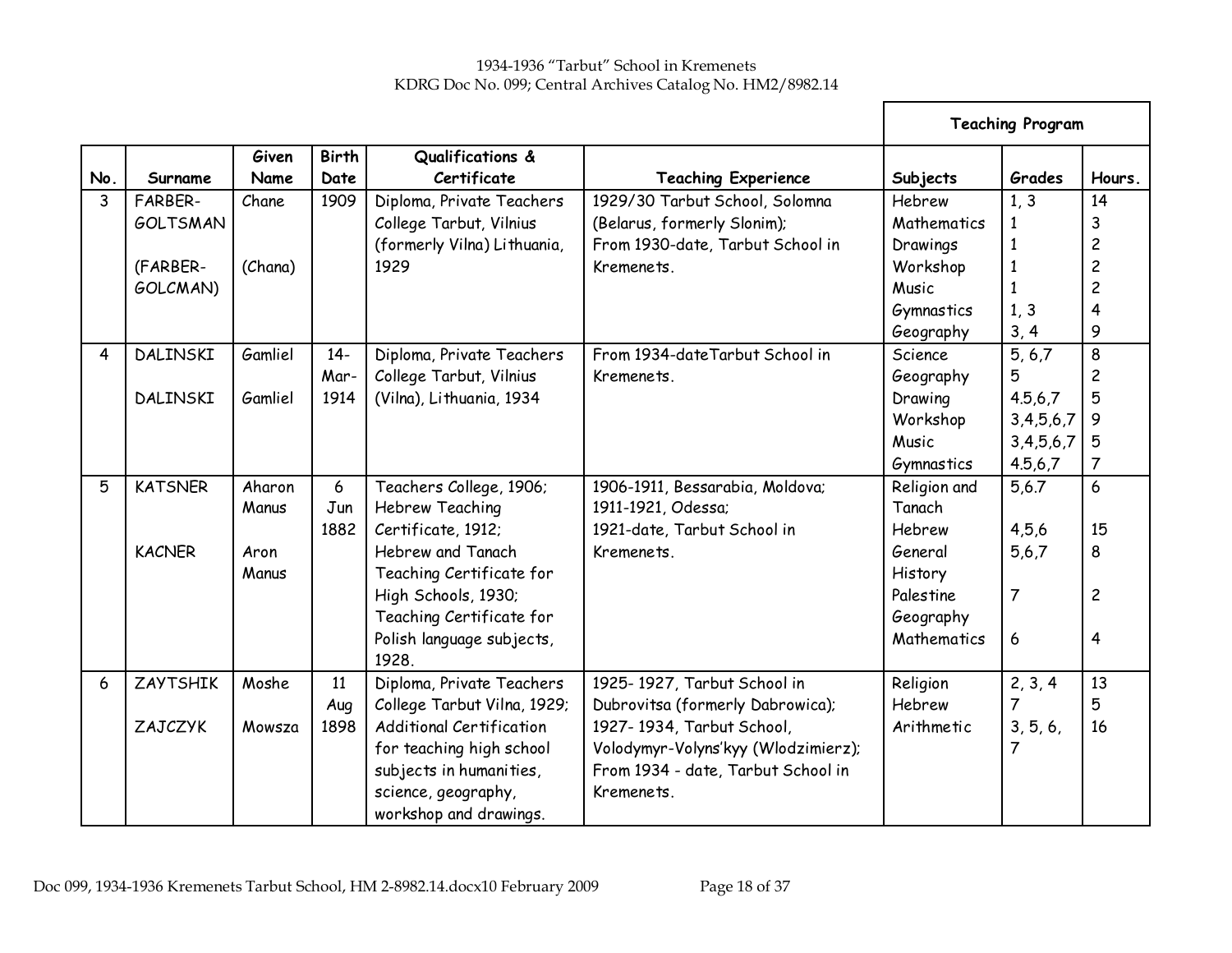### [p 36A-B]

### List of Students Registered in Grade I and Grade II For the School Year 1935/1936 of the Private School Tarbut in Kremenets

[Translation Editor's Note: The table on pages 36 and 37 has 96 entries containing the surname and given name of each student, each on a numbered line, followed by the given name of the parent. The grade level of each student is given as well as the student's birth date and street address. Some names are crossed out. For clarity and ease of data extraction, we have placed the surname and given name of each student into separate columns.

### Translator's Notes

- 1. The "Comments" column (the last column) in the table on pages 37A-C (lines 22-95) is cut off in our copy of the document. This column sometimes provides the name of the town where the child was born.
- 2. Jewish families customarily lived near community facilities such as synagogues, schools, etc. Hence the same street names recur in the table on pages 36 and 37. Some of the addresses in the table also include the house number.
- 3. The following street names appear in the table as abbreviations. Some also have house numbers.
	- Beaupre Bojarska Dubienska Franciszkanska Gorna Krawiecka Miodowa Pierackiego Slowackiego St. Rynek (Stary Rynek) Szeroka Szumska Wisniowiecka Zrodlana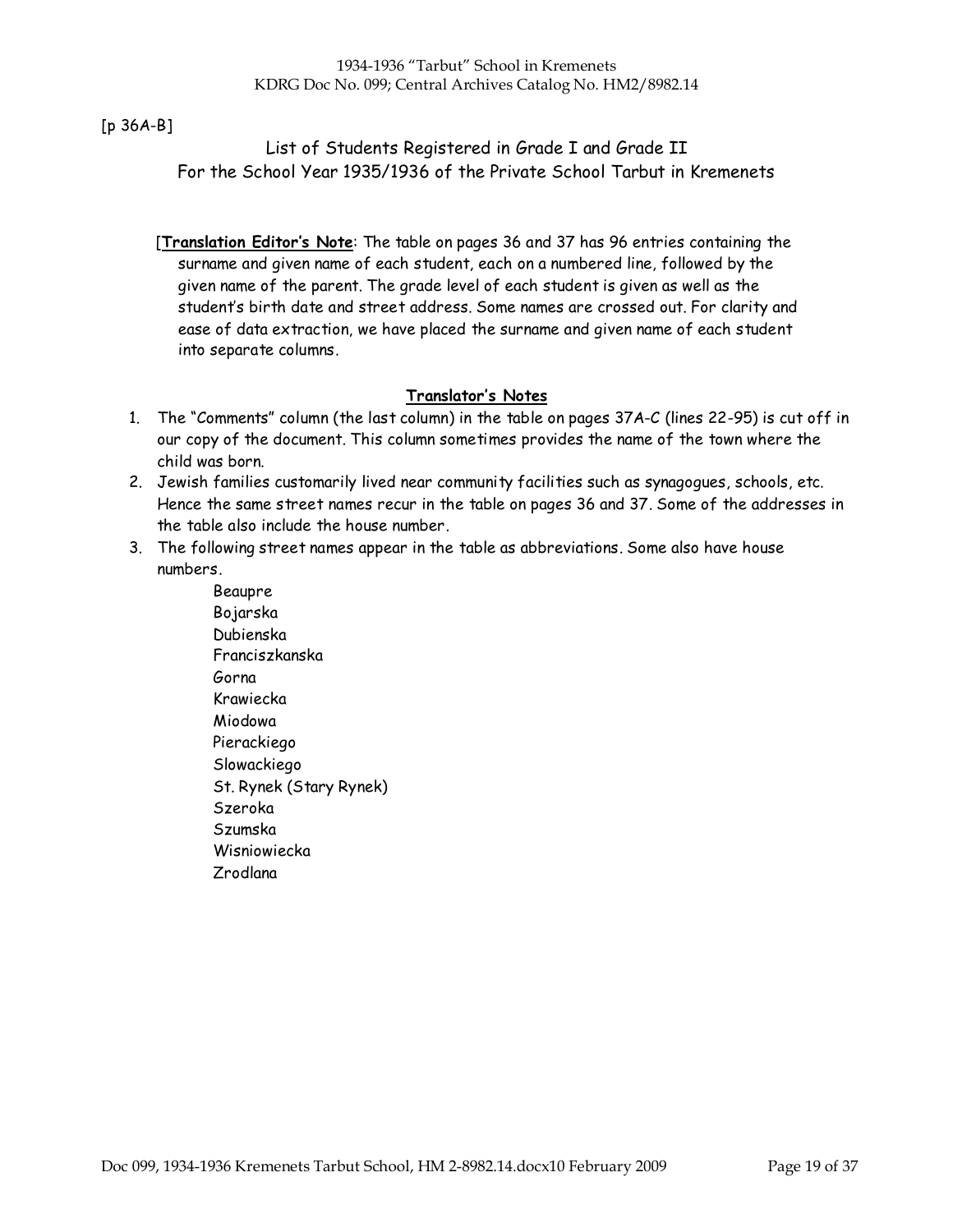[p36-37]

|                           |                |                                   |                               |              |                               | ---------------------------------- KDRG Transliteration ------------------------------ |                                           |                                                                               | -------- Polish Transcription ------- |                                   |                               |
|---------------------------|----------------|-----------------------------------|-------------------------------|--------------|-------------------------------|----------------------------------------------------------------------------------------|-------------------------------------------|-------------------------------------------------------------------------------|---------------------------------------|-----------------------------------|-------------------------------|
| <u>Line</u><br><u>No.</u> | <b>Surname</b> | Student's<br>Given<br><b>Name</b> | Parent's<br><b>Given Name</b> | Grade        | Student's<br>Birthdate        | Student's<br><b>Street</b><br>Address                                                  | Student's<br><b>Implied</b><br><u>Age</u> | Notes                                                                         | <b>Surname</b>                        | Student's<br>Given<br><b>Name</b> | Parent's<br><b>Given Name</b> |
|                           |                |                                   |                               |              | 20-Feb-                       |                                                                                        |                                           |                                                                               |                                       | Rejzia-                           |                               |
| $\mathbf{1}$              | Aksel          | Reyzil-Gitil                      | Shimon                        | $\mathbf{1}$ | 1929                          | Korzen. 35                                                                             | 5                                         |                                                                               | Aksel                                 | Gitla                             | Szymon                        |
|                           |                |                                   |                               |              | $4-Apr-$                      |                                                                                        |                                           |                                                                               |                                       |                                   |                               |
| $\overline{c}$            | Aksel          | Peres                             | Zisa                          | $\mathbf{1}$ | 1928                          | Franc. 16                                                                              | 6                                         |                                                                               | Aksel                                 | Peres                             | Zuś                           |
| 3                         | Barbas         | Risa-Leye                         | Leybish                       | $\mathbf{1}$ | 6-May-<br>1928                | Szeroka                                                                                | $\boldsymbol{6}$                          |                                                                               | Barbas                                | Rysia-Leja                        | Lejbisz                       |
|                           |                |                                   |                               |              | $31-May-$                     |                                                                                        |                                           |                                                                               |                                       |                                   | Jankiel                       |
| 4                         | Barshap        | Itsik                             | Yakov Moshe                   | $\mathbf{1}$ | 1928                          | Szosova 18                                                                             | 6                                         |                                                                               | Barszap                               | Icko                              | Mojsze                        |
|                           |                |                                   |                               |              | 30-Sep-                       |                                                                                        |                                           | Born in<br>Gorokhov<br>(Horochow).<br>Birth<br>certificate<br>temporarily not |                                       |                                   |                               |
| 5                         | Baruman        | Yekusiel                          | <b>Yakov</b>                  | $\mathbf{1}$ | 1928                          | Miodowa                                                                                | 6                                         | available                                                                     | Baruman                               | Kisiel                            | Jankiel                       |
| 6                         | Berman         | Moshe                             | <b>Yakov</b><br>Yakov-        | $\mathbf{1}$ | 30-Sep-<br>1928<br>$7 - Jan-$ | Pierackiego 35                                                                         | 6                                         |                                                                               | Berman                                | Moses                             | Jakób                         |
| 7                         | Berenshteyn    | Sheyne                            | Ayzaak                        | $\mathbf{1}$ | 1929                          | Tunicka                                                                                | 5                                         |                                                                               | Berenszteyn                           | Szejna                            | Jakób-Izaak                   |
|                           |                |                                   |                               |              | 19-Mar-                       |                                                                                        |                                           |                                                                               |                                       |                                   |                               |
| 8                         | Beznoski       | Pinchas                           | Hirsh                         | $\mathbf{1}$ | 1929                          | Wisniew.                                                                               | 5                                         |                                                                               | Beznoska                              | Pinchas                           | Hersz                         |
| 9                         | Beznoski       | Shimon                            | Itsik                         | $\mathbf{1}$ | $3 - Jan-$<br>1929            | Szeroka                                                                                | 5                                         |                                                                               | Beznoska                              | Szimon                            | Icek                          |
|                           |                |                                   |                               |              | $23-Apr-$                     |                                                                                        |                                           |                                                                               |                                       |                                   |                               |
| 10                        | <b>Binik</b>   | Moshe                             | Leybish                       | $\mathbf{1}$ | 1928                          | Dubien. 63                                                                             | 6                                         |                                                                               | <b>Binik</b>                          | Mojsze                            | Lejbisz                       |
| 11                        | Bleykhman      | Efraim                            | Avraham-Ber                   | $\mathbf{1}$ | $22-Apr-$<br>1929<br>22-May-  | Bojarska 4                                                                             | 5                                         |                                                                               | Blejchman                             | Froim                             | Awrum-Bejer                   |
| 12                        | Bluvshteyn     | Ruvin                             | Hirsh-Volf                    | $\mathbf{1}$ | 1929                          | Dubienska                                                                              | 5                                         |                                                                               | Błuwsztejn                            | Ruwin                             | Hersz-Wolf                    |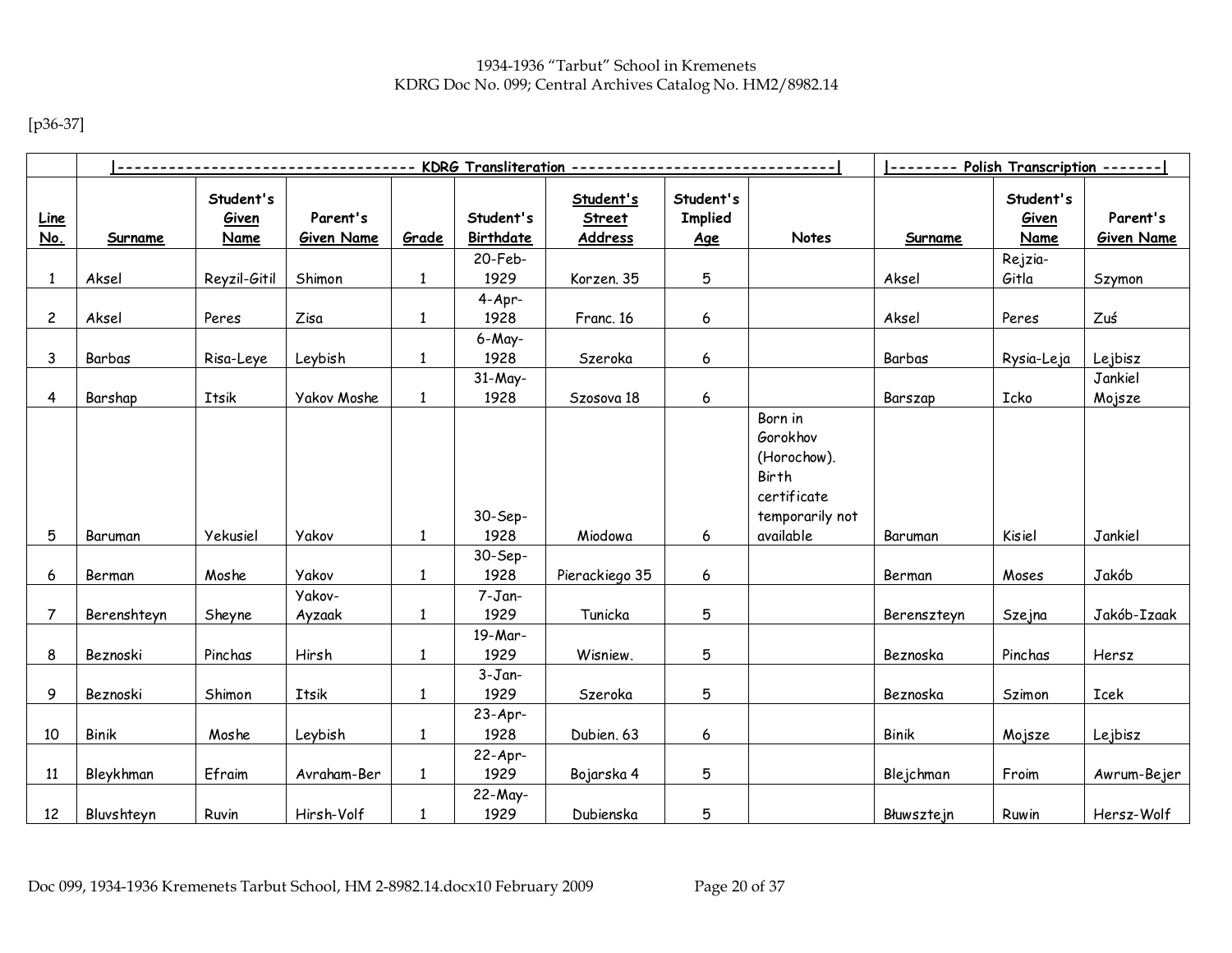1934-1936 "Tarbut" School in Kremenets KDRG Doc No. 099; Central Archives Catalog No. HM2/8982.14

|                    |                |                                   |                               |              |                               | KDRG Transliteration --------------   |                                           | -------- Polish Transcription -------                          |          |                                   |                               |
|--------------------|----------------|-----------------------------------|-------------------------------|--------------|-------------------------------|---------------------------------------|-------------------------------------------|----------------------------------------------------------------|----------|-----------------------------------|-------------------------------|
| <b>Line</b><br>No. | <b>Surname</b> | Student's<br>Given<br><b>Name</b> | Parent's<br><b>Given Name</b> | Grade        | Student's<br><b>Birthdate</b> | Student's<br><b>Street</b><br>Address | Student's<br><b>Implied</b><br><u>Age</u> | Notes                                                          | Surname  | Student's<br>Given<br><b>Name</b> | Parent's<br><b>Given Name</b> |
|                    |                |                                   |                               |              | $5 - Jan-$                    |                                       |                                           |                                                                |          |                                   |                               |
| 13                 | Borsuk         | Itsik                             | <b>Yakov</b>                  | $\mathbf{1}$ | 1926                          | Dubienska                             | $\bf 8$                                   |                                                                | Borsuk   | Icko                              | Jankiel                       |
|                    |                |                                   |                               |              |                               |                                       |                                           | Born in<br>Katerinovka<br>(Katerburg)<br>Doesn't have<br>birth |          |                                   |                               |
| 14                 | Bik            | Aleksander                        | Serotsimets                   | $\mathbf{1}$ | 1927                          | Steraskiego                           | $\overline{7}$                            | certificate                                                    | Byk      | Aleksander                        | Sierocimiec                   |
| 15                 | Tsizin         | Shlome                            | Duvid-Hirsh                   | $\mathbf{1}$ | 4-Sep-<br>1928                | Steraskiego 44                        | $\boldsymbol{6}$                          |                                                                | Cizin    | Szloma                            | Duwid-Hersz                   |
|                    |                |                                   |                               |              |                               |                                       |                                           | Not registered<br>in Kehila.<br>Doesn't have<br>birth          |          |                                   |                               |
| 16                 | Tsmokun        | Sheyne                            | <b>Yakov</b>                  | $\mathbf{1}$ | 1928                          | Pierackiego                           | 6                                         | certificate                                                    | Cmokun   | Szejna                            | Jakób                         |
| 17                 | Tshatski       | Elya                              | Moshe                         | $\mathbf{1}$ | $3-Mar-$<br>1929              | Krawiecka                             | 5                                         |                                                                | Czacki   | Ela                               | Mojzesz                       |
| 18                 | Dubman         | Nachum                            | Pinchas-<br>Moshe             | $\mathbf{1}$ | $31-Mar-$<br>1929             | Wisniew.                              | 5                                         |                                                                | Dubman   | Nuchim                            | Pinchas-<br>Mojsze            |
|                    |                |                                   |                               |              |                               |                                       |                                           | Born in Smyha<br>$(2)$ (Smydze)<br>Doesn't have<br>birth       |          |                                   |                               |
| 19                 | Eytshes        | Aharon                            | Shlome                        | $\mathbf{1}$ | 1928                          | Szeroka                               | 6                                         | certificate                                                    | Ejczes   | Aron                              | Szloma                        |
| 20                 | Epshteyn       | Beyla                             | Nachman                       | $\mathbf{1}$ | 28-Nov-<br>1928               | Szeroka                               | 6                                         |                                                                | Epsztejn | Bejla                             | Nachman                       |
| 21                 | Feld           | Avraham                           | Mordekhay                     | 1            | 8-Mar-<br>1929                | Dubienska                             | 5                                         |                                                                | Feld     | Abram                             | Mordko                        |
| 22                 | Forman         | Nachum                            | Chayim                        | 1            | 4-Feb-<br>1929                | Dubienska                             | 5                                         |                                                                | Forman   | Nuchim                            | Chaim                         |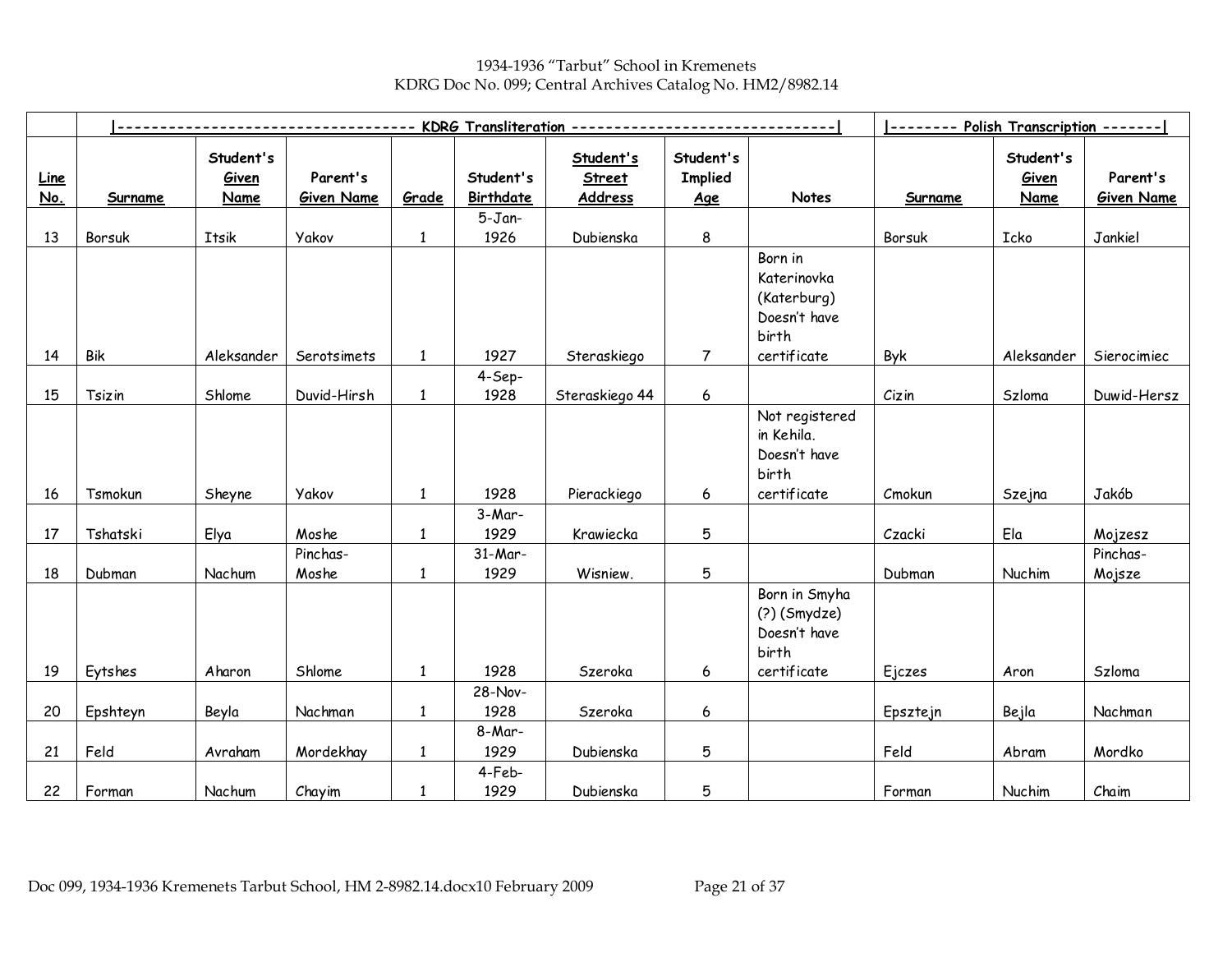1934-1936 "Tarbut" School in Kremenets KDRG Doc No. 099; Central Archives Catalog No. HM2/8982.14

|                    |                |                                   |                               |              |                        | -------- KDRG Transliteration -------------  |                                           |                                                                  |                |                                   |                               |
|--------------------|----------------|-----------------------------------|-------------------------------|--------------|------------------------|----------------------------------------------|-------------------------------------------|------------------------------------------------------------------|----------------|-----------------------------------|-------------------------------|
| <b>Line</b><br>No. | <b>Surname</b> | Student's<br>Given<br><b>Name</b> | Parent's<br><b>Given Name</b> | Grade        | Student's<br>Birthdate | Student's<br><b>Street</b><br><b>Address</b> | Student's<br><b>Implied</b><br><u>Age</u> | Notes                                                            | <b>Surname</b> | Student's<br>Given<br><b>Name</b> | Parent's<br><b>Given Name</b> |
|                    |                |                                   |                               |              | $21 - Jan-$            |                                              |                                           |                                                                  |                |                                   |                               |
| 23                 | Geyer          | Moshe                             | Meir                          | $\mathbf{1}$ | 1929                   | Wisniowiecka                                 | 5                                         |                                                                  | Gejer          | Mojsze                            | Mejer                         |
|                    |                |                                   |                               |              | 21-Oct-                |                                              |                                           |                                                                  |                |                                   |                               |
| 24                 | Gitel          | Yocheved                          | <b>Yakov</b>                  | $\mathbf{1}$ | 1928                   | Pierackiego                                  | 6                                         |                                                                  | Gitel          | Jochwed                           | Jankiel                       |
|                    |                | Yakov-                            |                               |              | [none                  |                                              |                                           | This line is                                                     |                | Jankiel-                          |                               |
| 25a                | Gitelman       | Yosef                             | Ber                           | $\mathbf{1}$ | given]                 |                                              |                                           | crossed out.                                                     | Gitelman       | Josif                             | Bejer                         |
|                    |                |                                   |                               |              |                        |                                              |                                           | Born in<br>Varkovichi<br>(Warkowiczach)<br>Doesn't have<br>birth |                |                                   |                               |
| 25 <sub>b</sub>    | Grinshteyn     | Rachel                            | Mordekhay                     |              | 1-Jan-1929             | Wisniowiecka                                 | 5                                         | certificate                                                      | Grinsztejn     | Rachel                            | Mordche                       |
|                    |                |                                   |                               |              |                        |                                              |                                           | This line is                                                     |                |                                   |                               |
| 26                 | Katz           | Rachel                            | Arye                          | $\mathbf{1}$ | 1927                   | Franciszkanska                               | $\overline{7}$                            | crossed out.                                                     | Kac            | Rachel                            | Arje                          |
|                    |                |                                   |                               |              | $2-Apr-$               |                                              |                                           | Gorna 26 is<br>crossed out in<br>the address                     |                |                                   |                               |
| 27                 | Karner         | Rachel                            | Fayvil                        | $\mathbf{1}$ | 1929                   | Krawiecka                                    | 5                                         | column.                                                          | Karner         | Ruchla                            | Fajvel                        |
|                    |                | Chayim-                           |                               |              | $16 - Jan-$            |                                              |                                           |                                                                  |                | Chaim-                            |                               |
| 28                 | Kligman        | Nate                              | Avraham                       | $\mathbf{1}$ | 1929                   | Gorna 26                                     | 5                                         |                                                                  | Kligman        | Nuta                              | Abram                         |
| 29                 | Kritser        | Moshe                             | Shlome                        | $\mathbf{1}$ | 19 Apr<br>1928         |                                              | 6                                         |                                                                  |                |                                   | Szloma                        |
|                    |                |                                   |                               |              |                        | Szeroka                                      |                                           |                                                                  | Kricer         | Mojsze                            |                               |
| 30                 | Likht          | Zisil                             | Binyamin-<br>Leyb             | $\mathbf{1}$ | 11 Apr<br>1929         | Dubienska                                    | 5                                         |                                                                  | Licht          | Zisla                             | Benjamin-<br>Lejb             |
|                    |                |                                   |                               |              | $16-Apr-$              |                                              |                                           |                                                                  |                |                                   |                               |
| 31                 | Malovitska     | Reyzil                            | Shlome                        | $\mathbf{1}$ | 1928                   | Franciszk.                                   | 6                                         |                                                                  | Małowicka      | Rejzla                            | Szloma                        |
| 32                 | Mamut          | Ester                             | Hinda                         | $\mathbf{1}$ | 1928                   | Gorna                                        | 6                                         | Note is cut off.                                                 | Mamut          | Ester                             | Hinda                         |
|                    |                | Mordekhay                         |                               |              | 20-Jul-                |                                              |                                           | This line is                                                     |                | Mordko-                           |                               |
| 33                 | Manusavitsh    | -Fayvil                           | Pinchas                       | $\mathbf{1}$ | 1928                   | Dunienska                                    | 6                                         | crossed out.                                                     | Manusavicz     | Fajwisz                           | Pinchas                       |
|                    |                |                                   |                               |              | $23 - Jan-$            |                                              |                                           |                                                                  |                |                                   |                               |
| 34                 | Margalis       | Rachel                            | Avraham                       | $\mathbf{1}$ | 1929                   | Pierackiego                                  | 5                                         |                                                                  | Margulis       | Ruchla                            | Awrum                         |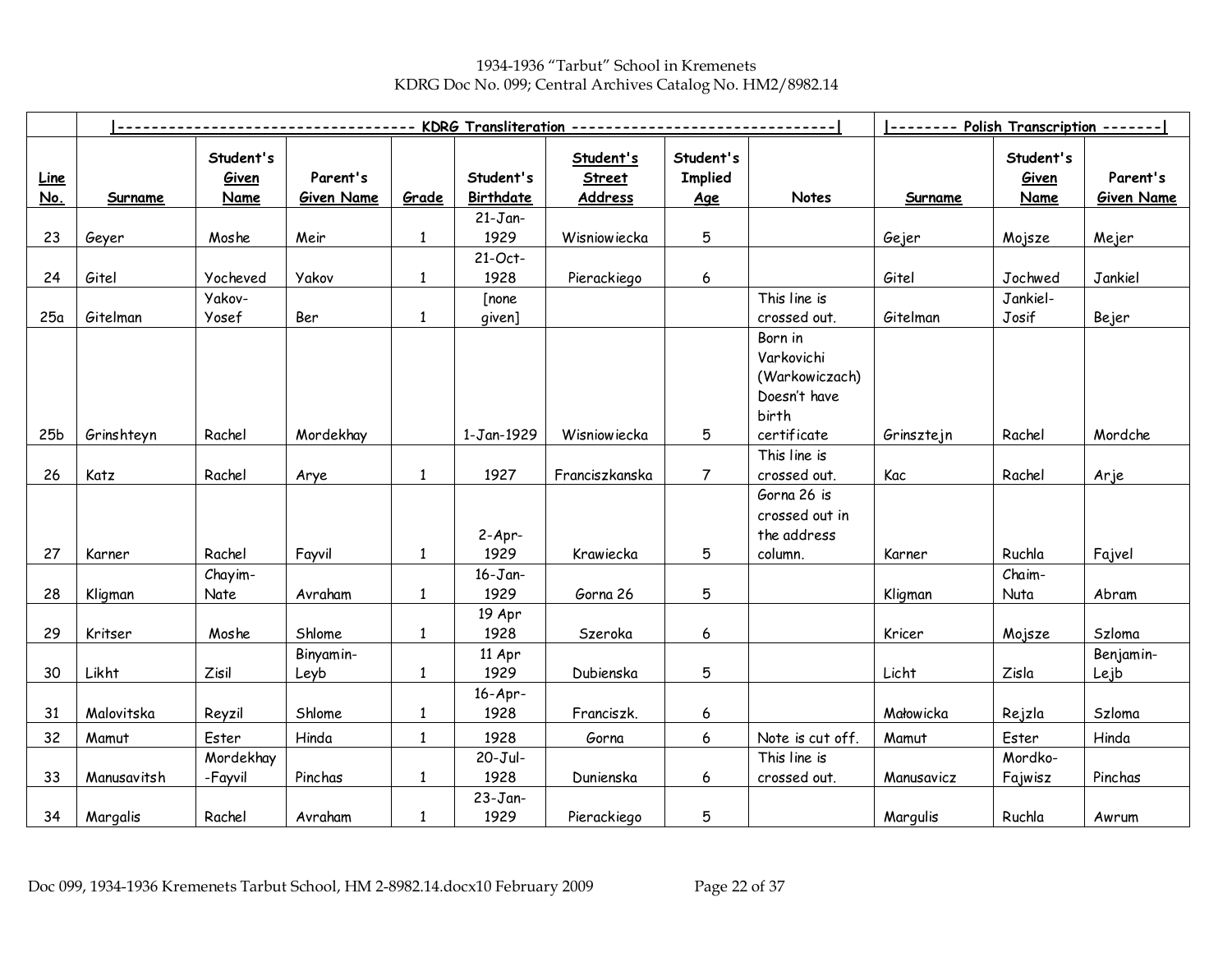1934-1936 "Tarbut" School in Kremenets KDRG Doc No. 099; Central Archives Catalog No. HM2/8982.14

|                           |                |                                   |                               |                | KDRG Transliteration ---------- |                                       |                                           |                  |                |                                   |                               |
|---------------------------|----------------|-----------------------------------|-------------------------------|----------------|---------------------------------|---------------------------------------|-------------------------------------------|------------------|----------------|-----------------------------------|-------------------------------|
| <b>Line</b><br><u>No.</u> | <b>Surname</b> | Student's<br>Given<br><b>Name</b> | Parent's<br><b>Given Name</b> | Grade          | Student's<br><b>Birthdate</b>   | Student's<br><b>Street</b><br>Address | Student's<br><b>Implied</b><br><u>Age</u> | Notes            | <b>Surname</b> | Student's<br>Given<br><b>Name</b> | Parent's<br><b>Given Name</b> |
|                           |                |                                   |                               |                | 25-Mar-                         |                                       |                                           |                  |                |                                   |                               |
| 35                        | Meyler         | Bentsion                          | Hirsh-Leyb                    | $\mathbf{1}$   | 1929                            | Franciszk. 76                         | 5                                         |                  | Mejler         | Bencion                           | Hersz-Lejb                    |
|                           |                |                                   |                               |                | $17 - Jul -$                    |                                       |                                           |                  |                |                                   | Jankiel-                      |
| 36                        | Moylman        | Ayzik                             | Yakov-Moshe                   | $\mathbf{1}$   | 1928                            | Wisniowiecka                          | 6                                         |                  | Mojlman        | Ajzik                             | Mojsze                        |
|                           |                | Moshe-                            |                               |                |                                 |                                       |                                           |                  |                | Mojsze-                           |                               |
| 37                        | Povtsher       | Ayzik                             | Naftali                       | $\mathbf{1}$   | 1928                            | Miodawa 23                            | 6                                         | Note is cut off. | Powczer        | Ajzik                             | Naftula                       |
|                           |                |                                   |                               |                | 6-Mar-                          |                                       |                                           |                  |                |                                   |                               |
| 38                        | Rader          | Moshe                             | Sore                          | $\mathbf{1}$   | 1929                            | Wisniow.                              | 5                                         |                  | Rader          | Mojsze                            | Sura                          |
|                           |                |                                   |                               |                | 5-Feb-                          |                                       |                                           |                  |                |                                   |                               |
| 39                        | Razin          | Ber                               | Volf                          | $\mathbf{1}$   | 1928                            | Podgorska 7                           | 6                                         |                  | Rasin          | Berko                             | Wolf                          |
|                           |                |                                   |                               |                | 14-May-                         |                                       |                                           |                  |                |                                   |                               |
| 40                        | Reym           | Hinda                             | Hirsh                         | $\mathbf{1}$   | 1929                            | Szeroka                               | 5                                         |                  | Rejm           | Hinda                             | Hersz                         |
|                           |                |                                   |                               |                | 25-Nov-                         |                                       |                                           |                  |                |                                   |                               |
| 41                        | Rivitsh        | Shlome                            | Leyb                          | $\overline{c}$ | 1928                            | Francisz. 74                          | 6                                         |                  | Riwicz         | Szloma                            | Lejb                          |
|                           |                |                                   |                               |                | 25-Sep-                         |                                       |                                           |                  |                |                                   |                               |
| 42                        | Roykh          | Yoel                              | Dina-Sosye                    | $\mathbf{1}$   | 1928                            | Dubienska                             | 6                                         |                  | Rojch          | Joel                              | Dina-Sosla                    |
|                           |                | Shmuel-                           |                               |                | 28-Jun-                         |                                       |                                           |                  |                | Szmul-                            |                               |
| 43                        | Roytblat       | Shaul                             | Shimon                        | $\mathbf{1}$   | 1928                            | Krawiecka 13                          | 6                                         |                  | Rojtblat       | Szoel                             | Szimon                        |
|                           |                |                                   | Mordekhay-                    |                | 29-Aug-                         |                                       |                                           |                  |                |                                   | Mordko-                       |
| 44                        | Safir          | Duvid                             | Asher                         | $\mathbf{1}$   | 1928                            | Dubienska 51                          | 6                                         |                  | Safir          | Duwid                             | Uszer                         |
|                           |                |                                   |                               |                | $26 - Jun -$                    |                                       |                                           |                  |                |                                   |                               |
| 45                        | Sandler        | Mordekhay                         | Avraham                       | $\mathbf{1}$   | 1928                            | Dubienska                             | 6                                         |                  | Sandler        | Mordko                            | Abram                         |
|                           |                |                                   |                               |                | 28-Feb-                         |                                       |                                           |                  |                |                                   | Jankiel-                      |
| 46                        | Shafir         | Tsivya                            | Yakov-Leyzir                  | $\mathbf{1}$   | 1929                            | Szeroka                               | 5                                         |                  | Szafir         | Cywja                             | Lejzor                        |
|                           |                |                                   |                               |                | $15$ -Feb-                      |                                       |                                           |                  |                |                                   |                               |
| 47                        | Sher           | Mordekhay                         | Moshe-Yosef                   | $\mathbf{1}$   | 1929                            | Wisniow.                              | 5                                         |                  | Szer           | Mordko                            | Mojsze-Josif                  |
|                           |                |                                   | Avrahram-                     |                | $22-Auq-$                       |                                       |                                           |                  |                |                                   |                               |
| 48                        | Vayner         | Yakov                             | Chayim                        | 1              | 1928                            | Szeroka 59                            | 6                                         |                  | Wajner         | Jankiel                           | Abram-Chaim                   |
|                           |                |                                   |                               |                | $12-Auq-$                       |                                       |                                           |                  |                |                                   |                               |
| 49                        | Vaysman        | Yosef                             | Duvid                         | $\mathbf{1}$   | 1929                            | Dubienska                             | 5                                         |                  | Wajsman        | Josif                             | Dawid                         |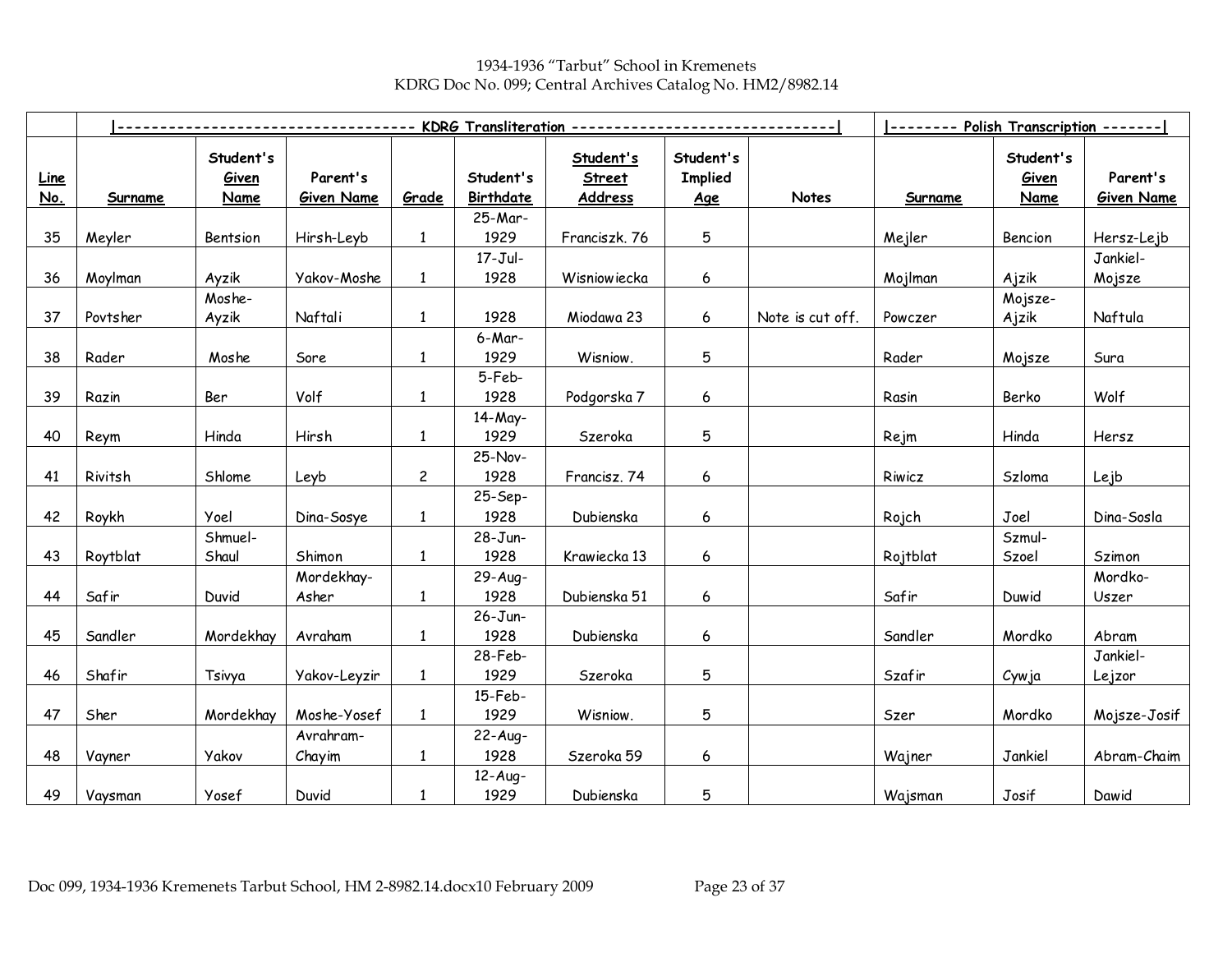1934-1936 "Tarbut" School in Kremenets KDRG Doc No. 099; Central Archives Catalog No. HM2/8982.14

|                    |             |                            |                               | -------------- KDRG Transliteration -------------- |                               |                                       |                                    |                  | -------- Polish Transcription ------- |                                   |                               |
|--------------------|-------------|----------------------------|-------------------------------|----------------------------------------------------|-------------------------------|---------------------------------------|------------------------------------|------------------|---------------------------------------|-----------------------------------|-------------------------------|
| <b>Line</b><br>No. | Surname     | Student's<br>Given<br>Name | Parent's<br><b>Given Name</b> | Grade                                              | Student's<br><b>Birthdate</b> | Student's<br><b>Street</b><br>Address | Student's<br><b>Implied</b><br>Age | Notes            | <b>Surname</b>                        | Student's<br>Given<br><b>Name</b> | Parent's<br><b>Given Name</b> |
|                    |             |                            |                               |                                                    | 20-Sep-                       |                                       |                                    |                  |                                       |                                   |                               |
| 50                 | Azya        | Aba                        | Yitschak                      | $\overline{c}$                                     | 1928                          | Szeroka                               | 6                                  |                  | Azja                                  | Aba                               | Icchok                        |
|                    |             |                            |                               |                                                    | 6-May-                        |                                       |                                    |                  |                                       |                                   |                               |
| 51                 | Barshap     | Itsik                      | Beril                         | $\overline{c}$                                     | 1928                          | Dubienska                             | 6                                  |                  | Barszap                               | Icko                              | Bejrel                        |
|                    |             |                            |                               |                                                    | $15 - Jun -$                  |                                       |                                    |                  |                                       |                                   |                               |
| 52                 | Barbas      | <b>Yakov</b>               | Yisrael                       | $\overline{c}$                                     | 1928                          | Szeroka                               | 6                                  |                  | Barbas                                | Jankiel                           | Srul                          |
|                    |             | Shmuel-                    |                               |                                                    | 14-Nov-                       |                                       |                                    |                  |                                       | Szmul-                            |                               |
| 53                 | Benderski   | Shaul                      | Moshe-Ber                     | 2                                                  | 1926                          | Slowackiego                           | 8                                  |                  | Benderski                             | Szoel                             | Mojzesz-Ber                   |
| 54                 | Berenshteyn | Hirsh                      | Mordekhay                     | $\overline{c}$                                     | 1928                          | Szeroka                               | 6                                  | Note is cut off. | Berensztejn                           | Hersz                             | Mordche                       |
|                    |             |                            | Shmuel-                       |                                                    | 18-Aug-                       |                                       |                                    |                  |                                       |                                   | Szmul-                        |
| 55                 | Bielahuz    | Yakov                      | Nechemye                      | $\overline{c}$                                     | 1928                          | Kaczkowskiego                         | 6                                  |                  | Bielous                               | Jakób                             | Nechemje                      |
|                    |             |                            |                               |                                                    | 29-Dec-                       |                                       |                                    |                  |                                       |                                   |                               |
| 56                 | Tsoyrif     | Zisa                       | Mikhel                        | $\overline{c}$                                     | 1927                          | St. Ryuck                             | 7                                  |                  | Cojrif                                | Zuś                               | Mechel                        |
|                    |             |                            |                               |                                                    | $24-Jan-$                     |                                       |                                    |                  |                                       |                                   |                               |
| 57                 | Dobekirer   | Tsivya                     | Nate                          | $\overline{c}$                                     | 1929                          | Szeroka                               | 5                                  |                  | Dobekirer                             | Cywja                             | Nute                          |
|                    |             | Chayim-                    |                               |                                                    | $7 - Aug -$                   |                                       |                                    |                  |                                       | Chaim-                            |                               |
| 58                 | Felman      | Mordekhay                  | Avraham                       | $\overline{c}$                                     | 1927                          | Gorna 2                               | $\overline{7}$                     |                  | Felman                                | Mordko                            | Awrum                         |
|                    |             |                            | Chayim-                       |                                                    | $12-Sep-$                     |                                       |                                    |                  |                                       |                                   | Chaim-                        |
| 59                 | Figler      | Yeshaye                    | Shlome                        | $\overline{c}$                                     | 1928                          | Gorna                                 | 6                                  |                  | Figler                                | Szaya                             | Szloma                        |
| 60                 | Flaksman    | Nachum                     | Zanvil-Ber                    | $\overline{c}$                                     | $30 - Jul -$<br>1928          | Dubienska                             | 6                                  |                  | Flaksman                              | Nuchim                            | Zanwel-Ber                    |
|                    |             |                            |                               |                                                    |                               |                                       | $\overline{7}$                     |                  |                                       |                                   |                               |
| 61                 | Furman      | Volf                       | Shmuel                        | $\overline{c}$                                     | 1927                          | Dubienska                             |                                    | Note is cut off. | Furman                                | Wolf                              | Szmul                         |
| 62                 | Gelbakh     | Hinda                      | Moshe-Hirsh                   | $\overline{c}$                                     | 1926                          | Krawiecka                             | 8                                  |                  | Gelbach                               | Hinda                             | Mojsze-<br>Hersz              |
|                    |             |                            |                               |                                                    | 18-May-                       |                                       |                                    |                  |                                       |                                   |                               |
| 63                 | Gelbakh     | Yenta                      | Leybish                       | $\overline{c}$                                     | 1928                          | Wisniow. 2                            | 6                                  |                  | Gelbach                               | Jenta                             | Lejbisz                       |
|                    |             |                            |                               |                                                    | $21-Apr-$                     |                                       |                                    |                  |                                       |                                   |                               |
| 64                 | Gintsberg   | Avraham                    | Ber                           | $\overline{c}$                                     | 1927                          | Szeroka                               | $\overline{7}$                     |                  | Gincberg                              | Awrum                             | Berko                         |
|                    |             |                            |                               |                                                    | $17 - Jan-$                   |                                       |                                    |                  |                                       |                                   |                               |
| 65                 | Hakhshteyn  | Etil-Pesye                 | Ozer                          | 2                                                  | 1928                          | Szeroka                               | 6                                  |                  | Gochsztejn                            | Etla-Pejsia                       | Ojzer                         |
| 66                 | Goldenberg  | Yechiel                    | <b>Yakov</b>                  | $\overline{c}$                                     | 1928                          | Dubienska                             | 6                                  | Note is cut off. | Goldenberg                            | Jechiel                           | Jankiel                       |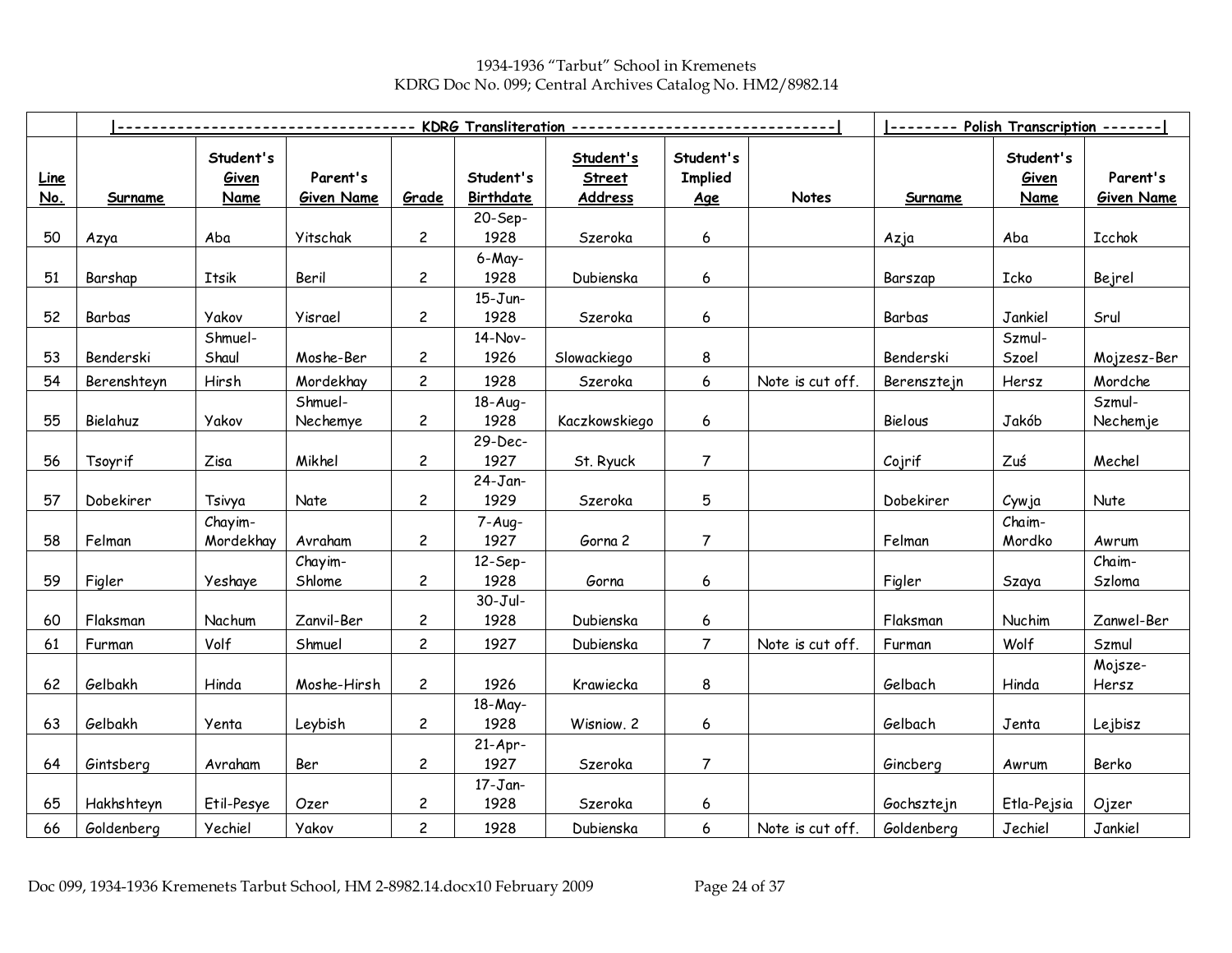1934-1936 "Tarbut" School in Kremenets KDRG Doc No. 099; Central Archives Catalog No. HM2/8982.14

|                    |                |                            | ---------------               |                | KDRG Transliteration --------------- |                                       |                                           |                  |                |                                   |                               |
|--------------------|----------------|----------------------------|-------------------------------|----------------|--------------------------------------|---------------------------------------|-------------------------------------------|------------------|----------------|-----------------------------------|-------------------------------|
| <b>Line</b><br>No. | Surname        | Student's<br>Given<br>Name | Parent's<br><b>Given Name</b> | Grade          | Student's<br>Birthdate               | Student's<br><b>Street</b><br>Address | Student's<br><b>Implied</b><br><u>Age</u> | Notes            | Surname        | Student's<br>Given<br><b>Name</b> | Parent's<br><b>Given Name</b> |
| 67                 | Grobshteyn     | Shumya                     | Yosef                         | $\overline{c}$ | 1928                                 | Szeroka                               | $6\,$                                     | Note is cut off. | Grobsztejn     | Szumia                            | Josef                         |
|                    |                |                            | Mordekhay-                    |                | 23-May-                              |                                       |                                           |                  |                | Hersz-                            | Mordko-                       |
| 68                 | Hakhgilerinter | Hirsh-Volf                 | <b>Yakov</b>                  | $\mathbf{2}$   | 1928                                 | Dubienska                             | 6                                         |                  | Hochgilerenter | Wolf                              | Jakób                         |
|                    |                |                            |                               |                | $2-Jun-$                             |                                       |                                           |                  |                |                                   |                               |
| 69                 | Idises         | Sore                       | Shamay                        | $\overline{c}$ | 1926                                 | Dubienska                             | 8                                         | Note is cut off. | Idises         | Sara                              | Szama                         |
|                    |                | Leyzir-                    | Mordekhay-                    |                | $11 - Jan-$                          |                                       |                                           |                  |                | Lejzer-                           | Mordko-                       |
| 70                 | Katz           | Moshe                      | Nachum                        | $\overline{c}$ | 1928                                 | Francisz. 9                           | 6                                         |                  | Kac            | Mojsze                            | Nuchim                        |
|                    |                |                            |                               |                | 17-Aug-                              |                                       |                                           |                  |                |                                   |                               |
| 71                 | Katz           | Motye                      | Efraim                        | $\overline{c}$ | 1928                                 | Gorna 4                               | 6                                         |                  | Kac            | Motja                             | Froim                         |
|                    |                | Nachman-                   |                               |                | 20-Sep-                              |                                       |                                           |                  |                | Nachman-                          |                               |
| 72                 | Kagana         | Leyb                       | Yosef                         | $\overline{c}$ | 1928                                 | Zrodlana                              | 6                                         |                  | Kagane         | Lejb                              | Josef                         |
| 73                 | Kaplan         | Ita                        | Moshe                         | $\overline{c}$ | 1927                                 | <b>Wisniowiecka</b>                   | $\overline{7}$                            | Note is cut off. | Kapłan         | Ita                               | Mojsze                        |
|                    |                | Avraham-                   |                               |                | $13-Apr-$                            |                                       |                                           |                  |                | Abrum-                            |                               |
| 74                 | Ketsil         | Itsik                      | Chayim-Leyb                   | $\mathbf{2}$   | 1928                                 | Wisniowiecka                          | 6                                         |                  | Kecel          | Icko                              | Chaim-Lejb                    |
|                    |                |                            | Chayim-                       |                | $9-Aug-$                             |                                       |                                           |                  |                |                                   |                               |
| 75                 | Kigel          | Yosef-Ber                  | Yisrael                       | $\overline{c}$ | 1928                                 | Wisniowiecka                          | 6                                         |                  | Kigel          | Josef-Ber                         | Chaim-Srul                    |
|                    |                |                            |                               |                | $13-Apr-$                            |                                       |                                           |                  |                |                                   | Jankiel-                      |
| 76                 | Koltun         | Ester                      | Yakov-Anshil                  | $\overline{c}$ | 1928                                 | Wisniowiecka                          | 6                                         |                  | Koltun         | Ester                             | Anszel                        |
|                    |                |                            |                               |                | $3 - Jan-$                           |                                       |                                           |                  |                |                                   |                               |
| 77                 | Krayzelman     | Malke                      | Yehuda-Leyb                   | $\overline{c}$ | 1929                                 | Beaupre                               | 5                                         |                  | Krajzelman     | Malke                             | Jehuda-Lejb                   |
|                    |                |                            |                               |                | $4-Jan-$                             |                                       |                                           |                  |                |                                   |                               |
| 78                 | Lerner         | Manis                      | Chayim                        | $\mathbf{2}$   | 1928                                 | Dubienska                             | 6                                         |                  | Lerner         | Manus                             | Chaim                         |
|                    |                |                            |                               |                | 29-Apr-                              |                                       |                                           |                  |                |                                   |                               |
| 79                 | Likhtenfeld    | Tsalel                     | Chayim                        | $\overline{c}$ | 1928                                 | Dubienska                             | 6                                         |                  | Lichtenfeld    | Calel                             | Chaim                         |
|                    |                |                            |                               |                | $24-J$ un-                           |                                       |                                           |                  |                |                                   |                               |
| 80                 | Margaliot      | Yosef                      | Zalman                        | $\mathbf{2}$   | 1927                                 | Pierackiego                           | $\overline{7}$                            |                  | Marqulis       | Josif                             | Zalman                        |
|                    |                |                            | Shmuel-                       |                | 21-Oct-                              |                                       |                                           |                  |                |                                   | Szmul-                        |
| 81                 | Mover          | Yosef-Ber                  | Yakov                         | $\mathbf{2}$   | 1927                                 | Pierackiego                           | 7                                         |                  | Mower          | Josef-Ber                         | Jankiel                       |
|                    |                |                            |                               |                | 22-Mar-                              |                                       |                                           |                  |                |                                   |                               |
| 82                 | Mozes          | Fayvish                    | Yisrael                       | $\overline{c}$ | 1926                                 | Szeroka                               | 8                                         |                  | Mozes          | Fajvisz                           | Srul                          |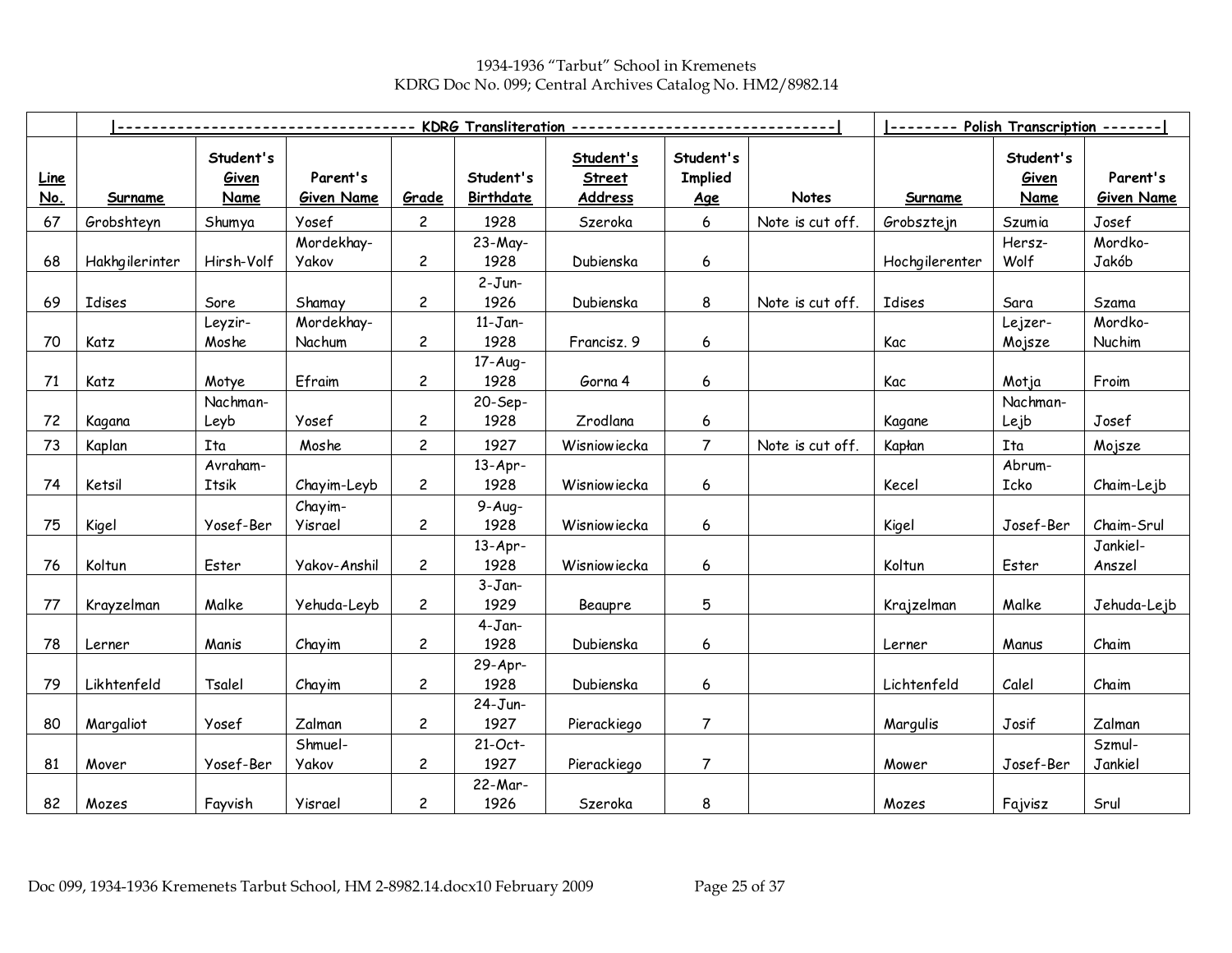1934-1936 "Tarbut" School in Kremenets KDRG Doc No. 099; Central Archives Catalog No. HM2/8982.14

|                           |                |                            |                               | KDRG Transliteration ------------- |                        |                                       |                                    |              | -------- Polish Transcription ------- |                                   |                               |
|---------------------------|----------------|----------------------------|-------------------------------|------------------------------------|------------------------|---------------------------------------|------------------------------------|--------------|---------------------------------------|-----------------------------------|-------------------------------|
| <u>Line</u><br><u>No.</u> | <b>Surname</b> | Student's<br>Given<br>Name | Parent's<br><b>Given Name</b> | Grade                              | Student's<br>Birthdate | Student's<br><b>Street</b><br>Address | Student's<br><b>Implied</b><br>Age | <b>Notes</b> | Surname                               | Student's<br>Given<br><b>Name</b> | Parent's<br><b>Given Name</b> |
|                           |                |                            | Avraham-                      |                                    | $18-Apr-$              |                                       |                                    |              |                                       |                                   |                               |
| 83                        | Pizniurek      | Ber                        | Itsik                         | $\mathbf{2}$                       | 1928                   | Szeroka                               | 6                                  |              | Pizniurek                             | Berko                             | Awram-Icko                    |
| 84                        | Pizenholts     | Hirsh                      | Moshe                         | $\overline{c}$                     | 1-May-<br>1928         | Pierackiego                           | 6                                  |              | Pizengolc                             | Hersz                             | Mojzesz                       |
|                           |                |                            | Avraham-                      |                                    | $1-Auq-$               |                                       |                                    |              |                                       |                                   | Abram-                        |
| 85                        | Pozner         | Hirsh                      | <b>Yakov</b>                  | $\overline{c}$                     | 1928                   | Szeroka                               | 6                                  |              | Pojzner                               | Hersz                             | Jankiel                       |
| 86                        | Poler          | Anshil                     | Yakov-<br>Mordekhay           | $\overline{c}$                     | $8 - Jan-$<br>1928     | Krawiecka                             | 6                                  |              | Poler                                 | Anszel                            | Jankiel-<br>Mordko            |
|                           |                |                            |                               |                                    | 27-May-                |                                       |                                    |              |                                       |                                   |                               |
| 87                        | Sarser         | Groynim                    | Perets                        | $\overline{c}$                     | 1927                   | Slowackiego                           | $\overline{7}$                     |              | Sarser                                | Grojnem                           | Perec                         |
| 88                        | Shapiro        | Barukh                     | Alter                         | $\mathbf{2}$                       | 9-Mar-<br>1927         | Szumska                               | 7                                  |              | Szapiro                               | Boruch                            | Alter                         |
| 89                        | Shekhter       | Yosef                      | Duvid                         | $\mathbf{2}$                       | 15-Sep-<br>1927        | Franciszk.                            | $\overline{7}$                     |              | Szechter                              | Josif                             | Dawid                         |
| 90                        | Shteynman      | Pesach                     | Aharon-<br>Shmuel             | $\overline{c}$                     | 12-May-<br>1928        | Dubienska                             | 6                                  |              | Sztejnman                             | Pejsach                           | Aron-Szmul                    |
| 91                        | Shrentsel      | <b>Yakov</b>               | Elya-Perets                   | $\overline{c}$                     | $2-Jun-$<br>1926       | St. Rynek                             | 8                                  |              | Szrencel                              | Jankiel                           | Ela-Perec                     |
| 92                        | Terin          | Hirsh                      | Yakov-Arye                    | $\overline{c}$                     | $2-Apr-$<br>1926       | Wisniowiecka                          | 8                                  |              | Terin                                 | Hersz                             | Jankiel-Arja                  |
| 93                        | Vayner         | Tova-<br>Rachel            | <b>Yakov</b>                  | $\overline{c}$                     | 8/9/1928               | Franciszk.                            | 6                                  |              | Wajner                                | Tauba-<br>Ruchla                  | Jakób                         |
|                           |                |                            | Shmuel-                       |                                    | $15-Apr-$              |                                       |                                    |              |                                       |                                   | Szmul-                        |
| 94                        | Vaysberg       | Feyga                      | Voyekh                        | $\overline{c}$                     | 1927                   | Szeroka                               | $\overline{7}$                     |              | Wajsberg                              | Fejga                             | Wojech                        |
| 95                        | Zilberberg     | Moshe                      | Yakov-Kapel                   | $\overline{c}$                     | $21-Dec-$<br>1927      | Wisniow.                              | $\overline{7}$                     |              | Zilberberg                            | Mojsze                            | Jakób-Kopel                   |
|                           |                |                            |                               |                                    | [none                  |                                       |                                    |              |                                       | [none                             |                               |
| 95α                       | Rivitsh        | [not given]                | [not given]                   |                                    | given]                 |                                       |                                    |              | Riwicz                                | given]                            | [none given]                  |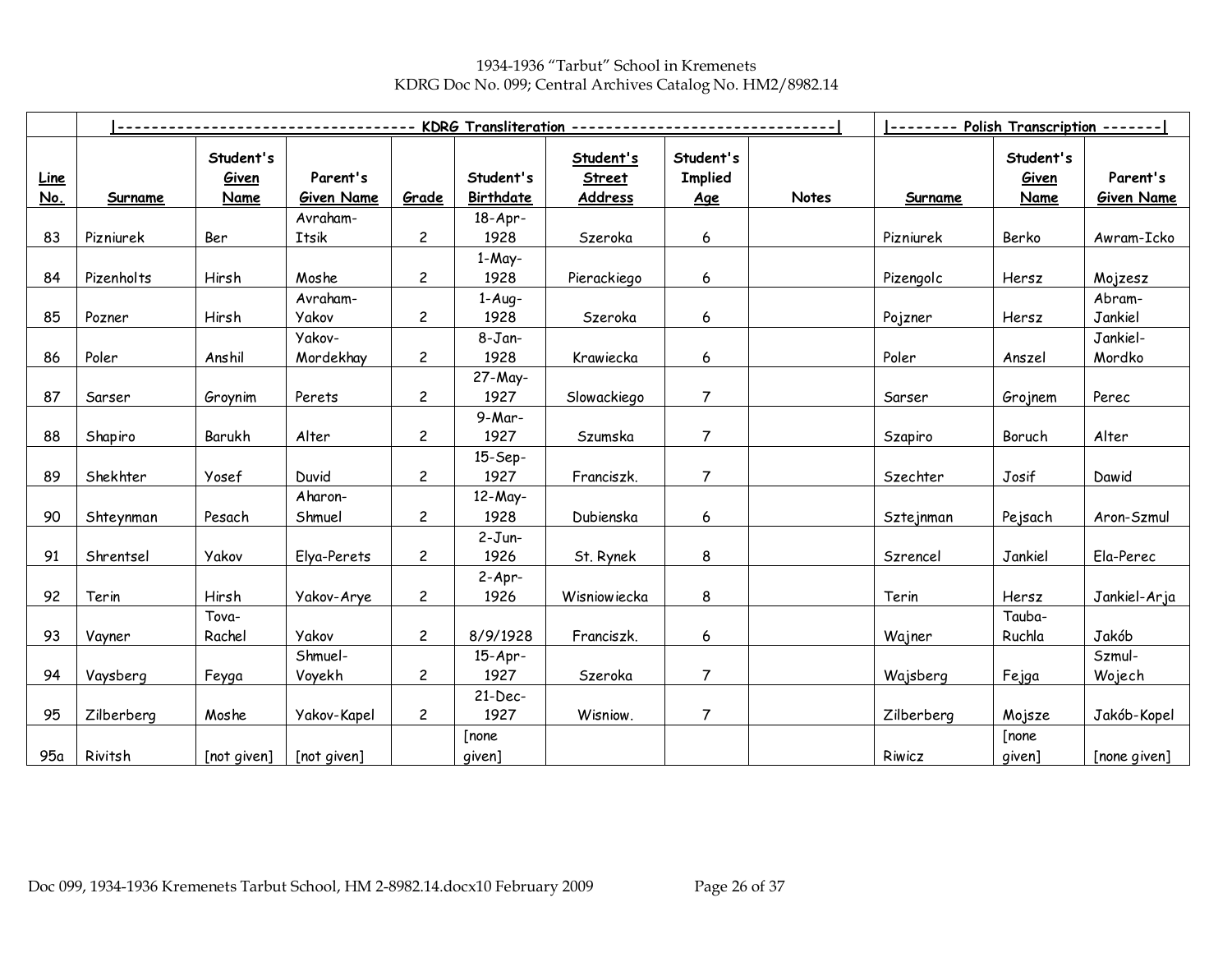Private Coeducational Seven Graded Elementary Hebrew School of "Tarbut" Association in Kremenets Additional School Teachers list and the Estimation of the Projected classroom hours for school year 1935/36

|                |                |               |                      |                                  |                             |                | <b>Teaching Program</b> |              |
|----------------|----------------|---------------|----------------------|----------------------------------|-----------------------------|----------------|-------------------------|--------------|
| No             | Surname        | Given<br>Name | <b>Birth</b><br>Date | Qualifications & Certificate     | <b>Teaching Experience</b>  | Subjects       | Grades                  | <b>Hours</b> |
|                | $\mathcal{P}$  |               | 3                    |                                  | 8                           | 9              | 10                      | 11           |
|                | <b>FRIDMAN</b> | Rachmiel      | 1913                 | Diploma, Private Teachers        |                             | Science        | 5, 6, 7                 | 8            |
|                |                |               |                      | College Tarbut, Vilnius (Vilna), |                             | Geography      | 5                       |              |
|                | (FRYDMAN)      | (Rachmiel)    |                      | Lithuania, June 26, 1935         |                             | Drawings       | 4, 5, 6, 7              | 5            |
|                |                |               |                      |                                  |                             | Workshop       | $3,4,5,6,7$ 9           |              |
|                |                |               |                      |                                  |                             | Music          | $3,4,5,6,7$ 5           |              |
|                |                |               |                      |                                  |                             | Gymnastic      | 4,5,6,7                 |              |
|                |                |               |                      |                                  |                             |                |                         |              |
| $\overline{c}$ | GOLTSBLAT      | <b>Dobe</b>   | 1911                 | Diploma, Private Teachers        | School year 1934/1935       | Polish         | 2                       |              |
|                |                |               |                      | College Tarbut, Vilnius (Vilna), | Tarbut School in Lublin (in | Hebrew         |                         | 5            |
|                | (GOLCBLAT)     | (Doba)        |                      | Lithuania, June 27, 1933         | Poland)                     | Arithmetic and | 5                       |              |
|                |                |               |                      |                                  |                             | Geometry       |                         |              |

#### Translation Editor's Notes

- 1. Columns 3 (Religion), 4 (Nationality), and 5 (Citizen) have identical entries for all 6 teachers. They are: Hebrew, Jewish, and Polish, respectively. To save space, these columns have been deleted from the transcribed and transliterated tables.
- 2. Column 12 (Additional Lessons) is blank for both teachers. To save space, these columns have been deleted from the transcribed and transliterated tables.
- 3. Names in the original document are in Polish. They have been transliterated to English. The Polish names are given in parentheses following the English transliteration.

# [END OF DOCUMENT]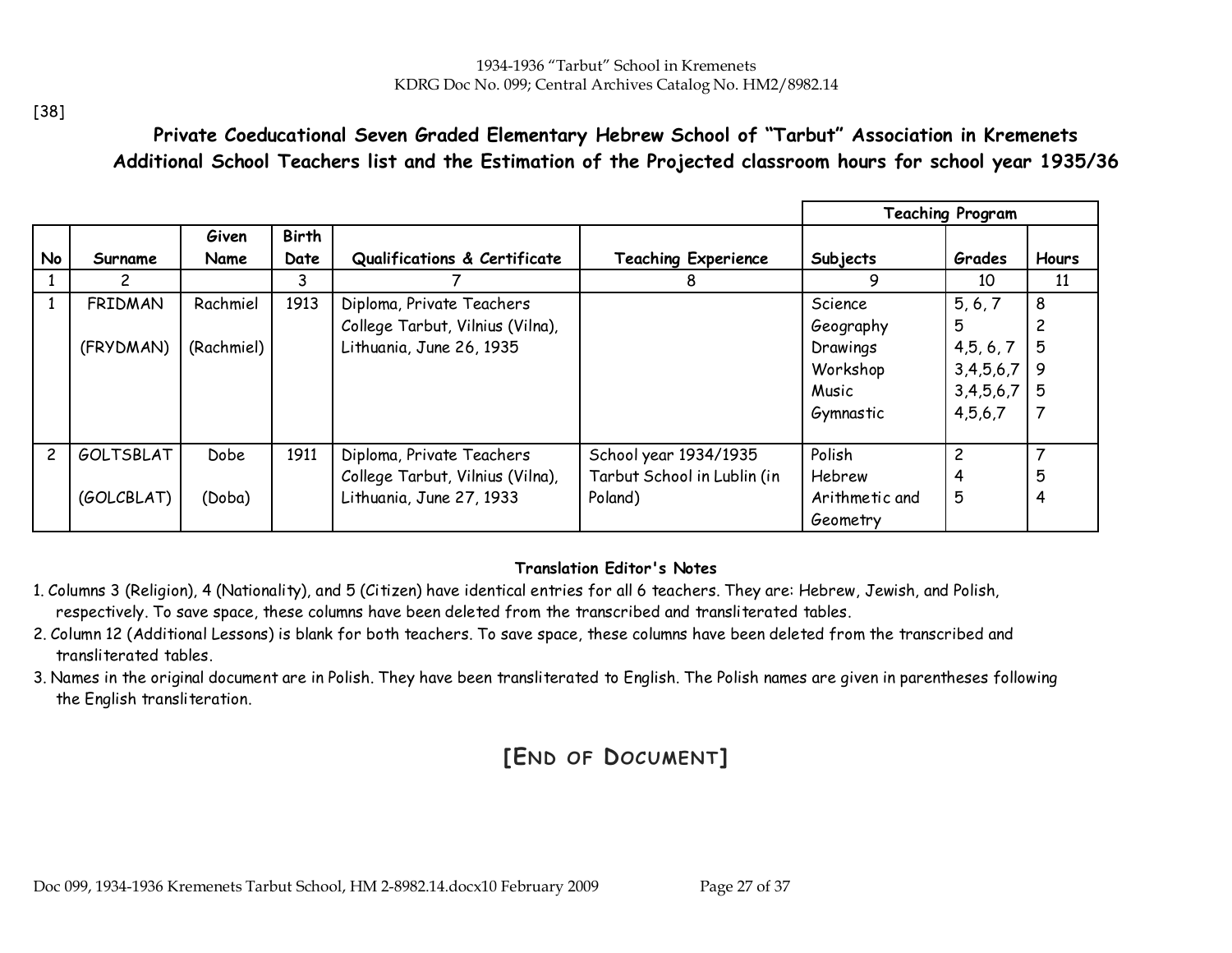# NAME INDEX

NOTE: When both Polish and Hebrew/Yiddish names are given in the text, the transliteration from the Hebrew name is the main entry in this Index. The transliterated Polish name is in parentheses with a "see" reference to the transliterated Hebrew/Yiddish name. We also have used "see also" references when appropriate. Some entries have entries like nn/mm. The "nn" is the page number on which each name appears in the document. If the name appears in a table, "mm" gives the line number within the table. Since the town name Kremenets appears frequently, it has been omitted from this Index.

Aksel, Peres [1934], 36/2 Aksel, Reyzil-Gitil (Rejzla-Gitla) [1934], 36/1 Aksel, Shimon (Szymon) [1934], 13/100, 36/1 Aksel, Zisa (Zysie) [1934], 24/36, 36/2 Averbukh, Beyla (Awerbuch, Bejla) [1934], 13/27 Awerbuch, see Averbukh Azia, see Azya Azja, see Azya Azya, Aba (Azia/Azya, Aba) [1934], 20/44, 36/50 Azya, Yitschak (Azia/Azya, Jcek/Icchok) [1934], 20/44, 36/50 Bajcz, see Baytsh Bajtler, see Baytler Barac, see Barats Barats, Aleksander (Barac, Alxander) [1934], 13/26 Barats, Simche (Barac, Symcha) [1934], 24/4 Barbas, Leybish (Lejbysz) [1934], 20/45. 36/3 Barbas, Risa-Leye (Rysia-Leja) [1934], 20/45, 36/3 Barbas, Yakov (Jankiel) [1934], 20/3, 36/52 Barbas, Yisrael (Srul) [1934], 13/4, 20/3, 36/52 Barshap, Akiva (Barszap, Akiva) [1934], 24/2 Barshap, Arye (Barszap, Arje) [1934], 24/1 Barshap, Ber (Barszap, Berko) [1934], 13/2, 13/66, 20/2 Barshap, Beril (Barszap, Bejrel) [1934], 36/51 Barshap, Etya (Barszap, Etia) [1934], 20/1, 24/1a, 24/25 Barshap, Gitil (Barszap, Gitla) [1934], 24/37 Barshap, Golda (Barszap, Golda) [1934], 13/125 Barshap, Hirsh (Barszap, Hersz) [1934], 13/99, 13/139, 20/1 Barshap, Itsik (Barszap, Icek/Icko) [1934], 20/2, 36/4, 36/51

Barshap, Mikhel (Barszap, Michel/Mechel) [1934], 13/67, 24/59 Barshap, Yakov Moshe (Barszap, Jankiel, Mojsze) [1934], 36/4 Barshap, Yehudit (Barszap, Ides) [1934], 24/2a Barshap, Yisrael (Barszap, Israel) [1934], 24/3 Barshap, Zlate (Barszap, Zlata) [1934], 13/94 Barszap, see Barshap Baruman, Shmuel (Szmul) [1934], 13/96 Baruman, Yakov (Jankiel) [1934], 36/5 Gorokhov (Horochow) Baruman, Yekusiel (Kisiel) [1934], 36/5 Gorokhov (Horochow) Baytler, Feyga Sima (Bajtler, Fejga Sima) [1889, 1935], 26 Rivne; Odessa Baytler, Pane (Bajtler, Fania), 24/73, 26 [1889, 1935] Rivne; Odessa Baytsh, Yitschak (Bajcz, Icchok) [1934], 13/29 Benderska, see Benderski Benderski, Avraham-Duvid (Avram Duvid) [1934], 20/4 Benderski, Matil (Benderska, Matke) [1934], 13/25 Benderski, Moshe Ber (Benderska, Mojzesz Ber) [1934], 36/53 Benderski, Shlome (Benderski, Szloma) [1934], 20/4 Benderski, Shmuel Shoul (Benderska, Szmul Szoel) [1934], 36/53 Berenshteyn, Hirsh (Berensztejn, Hersz) [1934], 36/54 Berenshteyn, Mordekhay (Berensztejn, Mordche) [1934], 36/54 Berenshteyn, Sheyne (Berensztejn, Szejna) [1934], 36/7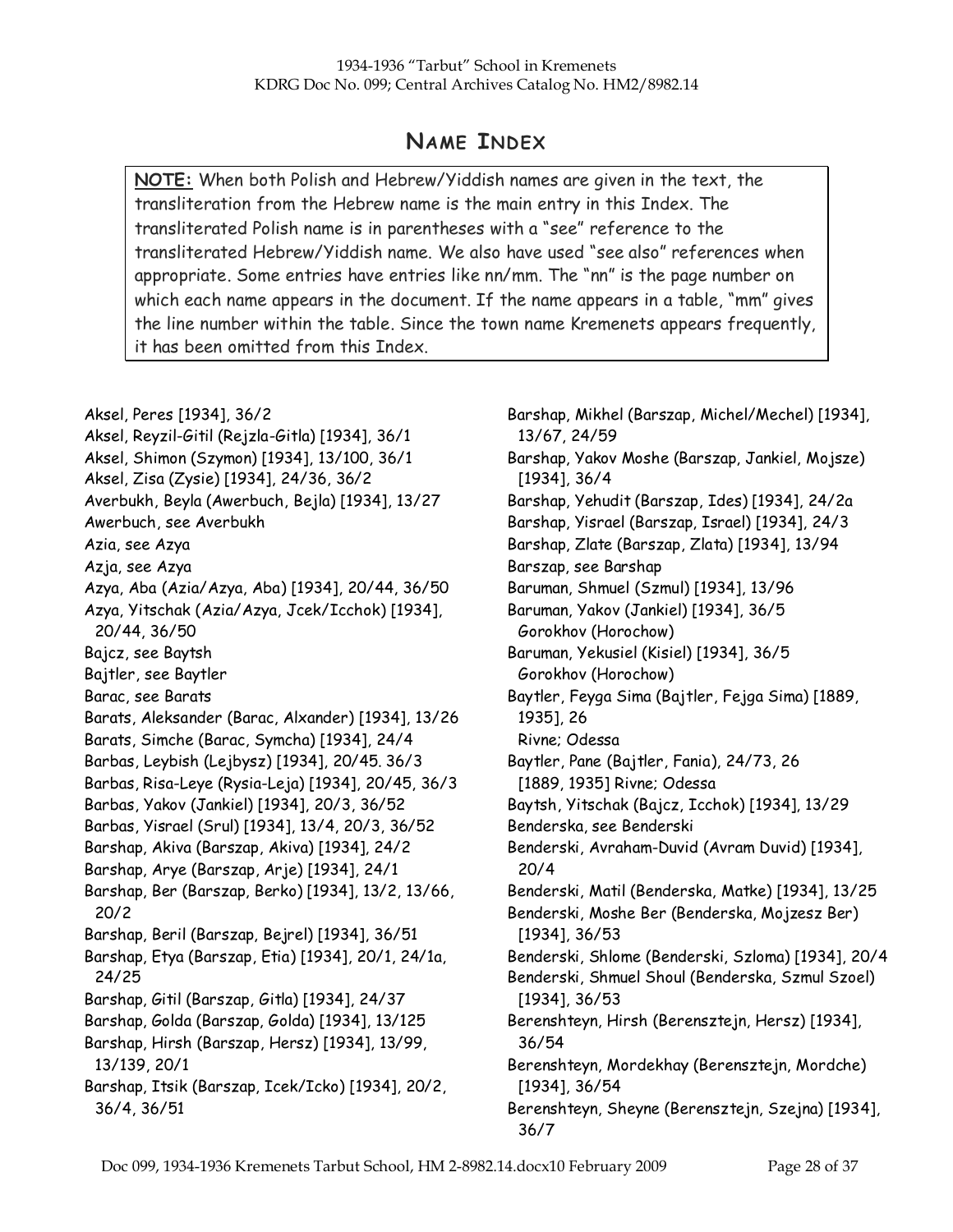Berenshteyn, Yakov-Ayzaak (Berensztejn, Jakób-Izaak) [1934], 36/7 Berensztejn, see Berenshteyn Berg, Avraham (Abram) [1934]. 24/38 Berger, Avraham (Abram) [1934], 24/60 Berger, Yakov (Jankiel) [1934], 13/133 Berman, Moshe (Moses) [1934], 36/6 Berman, Yakov (Jakób) [1934], 36/6 Bern, Nachman [1934], 13/105 Beznoski, Hirsh (Beznoski, Hersz) [1934], 13/1, 20/46, 36/8 Beznoski, Itsik (Icek) [1934], 36/9 Beznoski, Pinchas [1934], 20/45, 36/9 Beznoski, Shimon (Szimon) [1934], 36/8 Bielahús, see Bielahuz Bielahuz, Shmuel (Bielous, Samuel) [1934], 13/5 Bielahuz, Shmuel-Nechemye (Bielahús, Szmul Nechemije) [1934], 20/47, 36/55 Bielahuz, Yakov (Bielahús, Jakób) [1934], 20/47, 36/55 Bielous, see Bielahuz Bik, Aleksander (Byk, Aleksander) [1934], 36/14 Katerinovka (Katerburg) Bik, Bentsion (Byk, Bencjion) [1934], 13/28 Bik, Serotsimets (Byk, Sierocimiec) [1934], 36/14 Katerinovka (Katerburg) Binik, Leybish (Lejbisz) [1934], 36/10 Binik, Moshe (Mojsze) [1934], 36/10 Binshtak, Aba (Binsztok, Aba) [1934], 13/32, 20/5 Binshtak, Shmuel [1934], 20/5 Binsztok, see Binshtak Bishbin, Chayim (Biszbin, Chaim) [1934], 24/39 Bishbin, Manis (Biszbin, Manus) [1934], 13/117 Biszbin, see Bishbin Blechman, see Blekhman and Bleykhman Blejchman, see Bleykhman and Blekhman Blekhman, Ber (Blechman, Berko) [1934], 13/107 Bleykhman, Avraham-Ber (Blejchman, Awrum-Bejer) [1934], 36/11 Bleykhman, Efraim (Blejchman, Froim) [1934], 36/11 Bleykhman, Leyb (Blejchman, Lejb) [1934], 24/40 Bluvshteyn, Hirsh-Volf (Bluwsztejn, Hersz-Wolf) [1934], 36/12 Bluvshteyn, Ruvin (Bluwsztejn, Ruwin) [1934], 36/12 Bluwsztejn, see Bluvshteyn Borsuk, Isak [1934], 20/6

Borsuk, Itsik (Icko) [1934], 36/13 Borsuk, Yakov (Yankiel) [1934], 13/3, 20/6, 36/13 Brikman, Nate (Brikman, Nuta) [1934], 13/80 Buchszteyn, see Bukshteyn Bukshteyn, Aharon (Buchszteyn, Aron) [1934], 20/7 Bukshteyn, Pesye (Buchszteyn, Pesia) [1934], 20/7 Bukshteyn, Vitsya (Buchszteyn, Wicia) [1934], 24/5 Bumaznik, Shmuel (Bumażnik, Szmul) [1934], 24/6 Bumaznik, Yakov (Bumażnik, Jankiel) [1934], 13/56 Byk, see Bik Cizin, see Tsizin Cmokun, see Tsmokun Cojrif, see Tsoyrif Cwik, see Tsvik Cwitbojm, see Tsvitboym Cyzin, see Tsizin Czacki, see Tshatski Dabriski, Yakov (Dobriski, Jankiel) [1934], 24/77a Dachszleiger, see Dakhshleger Dakhshleger, Chaya (Dachszleiger, Chaja) [1934], 20/9 Dakhshleger, Yosef (Dachszleiger, Jozef) [1934], 13/8, 20/9 Dalinski, Gamliel, [1914, 1935], Vilnius, Lithuania 26 Ditun, Leyzir (Lejzor) [1934], 13/122 Ditun, Mordekhay (Mordche) [1934], 24/78 Dobekirer, Natan/Nate (Nusé/Nute) [1934], 20/48, 36/57 Dobekirer, Tsivya (Ciwja) [1934], 20/48, 36/57 Dobriski, see Dabriski Dubman, Beyla (Dubman, Bejla) [1934] 20/11 Dubman, Freyda (Dubman, Frejda) [1934] 20/10 Dubman, Moshe (Dubman, Mojsze) [1934] 20/11 Dubman, Nachum (Dubman, Nuchim) [1934] 36/18 Dubman, Ovshie (Dubman, Owszyja) [1934] 20/10 Dubman, Pinchas-Moshe (Dubman, Pinchas-Mojsze) [1934] 36/18 Ejczes, see Eytshes Epelbojm, see also Epilboym Epilboym, Basya (Epelbojm, Basia) [1934], 24/51 Epilboym, see also Epelboym Epilboym, Yosef (Epelbojm, Josif) [1934], 13/65, 13/128 Epshteyn, Beyla (Epsztejn, Bejla) [1934], 36/20 Epshteyn, Nachman (Epsztejn, Nachman) [1934], 13/39, 36/20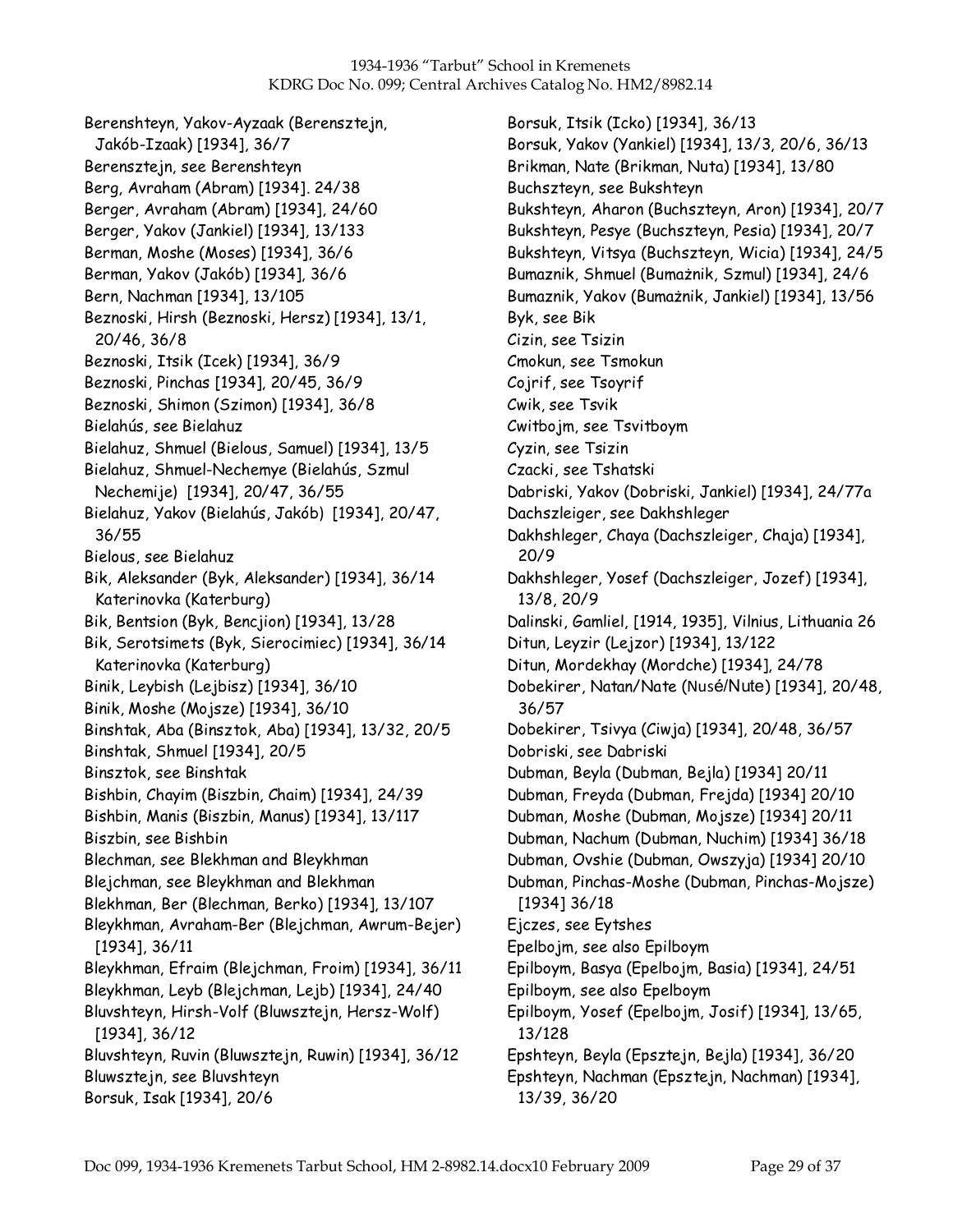Epsztejn, see Epshteyn Eytshes, Aharon (Ejczes, Aron) [1934], 36/19 Smyha (Smydze) Eytshes, Shlome (Ejczes, Szloma) [1934], 36/19 Smyha (Smydze) Fajer, see Fayer Farber, Chayim (Chaim) [1934], 24/74 Farber-Golcman, see also Farber-Goltsman see also Goltsman Farber-Goltsman, Chane (Farber-Golcman, Chana), 26 [1909, 1935] Vilnius, Lithuania, Solomna (Belarus) Fayer, Aleksander (Fajer, Alexander) [1934], 13/54, 13/62 Fayer, Avraham (Fajer, Abram) [1934], 13/46 Fayer, Leyb (Fajer, Lejb) [1934], 24/43 Fayer, Leyzir (Fajer, Lejzer) [1934], 24/7 Feld, Avraham (Abram) [1934], 36/21 Feld, Mordekhay (Mordko) [1934], 36/21 Feldman, Avraham (Abram) [1934], 13/73, 13/118, 20/12 Feldman, Chayim (Chaim) [1934], 20/12 Felman, Avraham (Felman, Awrum) [1934], 36/58 Felman, Chayim Mordekhay (Felman, Chaim Mordko) [1934], 36/58 Figler, Asna [1934], 24/8 Figler, Chayim (Chaim) [1934], 13/19, 13/53, 20/49 Figler, Chayim Shlome (Chaim Szloma) [1934], 36/59 Figler, Yeshaye (Szaja) [1934], 20/49, 36/59 Fingerut, Avraham (Abram) [1934], 24/26 Fingerut, Leyb (Lejb) [1934], 13/72, 13/95 Fishman, Ayzik (Fiszman, Ajzik) [1934], 13/101 Fishman, Ber (Fiszman, Ber) [1934], 13/47, 24/44 Fishman, Beyla (Fiszman, Bejla) [1934], 20/13, 24/9 Fishman, Fayvil (Fiszman, Fajwel) [1934], 24/67 Fishman, Hirsh (Fiszman, Hersz) [1934], 20/13 Fiszman, see Fishman Flaksman, Nachum (Nuchim) [1934], 20/50, 36/60 Flaksman, Zalman (Zalmen) [1934], 20/50 Flaksman, Zanvil (Zanwel) [1934], 13/22 Flaksman, Zanvil Ber (Zanwel Ber) [1934], 36/60 Forman, Chayim (Chaim) [1934], 36/22 Forman, Nachum (Nuchim) [1934], 36/22 Fridman, Rachmiel (Frydman, Rachmiel) [1913, 1936 Vilnius (in Lithuania)], 38 Fuks, Ber (Berko) [1934], 20/14 Fuks, Chayim (Chaim) [1934], 20/14

Furman, Chayim (Chaim) [1934], 13/21, 20/51 Furman, Nachum (Nuchim) [1934], 20/51 Furman, Shmuel (Szmul) [1934], 36/61 Furman, Volf (Wolf) [1934], 36/61 Galperin, see Halperin Gefilakhts, Volf (Gefilachc, Wolf) [1934], 20/16 see also Gefilkhe Gefilakhts, Zisa (Gefilachc, Zysie) [1934], 20/16 Gefilche, see Gefilkhe Gefilkhe, Volf (Gefilche, Wolf) [1934], 13/88 see also Gefilakhts Gejer, see Geyer Gelbach, see Gelbakh Gelbakh, Hinda (Gelbach, Hinda) [1934], 36/62 Gelbakh, Leybish (Gelbach, Lejbisz) [1934], 13/6, 20/52, 36/63 Gelbakh, Moshe Hirsh (Gelbach, Mojsze Hersz) [1934], 36/62 Gelbakh, Shmuel (Gelbach, Szmul) [1934], 24/61 Gelbakh, Yenta (Gelbach, Jenta) [1934], 20/52, 36/63 Geyer, Fridel (Gejer, Fridel) [1934], 13/70 Geyer, Meir (Gejer, Mejer) [1934], 13/31, 36/23 Geyer, Moshe (Gejer, Mojshe) [1934], 36/23 Gincberg, see Gintsberg Gintsberg, Avraham (Ginzberg, Abram/Awrum) [1934] 20/17, 36/64 Gintsberg, Ber/Berish (Gincberg, Ber/Bejrysz/Berko) [1934], 13/33, 20/17, 36/64 Gitel, Chantse (Chancia) [1934], 13/60 Gitel, Yakov (Jankiel) [1934], 36/24 Gitel, Yocheved (Jochwed) [1934], 36/24 Gitelman, Ber (Bejer) [1934], 36/25a Gitelman, Yakov-Yosef (Jankiel-Josif) [1934], 36/25a Gochszteyn, see Hakhshteyn Golcman, see Goltsman and Holtsman Goldenberg, Yakov (Jankel/Jankiel) [1934], 20/53, 36/66 Goldenberg, Yechiel (Jechiel) [1934], 20/53, 36/66 Goltsblat, Dobe (Golcblat, Doba) [1911, 1936 Vilnius (Vilna), Lithuania; Lublin], 38 Goltsman, Leye (Golcman, Leja) [1934]. 24/10 see also Holtsman and Farber-Goltsman Gopman, Mendil (Mendel) [1934], 24/11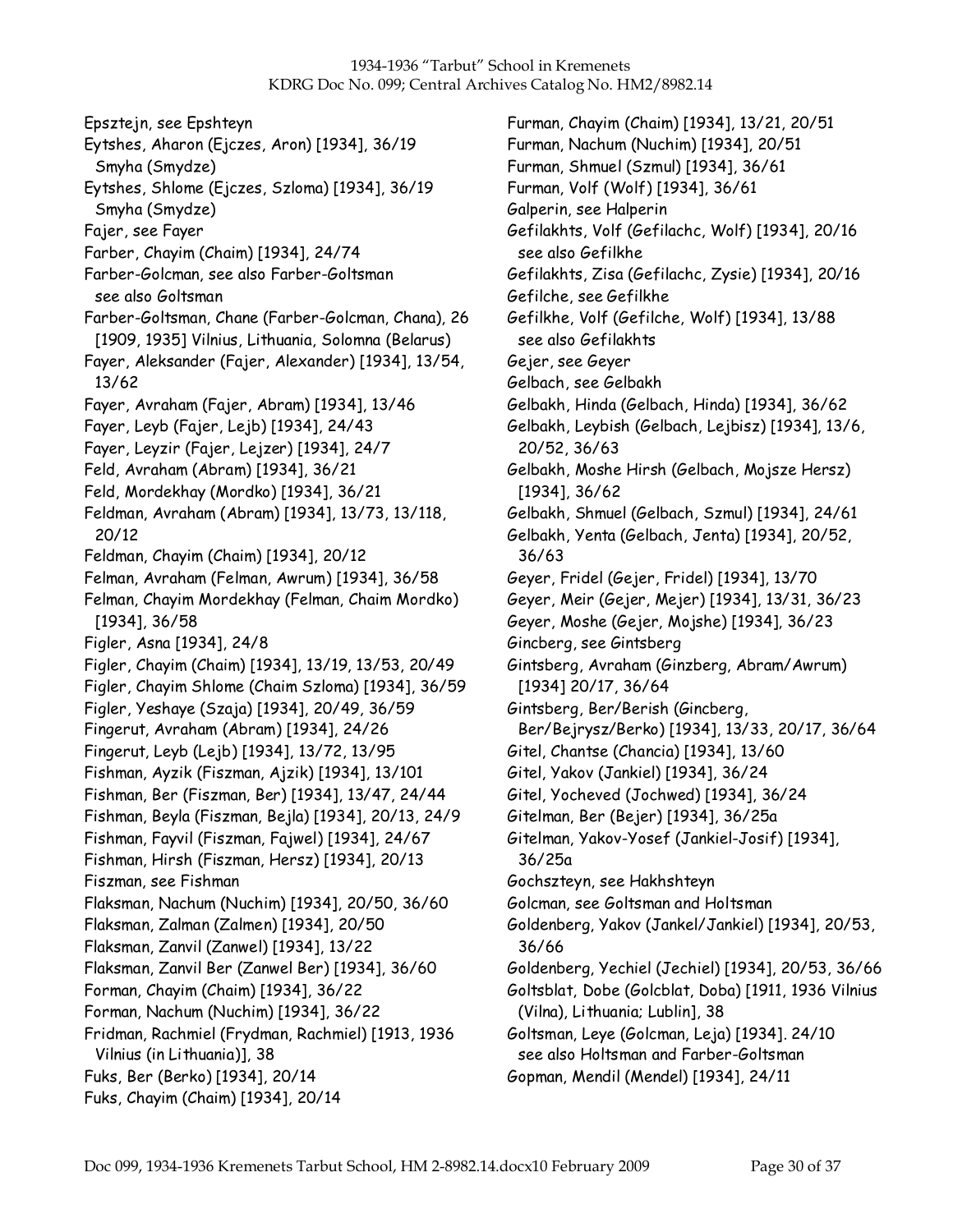Grinshteyn, Avraham (Grinsztejn, Abram) [1934], 20/18 Grinshteyn, Mordekhay (Grinsztejn, Mordche) [1934], 20/18, 36/25b Grinshteyn, Rachel (Grinsztejn, Rachel) [1934], 36/25b Grinsztejn, see Grinshteyn Grubman, Sore (Sura) [1934], 13/116 Grubman, Volf (Wolf) [1934], 24/68 Grubshteyn, Shumya (Grubszteyn, Shumia) [1934], 36/67 Grubshteyn, Yosef (Grubszteyn, Josif/Josef) [1934], 13/7, 36/67 Grubsztejn, see Grubshteyn Hakhgilerent, see also Hakhgilerinter, Hakhgilernt and Hakhgilernter Hakhgilerenter, see Hakhgilerinter Hakhgilerinter, Hirsh Volf (Hachgilerenter, Hersz Wolf) [1934]. 36/68 Hakhgilerinter, Mordekhay Yakov (Hachgilerenter, Mordko Jakób) [1934]. 36/68 Hakhgilernt, see also Hakhgilerinter, Hakhgilernter and Hakhgilerent Hakhgilernt, Yakov (Hochgelerent, Jankiel) [1934], 13/90 Hakhgilernter, Hirsh (Hochgelernter, Hersz) [1934], 20/55 Hakhgilernter, see also Hakhgilernt Hakhgilernter, Yakov (Hochgelernter, Jankiel) [1934], 20/55 Hakhshteyn, Elye (Gochszteyn, Eila) [1934], 20/19 Hakhshteyn, Etil Pesye (Gochszteyn, Etil Pesye) [1934], 36/65 Hakhshteyn, Ozer (Gochszteyn, Ozer/Ojzer) [1934], 20/19, 36/65 Halperin, Chaya (Galperin, Chaja) [1934], 24/52 Halperin, Reyzil (Galperin, Rejzla) [1934], 20/15 Halperin, Yakov (Galperin, Jankiel) [1934], 13/129 Halperin, Yosef (Galperin, Josef) [1934], 20/15 Hochgelerent, see Hakhgilernt Hochgelerent, see Hakhgilernt, see also Hakhgilernter Hochgelernter, see Hakhgilernter Hochgelernter, see Hakhgilernter, see also Hakhgilernt

Hochgilerenter, see also Hakhgilernt and Hakhgilerent Holc, see Holts Holts, [not given] (Holc, Szmul) [1934], 24/48b Holts, Chayim Hirsh (Holc, Chaim-Hersz) [1934], 20/20 Holts, Hirsh (Holc, Hersz) [1934], 13/34, 13/91 Holts, Shmuel (Holc, Szmul) [1934], 20/20 Holtsman, Hirsh (Golcman, Hersz) [1934], 13/55 see also Farber-Goltsman and Goltsman Idises, Shamay (Szama/Szamaj) [1934], 13/24, 36/69 Idises, Sore (Sara) [1934], 13/24, 36/69 Inspektor, Moshe (Mojsze) [1934], 24/27 Jaduszliwer, see Yadushliver Kabcan, see Kavstan Kac, see Katz Kacner, see Katsner Kagan, Nachman-Leyb (Kagan, Nachman-Lejb) [1934], 20/59 Kagan, see also Kagana Kagan, Tsviya (Cywja) [1934], 13/106 Kagan, Yosef (Kagan, Jozif/ Józef) [1934], 13/11, 20/59 Kagana, Nachman-Leyb (Kagane, Nachman-Lejb) [1934], 36/72 Kagana, see also Kagan Kagana, Yosef (Kagane, Josef/Jozif/ Józef) [1934], 36/72 Kagane, see Kagana Kapcan, see Kavstan Kaplan, Ita [1934], 20/60, 36/73 Kaplan, Moshe (Mojsze) [1934], 20/60, 36/73 Karner, Fayvil (Fajvel) [1934], 36/27 Karner, Rachel (Ruchla) [1934], 36/27 Katsner, Aharon Manus (Kacner, Aron Manus) [1934, 1882, 1935, Bessarabia (in Moldova); Odessa], 13/126, 24/75, 26 Katsner, Elozer (Kacner, Elazer) [1934], 24/53 Katz, Arye (Kac, Arje) [1934], 36/26 Katz, Efraim (Kac, Froim) [1934], 13/13, 20/58. 36/71 Katz, Leyzir (Kac, Lejzer) [1934], 20/57 Katz, Leyzir Moshe (Kac, Lejzer Mojsze) [1934], 36/70 Katz, Matil (Kac, Motel) [1934], 13/16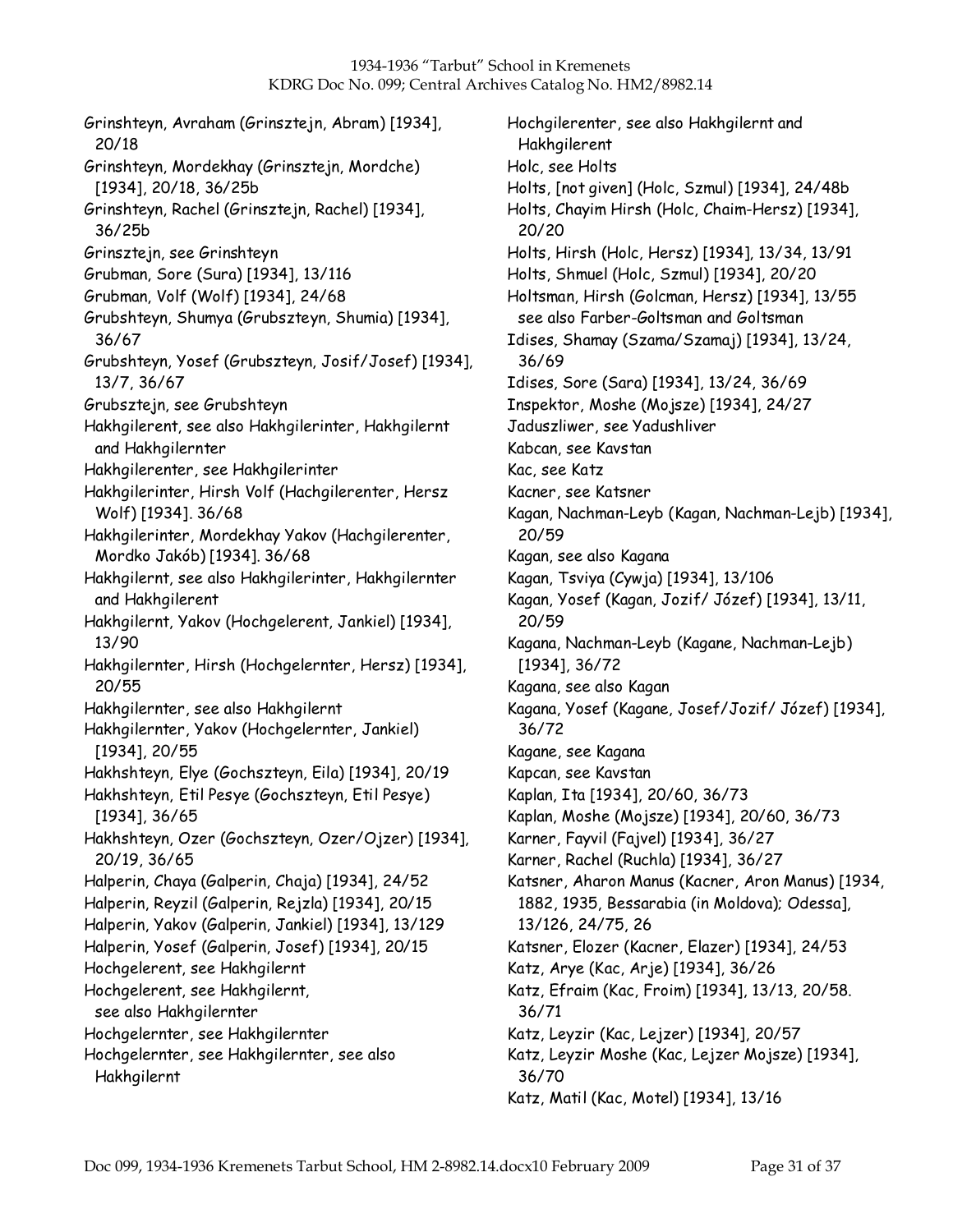Katz, Mordekhay (Kac, Mordko) [1934], 20/57 Katz, Mordekhay Nachum (Kac, Mordko Nuchim) [1934], 36/70 Katz, Motye (Kac, Motia/Motja) [1934], 20/58, 36/71 Katz, Rachel (Kac, Rachel) [1934], 36/26 Kavstan, Chaya (Kabcan, Chawa) [1934], 20/56 Kavstan, Hirsh (Kapcan, Hersz) [1934], 13/15, 20/56 Kecel, see Ketsil Ketsil, Avraham Itsik (Kecel, Abram/Abrum Itsko) [1934], 20/21, 36/74 Ketsil, Chayim-Leyb (Kecel, Chaim-Lejb) [1934], 20/21, 36/74 Kigel, Chayim Yisrael (Chaim Srul) [1934], 13/1236/75 Kigel, Yosef Ber (Josef Ber) [1934], 13/12, 36/75 Kligman, Avraham (Kligman, Abram) [1934], 36/28 Kligman, Chayim-Nate (Kligman, Chaim-Nuta) [1934], 36/28 Koltun, Anshil (Anszel) [1934], 20/61, 36/76 Koltun, Avraham (Abram) [1934], 13/38 Koltun, Ester [1934], 20/61, 36/76 Koltun, Yakov Anshil (Jankiel Anszel) [1934], 36/76 Kopejka, see Kopeyka Kopeyka, Avraham (Kopejka, Abram) [1934], 24/14 Kopeyka, Hirsh (Kopejka, Hersz) [1934], 13/64 Krajzelman, see Krayzelman Krayzelman, Leyb (Krajzelman, Lejb) [1934], 13/14, 20/22 Krayzelman, Malke (Krejzelman, Małka) [1934], 20/22, 36/77 Krayzelman, Yehuda Leyb (Krajzelman, Jehuda Lejb) [1934], 36/77 Kricer, see Kritser Kritser, Moshe (Kricer, Mojsze) [1934], 36/29 Kritser, Shlome (Kricer, Szloma) [1934], 36/29 Krivorok, Moshe (Kriworuk, Mojsesz) [1934], 13/84 Kriworuk, see Krivoruk Kugel, Chayim (Chaim) [1934], 20/62 Kugel, Yosef-Ber (Josef-Ber) [1934], 20/62 Kveytel, Avraham (Kwejtel, Abram) [1934], 13/85, 13/123 Kveytel, Yakov (Kwejtel, Jakób) [1934], 24/69 Kwejtel, see Kveytel Landesberg, see Landisberg

Landisberg, Binyamin (Landesberg, Benjamin) [1934], 13/63 Landisberg, Yitschak (Landesberg, Icchok) [1934], 24/15 Lerner, Chayim (Chaim) [1934], 20/23, 36/78 Lerner, Manis (Manes/Manus) [1934], 20/23, 36/78 Lichetnfeld, see Likhtenfeld Licht, see Likht Likht, Binyamin Leyb (Benjamin Lejb) [1934], 36/30 Likht, Menye (Licht, Menia) [1934], 24/16 Likht, Zisil (Licht, Zisla) [1934], 36/30 Likhtenfeld, Chayim (Lichtenfeld, Chaim) [1934], 13/17, 20/24, 36/79 Likhtenfeld, Tsalel (Lichtenfeld, Calel) [1934], 20/24, 36/79 Lizak, Mendil (Mendel) [1934], 24/24a Lizer, Ber/Beril (Berl) [1934], 13/40, 13/77, 20/25 Lizer, Chaya (Chaja) [1934], 20/25 Lizer, Sonya (Sonia) [1934], 24/45 Magaril, Leyb (Lejb) [1934], 13/112 Malovitska, Reyzil (Małowicka, Rejzel) [1934], 20/26, 36/31 Malovitska, Shlome (Małowicka, Szloma) [1934], 20/26, 36/31 Małowicka, see Malovitska Mamut, Ester [1934], 13/102, 36/32 Mamut, Hinda [1934], 13/102, 36/32 Mamut, Mendil (Mendel) [1934], 24/48a Manusavicz, see Manusavitsh Manusavitsh, Mordekhay Fayvil (Manusavicz, Mordko Fajwisz) [1934], 36/33 Manusavitsh, Pinchas (Manusavicz, Pinchas) [1934], 36/33 Margaliot, see also Margalis Margaliot, Yosef (Margulis, Josif) [1934], 36/80 Margaliot, Zalman (Margulis, Zalman) [1934], 36/80 Margalis, Avraham (Margulis, Awrum) [1934], 36/34 Margalis, Rachel (Margulis, Ruchla) [1934], 36/34 Margalis, see also Margaliot Margalis, Yosef (Margulis, Josef) [1934], 20/27 Margalis, Zalman (Margulis, Zalmen) [1934], 20/27 Margarit, Avraham (Abram) [1934], 24/46 Margulis, see Margalis and Margaliot Mejler, see Meyler Mejstelman, see Meystelman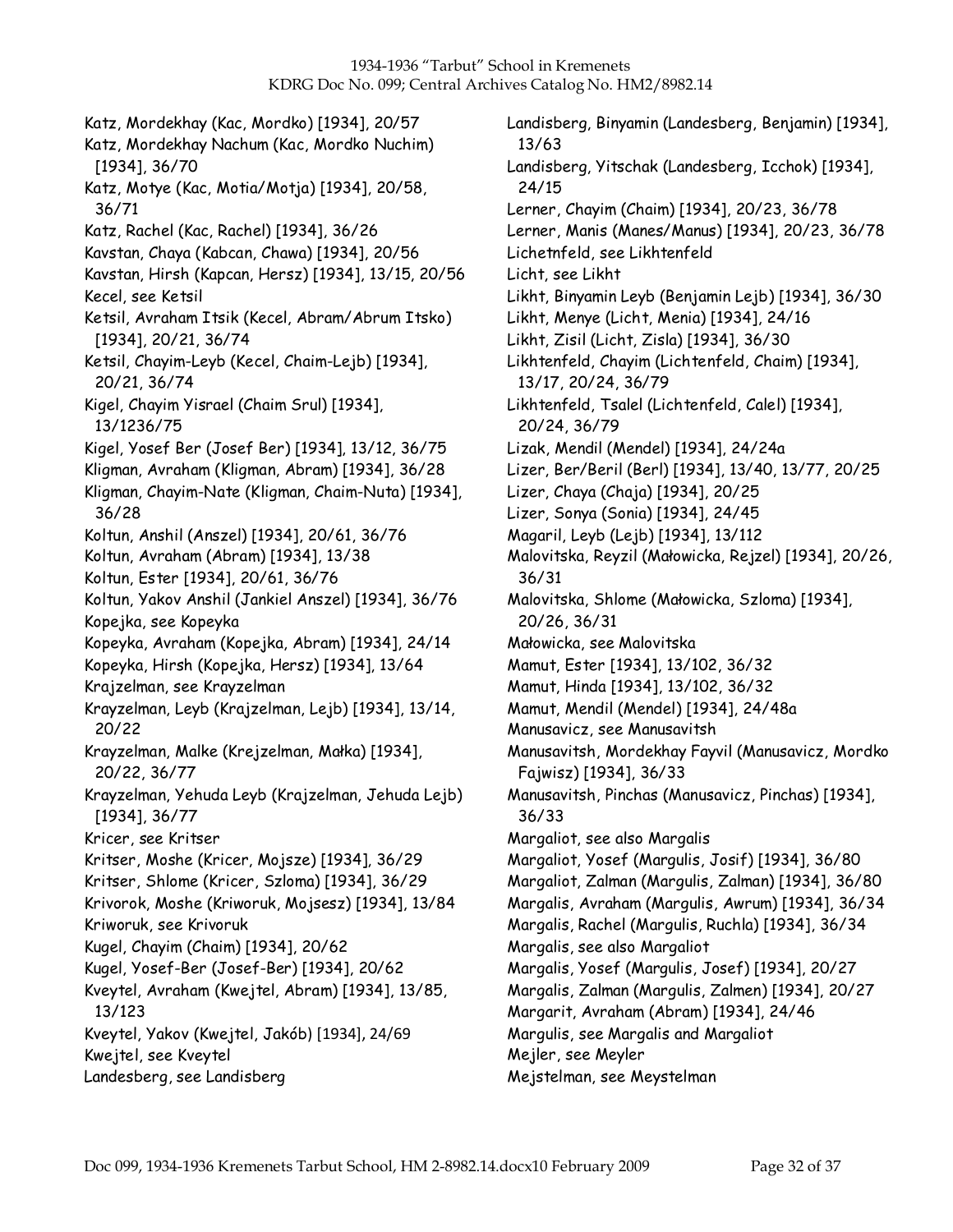Melamed, Hirsh (Hersz) [1934], 13/42, 13/115, 20/29 Melamed, Zalman (Zalmen) [1934], 20/29 Melnik, Miryam (Marjam) [1934], 24/54 Melnik, Shmuel (Szmul) [1934], 13/83 Meyler, Bentsion (Mejler, Bencion) [1934], 36/35 Meyler, Hirsh Leyb (Mejler, Hersz Lejb) [1934], 36/35 Meystelman, Aharon (Mejstelman, Aron) [1934], 13/41, 20/28 Meystelman, Moshe (Mejstelman, Mojsze) [1934], 20/28 Mishkinski, Moshe (Miszkinski, Mojsze) [1934], 24/28 Miszkinski, see Mishkinski Mitnik, Yakov (Jankiel) [1934], 13/109 Mojlman, see Moylman Mover, Shmuel Yakov (Mower, Szmul Jankiel) [1934], 36/81 Mover, Yakov (Mower, Jankiel) [1934], 20/63 Mover, Yosef Ber (Mower, Josef Ber) [1934], 20/63, 36/81 Moylman, Ayzik (Mojlman, Ajzik) [1934], 36/36 Moylman, Yakov Moshe (Mojlman, Jankiel Mojsze) [1934], 36/36 Mozes, Fayergos (Fajurgos) [1934], 20/30 Mozes, Fayvish (Fajvisz) [1934], 36/82 Mozes, Yisrael (Srul) [1934], 13/44, 20/30, 36/82 Mulman, Moshe (Mojsze) [1934], 13/131 Mulman, Shlome (Szloma) [1934], 24/55 Nudel, Aharon (Aron) [1934], 13/113 Nudel, Feyga (Nudel, Fejga) [1934], 24/47 Nudel, Tova (Tauba) [1934], 24/17 Nudel, Yosef (Nudel, Jozef) [1934], 13/71 Oks, Nechama (Nechama) [1934], 24/29 Pesis, Ayzik (Aizik) [1934], 13/48, 20/31 Pesis, Bentsion (Bencijon) [1934], 20/31 Pinczuk, see Pintshuk Pintshuk, Avigdor (Pinczuk, Wigdor) [1934], 13/132 Pizengolc, see Pizenholts Pizenholts, Hirsh (Pizengolc, Hersz) [1934], 20/65, 36/84 Pizenholts, Moshe (Pizengolc, Mojzesz) [1934], 13/20, 20/65, 36/84 Pizniurek, Avraham Itsik (Abram/Awram Icko) [1934], 20/64, 36/83

Pizniurek, Ber (Berko) [1934], 20/64, 36/83 Plem, Ovshie (Owszyja) [1934], 13/75 Plem, Shmuel (Szmul) [1934], 24/18 Pober, Anshil (Anszel) [1934], 20/32 Pober, Yakov (Jankiel) [1934], 20/32 Pojzner, see Posner Poler, Anshil (Anszel) [1934], 36/86 Poler, Yakov (Jakob) [1934], 13/18 Poler, Yakov Mordekhay (Jankiel Mordko) [1934], 36/86 Portnoj, see Portnoy Portnoy, Fishel (Portnoj, Fiszel) [1934], 20/33 Portnoy, Shabta (Portnoj, Szabse) [1934], 20/33 Povtsher, Moshe Ayzik (Powczer, Mojsze Ajzik) [1934], 36/37 Povtsher, Naftali (Powczer, Naftula) [1934], 36/37 Powczer, see Povtsher Poyzner, Nechama (Pojzner, Nechama) [1934], 24/19 see also Pozner Pozner, Avraham Yakov (Pojzner, Abram Jankiel) [1934], 13/57, 20/66, 36/85 see also Poyzner Pozner, Hirsh (Pojzner, Hersz) [1934], 20/66, 36/85 Pudler-Zajczyk, see Pudler-Zaytshik Pudler-Zaytshik, Miryam (Pudler-Zajczyk, Miriam), 26 [1848, 1935] Ternopil; Berestechko; Siemiatycze; Chervonoarmeysk, Volodymyr-Volyns'kyy Pudler-Zaytshik, see also Zaytshik Rader, Moshe (Mojsze) [1934], 36/38 Rader, Sore (Sura) ) [1934], 13/43 Rader, Sore (Sura) [1934], 36/38 Rafel, Zelig [1934]. 24/77 Rajchman, see Raykhman Rajzer, Rayzer Rapapart, Chaya (Rapoport, Chaja) [1934], 13/49 13/137 Rapapart, Ester (Rapoport, Estera) [1934], 24/62 Rapoport, see Rapapart Rasin, see Razin Raykhman, Asher (Rajchman, Uszer) [1934], 20/68 Raykhman, Shabtay (Rajchman, Szabse) [1934], 20/67, 20/68 Raykhman, Yosef (Rajchman, Josef) [1934], 20/67 Rayzer, Mikhel (Rajzer, Michel) [1934], 13/30 Razin, Ber (Rasin, Berko) [1934], 36/39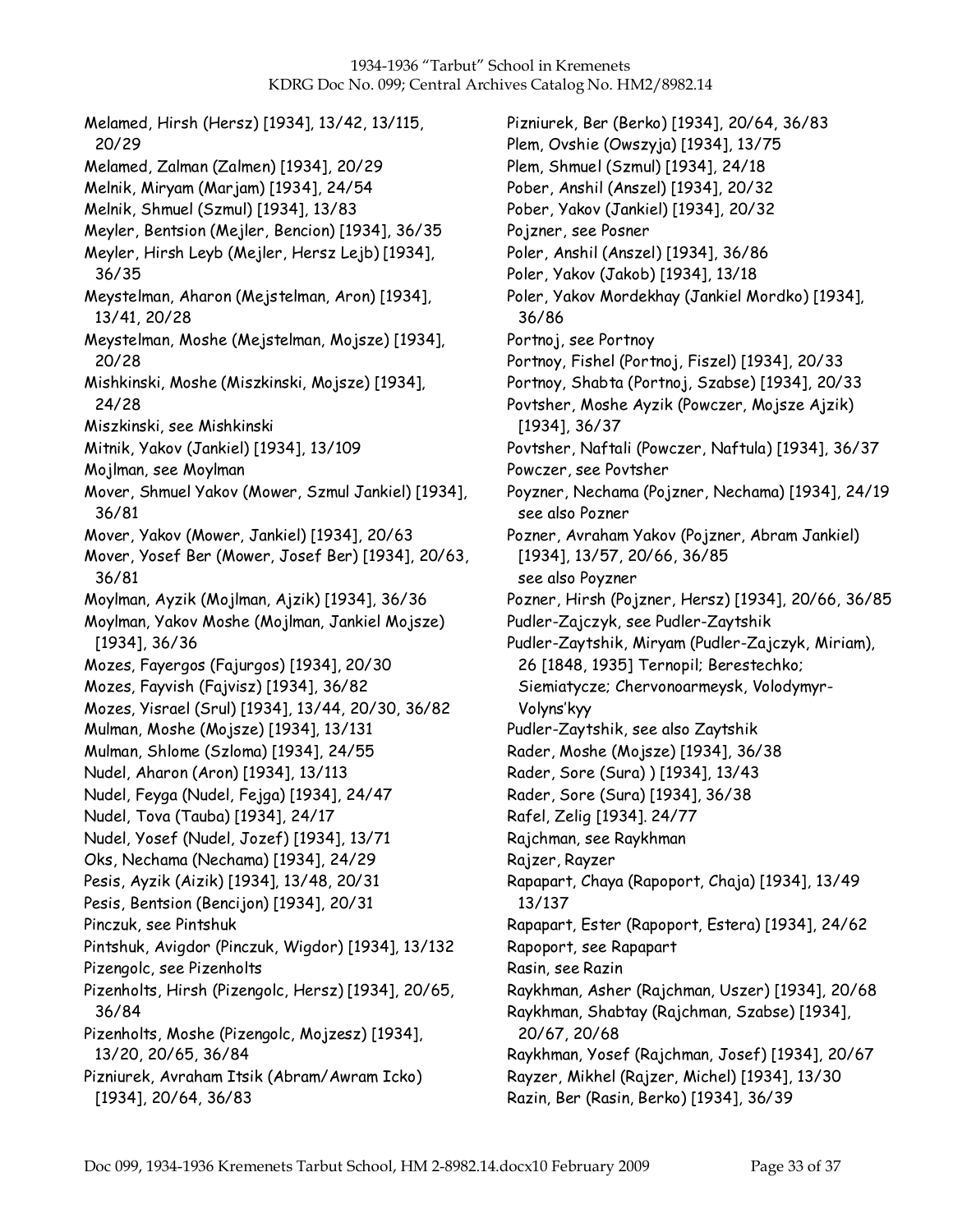Razin, Etya (Rasin, Etia) [1934], 24/48 Razin, Volf (Rasin, Wolf) [1934], 13/111, 36/39 Rejm, see Reym Reym, Hinda (Rejm, Hinda) [1934], 36/40 Reym, Hirsh (Rejm, Hersz) [1934], 36/40 Rivitsh, [not given] (Riwicz, Da[not given) [1934], 36/95 Rivitsh, Duvid (Riwicz, Dawid) [1934], 24/66 Rivitsh, Leyb (Riwicz, Lejb) [1934], 13/23, 36/41 Rivitsh, Shlome (Riwicz, Szloma) [1934], 36/41 Riwicz, see Rivitsh Rojch, see Roykh Rojtblat, see Roytblat Roykh, Dina Sosa (Rojch, Dina Soska) [1934], 20/34 Roykh, Dina Sosye (Rojch, Dina Sosia) [1934], 36/42 Roykh, Duvid (Rojch, Duwid) [1934], 13/50 [1934], 13/76 Roykh, Nachman (Rojch, Nachman) [1934], 13/74 [1934], 13/136 Roykh, Yoel (Rojch, Joel) [1934], 20/34, 36/42 Roytblat, Shimon (Rojtblat, Szimon) [1934], 36/43 Roytblat, Shmuel Shaul (Rojtblat, Szmul Szoel) [1934], 36/43 Rushteyn, Barukh (Rusztejn, Baruch) [1934], 24/30 Rushteyn, Duvid (Rusztejn, Dawid) [1934], 14/92 Rusztejn, see Rushteyn Safir, Duvid (Duwid) [1934], 36/44 Safir, Matil (Motel) [1934], 13/45 Safir, Mordekhay Asher (Mordko Uszer) [1934], 36/44 Sandler, Avraham (Abram) [1934], 36/45 Sandler, Mordekhay (Mordko) [1934], 36/45 Sarajev, see Sarayev Sarayev, Leyb (Sarajev, Lejb) [1934], 13/135 Sarser, Groynim (Grojnem) [1934], 20/35, 36/87 Sarser, Perets (Perec) [1934], 36/87 Sarser, Peril (Perel) [1934], 20/35 Shafir, Tsivya (Szafir, Cywja) [1934], 36/46 Shafir, Yakov Leyzir (Szafir, Jankiel Lejzor) [1934], 36/46 Shapinka, Binyamin (Szapinka, Benjamin) [1934], 13/89 Shapinka, Sosye (Szapinka, Sosia) [1934], 13/134 Shapinka, Yakov (Szapinka, Jakób) [1934], 24/63 Shapinka, Yisrael (Szapinka, Srul) [1934], 24/20 Shapiro, Alter (Szapiro, Alter) [1934], 20/36, 36/88

Shapiro, Barukh (Szapiro, Baruch/Boruch) [1934], 20/36, 36/88 Shapiro, Sonya (Szapiro, Sonia) [1934], 24/32 Shapiro, Yehuda (Szapiro, Juda) [1934], 13/79 Shats, Avraham (Szac, Abram) [1934], 13/59 Shekhter, Duvid (Szechter, Dawid) [1934], 13/51, 20/37, 36/89 Shekhter, Yosef (Szechter, Yosef/Josif) [1934], 13/51, 20/37, 36/89 Shenderavitsh, Heta (Szenderowicz, Hita) [1934], 13/103 Shenderavitsh, Nisan (Szenderowicz, Nison) [1934], 24/70 Sher, Mordekhay (Szer, Mordeke/Mordko) [1934], 20/69, 36/47 Sher, Moshe (Szer, Mojsze) [1934], 20/69 Sher, Moshe Yosef (Szer, Mojsze Josif) [1934], 36/47 Shnayder, Efraim (Sznajder, Froim) [1934], 13/82 Shnayder, Liza (Sznajder, Liza) [1934], 24/76 Shniftman, Ester (Szniftman, Estera) [1934], 24/21 Shniftman, Shimon (Szniftman, Szymon) [1934], 24/64 Shniftman, Volf (Szniftman, Wolf) [1934], 13/68 [1934], 13/140 Shomer, Hirsh (Szojmer, Hersz) [1934], 13/93, 13/108 Shomer, Sore (Szojmer, Sara) [1934], 24/71 Shrayer, Moshe (Szrajer, Mojsze) [1934], 24/65 Shrentsel, Elya Perets (Szrencel, Ela Perec) [1934], 36/91 Shrentsel, Yakov (Szrencel, Jankiel) [1934], 36/91 Shteynman, Aharon Shmuel (Sztejnman, Aron Szmul) [1934], 20/70, 36/90 Shteynman, Pesach (Sztejnman, Pesach/Pejsach) [1934], 20/70, 36/90 Shtulberg, Leyzir (Sztulberg, Lejzer) [1934], 13/86 Shtulberg, Rivke (Sztulberg, Rywka) [1934], 24/33 Shufman, Sheyndil (Szufman, Szendla) [1934], 13/124 Shuster, Akiva (Szuster, Akiba) [1934], 13/127 Shuster, Yakov (Szuster, Jakób) [1934], 24/57 Shveyts, Avraham Leyb (Szwejc, Abram Lejb) [1934], 13/120 Sikuler, Manis (Manus) [1934], 24/31 Szac, see Shats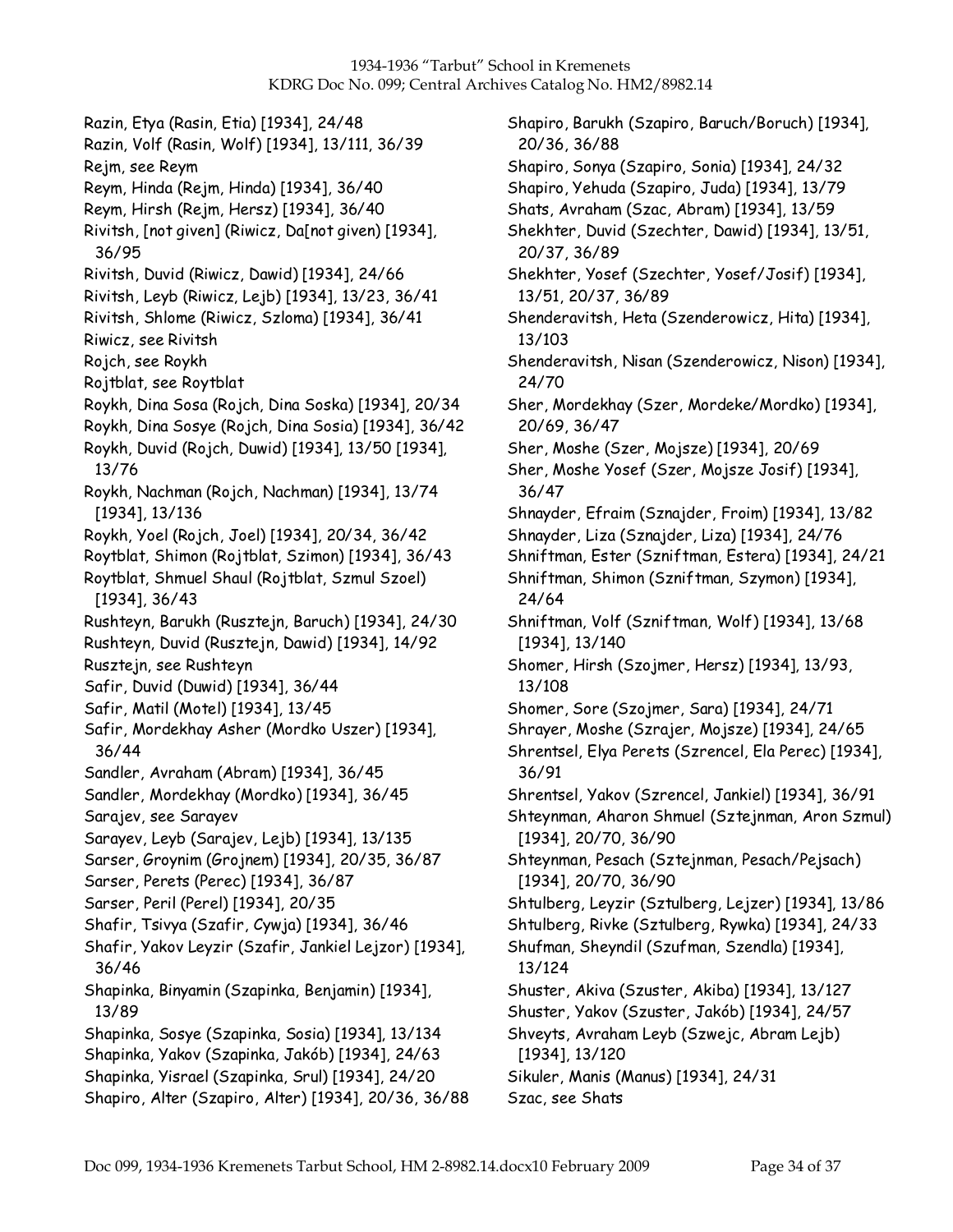Szafir, see Shafir Szapinka, see Shapinka Szapiro, see Shapiro Szechter, see Shekhter Szenderowicz, see Shenderavitsh Szer, see Sher Sznajder, see Shnayder Szniftman, see Shniftman Szojmer, see Shomer Szrajer, see Shrayer Szrencel, see Shrentsel Sztejnman, see Shteynman Sztulberg, see Shtulberg Szuster, see Shuster Szwejc, see Shveyts Tejtelman, see Teytelman Teper, Matil (Motel) [1934], 13/138 Teren, see also Terin Teren, Yakov (Jankiel) [1934], 13/10 Terin, Hirsh (Hersz) [1934], 36/92 Terin, see also Teren Terin, Yakov Arye (Jankiel Arja) [1934], 36/92 Teytelman, Aba (Tejtelman, Aba) [1934], 13/121 Teytelman, Chava (Tejtelman, Chawa) [1934], 24/56 Treybitsh, Mordekhay (Trejbicz, Mordche) [1934], 24/34 Tshatski, Avraham (Czacki, Abram) [1934], 13/114, 24/41 Tshatski, Elya (Czacki, Ela) [1934], 36/17 Tshatski, Fayvil (Czacki, Fajvel) [1934], 24/42 Tshatski, Moshe (Czacki, Mojzesz) [1934], 13/110, 36/17 Tsizin, Chana (Cyzin, Chana) [1934], 13/130 Tsizin, Duvid (Cizin, Dawid) [1934], 13/130 Tsizin, Duvid-Hirsh (Cizin, Duwid-Hersz) [1934], 36/15 Tsizin, Shlome (Cizin, Szloma) [1934], 36/15 Tsmokin, Sheyne (Cmokun, Szejna) [1934], 36/16 Tsmokin, Yakov (Cmokun, Jakób) [1934], 36/16 Tsoyrif, Mikhel (Cojref, Mechel) [1934] 20/8, 36/56 Tsoyrif, Zisa (Cojref, Zysie) [1934] 20/8, 36/56 Tsvik, Leyb-Hirsh (Cwik, Leyb-Hersz) [1934], 13/61 Tsvitboym, Feyga (Cwitbojm, Fejga) [1934], 13/97 Vayner, Avraham Chayim (Wajner, Abram Chaim) [1934], 36/48 Vayner, Leyzir (Wajner, Lejzor) [1934], 13/36

Vayner, Tova Rachel (Wajner, Tova/Tauba) [1934], 20/38, 36/93 Vayner, Yakov (Wajner, Jankiel/Jakób) [1934], 13/9, 13/87, 20/38, 36/48, 36/93 Vaynshteyn, Duvid (Wajnsztejn, Dawid) [1934], 13/58 Vaynshteyn, Hirsh (Wajnsztejn, Hersz) [1934], 24/22 Vaynshteyn, Yakov (Wajnsztejn, Jakob) [1934], 13/81 Vaysberg, Feyga (Wajsberg, Fejga) [1934], 20/39, 36/94 Vaysberg, Shmuel Voyekh (Wajsberg, Szmul Wojech) [1934], 13/119, 20/39, 36/94 Vayser, Ester (Wajser, Estera) [1934], 24/23 Vayser, Moshe (Wajser, Mojzesz) [1934], 13/104 Vayser, Yisrael (Wajser, Israel) [1934], 24/49 Vaysman Yosef (Wajsman, Josif) [1934], 36/49 Vaysman, Duvid (Wajsman, Dawid) [1934], 36/49 Veygman, Yisrael (Wejgman, Srul) [1934], 20/40 Veygman, Yosef (Wejgman, Jozefa) [1934], 13/37, 20/40 Volak, Amos (Wolak, Amos), 24/24 Volak, Shlome (Wolak, Szloma), 13/69 Wajner, see Vayner Wajnsztejn, see Vaynshteyn Wajsberg, see Vaysberg Wajser, see Vayser Wajsman, see Vaysman Wejgman, see Veygman Wolak, see Volak Yadushliver, Zisa (Jaduszliwer, Zysia) [1934], 24/12 Zajczyk, see Zaytshik Zandvays, Rachel (Zandwajs, Rachela) [1934], 24/58 Zandwajs, see Zanvays Zaytshik, Mina (Zajczyk, Mina) [1935], 23, 24 Zaytshik, Moshe (Zajczyk, Mowsza), 26, 24/72 [1898, 1935] Vilnius, Lithuania;, Dubrovitsa), Volodymyr-Volyns'kyy Zaytshik, see also Pudler-Zaytshik Zejger, see Zeyger Zeyger, Chana (Zejger, Chana) [1934], 24/35 Zeyger, Ovshie (Zejger, Owszyja) [1934], 13/35, 13/78, 20/41 Zeyger, Yosef (Zejger, Josef) [1934], 20/41 Zilber, Chayim (Zylber, Chayim) [1934], 20/42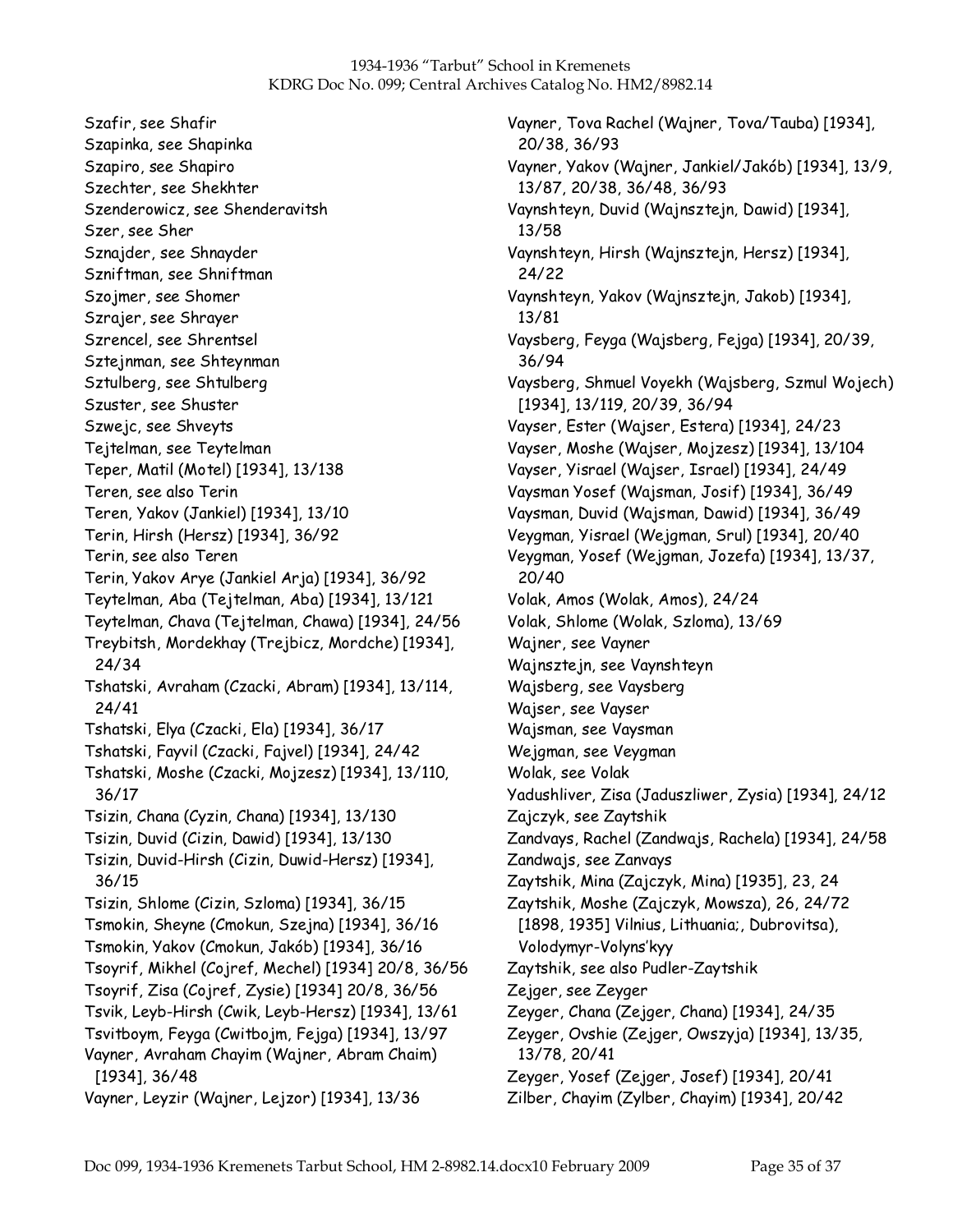Zilber, Yitschak (Zylber, Icchok) [1934], 20/42 Zilberberg, Avraham (Abram) [1934], 13/98 Zilberberg, Moshe (Zylberberg/Zilberberg, Mojsze) [1934], 20/43, 36/95 Zilberberg, Yakov Kapul (Zylberberg/Zilberberg, Jakób-Kopul) [1934], 20/43, 36/95 Zylber, see Zilber Zylberberg, see Zilberberg